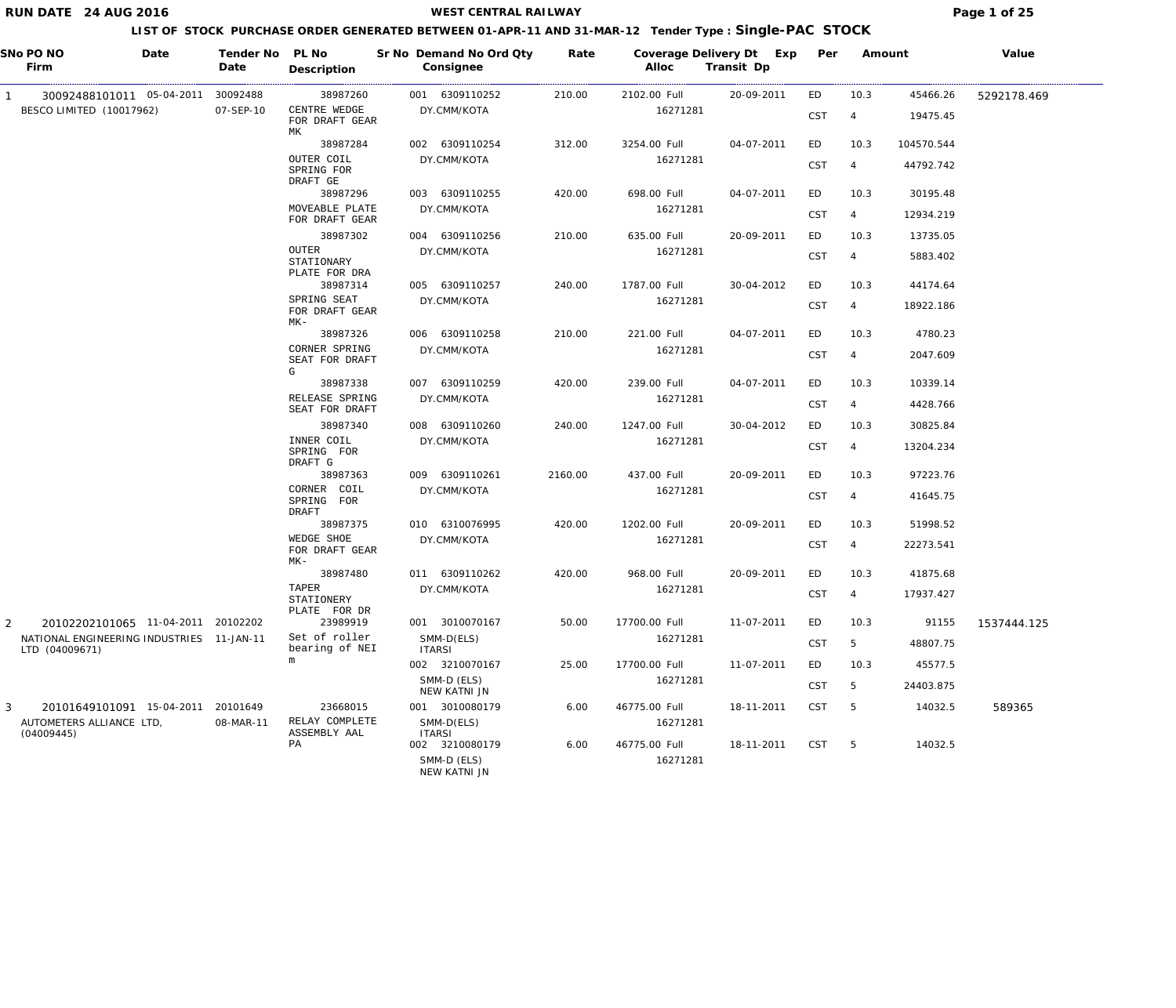## **WEST CENTRAL RAILWAY Page 2 of 25**

| SNo PO NO<br>Date<br>Firm                      | Tender No<br>Date | PL No<br>Description                        | Sr No Demand No Ord Qty<br>Consignee | Rate   | Coverage Delivery Dt<br>Alloc | Exp<br>Transit Dp | Per        | Amount         |           |            |
|------------------------------------------------|-------------------|---------------------------------------------|--------------------------------------|--------|-------------------------------|-------------------|------------|----------------|-----------|------------|
| 20104177101076 15-04-2011<br>4                 | 20104177          | 29160674                                    | 001 6710115231                       | 3.00   | 10020.00 Full                 | 11-07-2011        | ED         | 10.3           | 3096.18   | 497689.483 |
| FAIVELEY TRANSPORT INDIA LIMITED<br>(08016283) | 24-JAN-11         | PRESSURE<br>REGULATOR 1/2"<br>(ON SP        | SMM/ELS/TKD                          |        | 16271281                      |                   | <b>CST</b> | -4             | 1326.247  |            |
|                                                |                   | 29160789                                    | 002 6710115250                       | 6.00   | 42955.00 Full                 | 11-07-2011        | ED         | 10.3           | 26546.19  |            |
|                                                |                   | SANDING VALVE<br>(EP RELAY<br>VALVE)        | SMM/ELS/TKD                          |        | 16271281                      |                   | <b>CST</b> | $\overline{4}$ | 11371.048 |            |
|                                                |                   | 29160881                                    | 003 6710115230                       | 2.00   | 18860.00 Full                 | 11-07-2011        | ED         | 10.3           | 3885.16   |            |
|                                                |                   | DRIVERS DIRECT<br>BRAKE VALVE<br>FD1        | SMM/ELS/TKD                          |        | 16271281                      |                   | <b>CST</b> | 4              | 1664.206  |            |
|                                                |                   | 29160893                                    | 004 6710115229                       | 4.00   | 14080.00 Full                 | 11-07-2011        | ED         | 10.3           | 5800.96   |            |
|                                                |                   | <b>DOUBLE CHECK</b><br>VALVE 3/4" FOR<br>E7 | SMM/ELS/TKD                          |        | 16271281                      |                   | <b>CST</b> | 4              | 2484.838  |            |
|                                                |                   | 29510223                                    | 005 6710115224                       | 2.00   | 26015.00 Full                 | 11-07-2011        | ED         | 10.3           | 5359.09   |            |
|                                                |                   | COMPRESSOR                                  | SMM/ELS/TKD                          |        | 16271281                      |                   | <b>CST</b> | $\overline{4}$ | 2295.564  |            |
|                                                |                   | CHECK VALVE 1-<br>$1/4$ "                   |                                      |        |                               |                   |            |                |           |            |
| 5<br>30103361101126 19-04-2011                 | 30103361          | 38972517                                    | 001 6310117230                       | 864.00 | 242.00 Full                   | 23-05-2011        | VAT        | 5.25           | 10977.12  | 220065.12  |
| SANROK ENTERPRISES, (11018221)                 | 25-MAR-11         | Spare for ATL<br>of BLC Wagon<br>Drq        | DY.CMM/KOTA                          |        | 16271281                      |                   |            |                |           |            |
| 30103359101129 20-04-2011<br>6                 | 30103359          | 38972499                                    | 001 6310117233                       | 43.00  | 3090.00 Full                  | 24-05-2011        | VAT        | 5.25           | 6975.675  | 139845.675 |
| SANROK ENTERPRISES, (11018221)                 | 25-MAR-11         | Upper Housing<br>for ATL Drg.<br>No.        | DY.CMM/KOTA                          |        | 16271281                      |                   |            |                |           |            |
| 30103360101127 20-04-2011<br>7                 | 30103360          | 38972505                                    | 001 6310117232                       | 18.00  | 1470.00 Full                  | 24-05-2011        | VAT        | 5.25           | 1389.15   | 27849.15   |
| SANROK ENTERPRISES, (11018221)                 | 25-MAR-11         | Twist head for<br>ATL Drg. No.<br>M/        | DY.CMM/KOTA                          |        | 16271281                      |                   |            |                |           |            |
| 8<br>30103365101128 20-04-2011                 | 30103365          | 38972580                                    | 001 6310117236                       | 86.00  | 1445.00 Full                  | 24-05-2011        | VAT        | 5.25           | 6524.175  | 130794.175 |
| SANROK ENTERPRISES, (11018221)                 | 25-MAR-11         | ATL Twist<br>Shaft (BLC)<br>(For Twi        | DY.CMM/KOTA                          |        | 16271281                      |                   |            |                |           |            |
| 10104341101157 21-04-2011<br>9                 | 10104341          | 11984776                                    | 001 2110011332                       | 52.00  | 4360.00 Full                  | 21-07-2011        | ED         | 10.3           | 23352.16  | 260075.046 |
| FAIVELEY TRANSPORT INDIA LIMITED<br>(08016283) | 29-NOV-10         | Overhauling<br>Kit of SAB<br>Wabco A        | $SMM-D(D)$<br><b>ITARSI</b>          |        | 16271281                      |                   | <b>CST</b> | 4              | 10002.886 |            |
| 30102299101171 25-04-2011<br>10                | 30102299          | 38984180                                    | 001 6310120156                       | 504.00 | 286.78 Full                   | 17-10-2011        |            |                |           | 144537.12  |
| FAIVELEY TRANSPORT INDIA LIMITED<br>(08016283) | 08-MAR-11         | POH KIT FOR<br>COMMON PIPE<br><b>BRACKE</b> | DY.CMM/KOTA                          |        | 16271281                      |                   |            |                |           |            |
| 30103373101213 29-04-2011<br>11                | 30103373          | 38972797                                    | 001 6310077017                       | 48.00  | 6000.00 Full                  | 20-06-2011        | ED         | 10.3           | 29664     | 334341.36  |
| SANROK ENTERPRISES, (10017927)                 | 25-MAR-11         | Automatic<br>Twist Lock<br>(M/s Holl        | DY.CMM/KOTA                          |        | 16271281                      |                   | VAT        | 5.25           | 16677.36  |            |
| 20103210101233 03-05-2011<br>$12 \overline{ }$ | 20103210          | 25980154                                    | 001 3011025022                       | 80.00  | 660.00 Full                   | 29-08-2011        | ED         | 10.3           | 5438.4    | 61150.32   |
| FAIVELEY TRANSPORT INDIA LIMITED<br>(08016283) | 16-MAR-11         | Repair Kit for<br>R6 relay valve            | SMM-D(ELS)<br><b>ITARSI</b>          |        | 16271281                      |                   | <b>CST</b> | 5              | 2911.92   |            |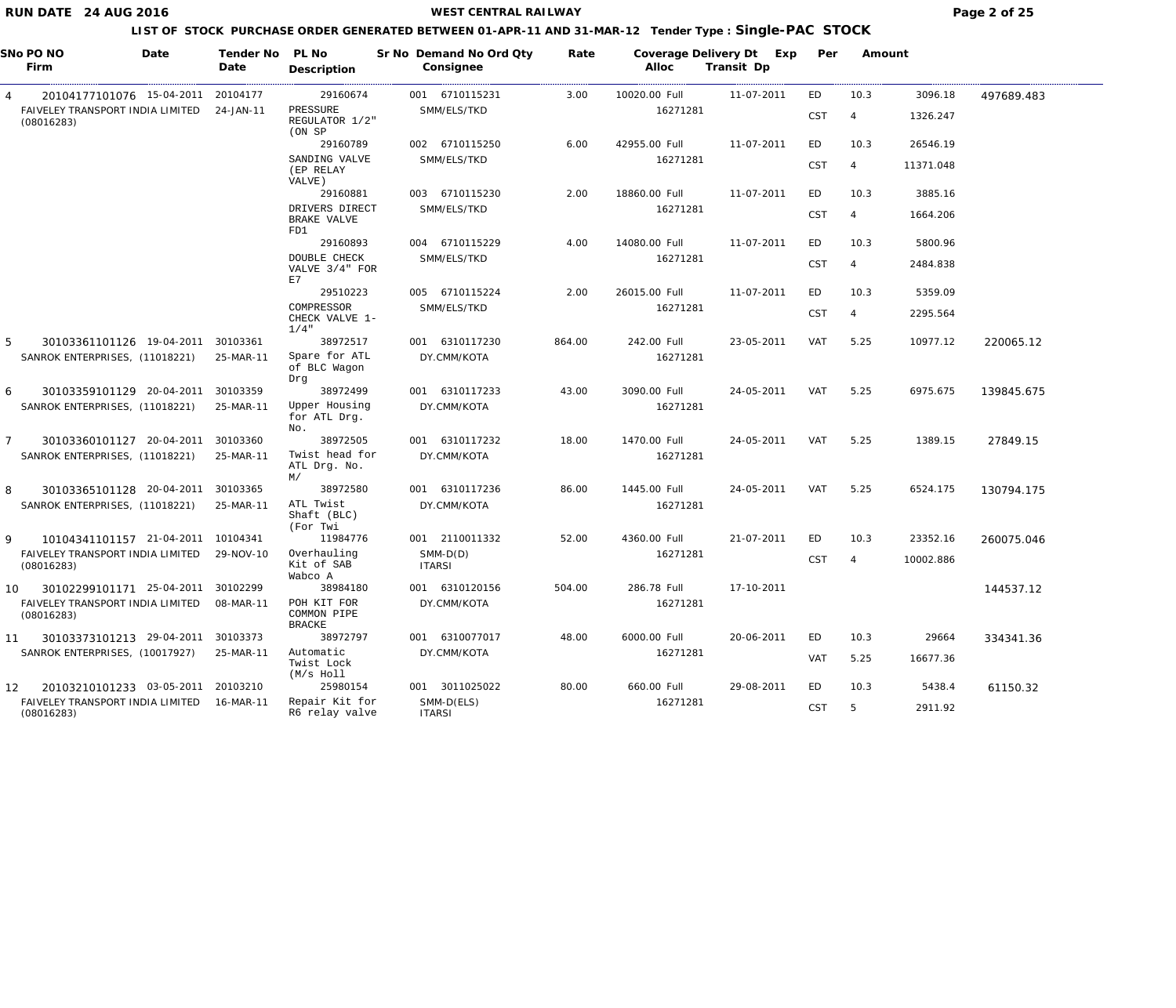## **WEST CENTRAL RAILWAY Page 3 of 25**

| SNo PO NO<br>Firm                                                         | Date | Tender No<br>Date     | PL No<br>Description                             |     | Sr No Demand No Ord Qty<br>Consignee          | Rate  | Coverage Delivery Dt Exp<br>Alloc | Transit Dp | Per        | Amount         |           |            |
|---------------------------------------------------------------------------|------|-----------------------|--------------------------------------------------|-----|-----------------------------------------------|-------|-----------------------------------|------------|------------|----------------|-----------|------------|
| 20103593101229 03-05-2011<br>13                                           |      | 20103593              | 25990597                                         |     | 001 3010110195                                | 20.00 | 191.00 Full                       | 08-08-2011 | ED         | 10.3           | 397.395   | 13277.457  |
| MEDHA SERVO DRIVES PVT LTD<br>(06012580)                                  |      | 23-MAR-11             | Set of AOH Kit<br>for Speed                      |     | SMM-D(ELS)<br><b>ITARSI</b>                   |       | 16271281                          |            | Pkg        | $\mathbf{1}$   | 38.2      |            |
|                                                                           |      |                       | Senso                                            |     |                                               |       |                                   |            | <b>CST</b> | $\overline{4}$ | 170.224   |            |
|                                                                           |      |                       |                                                  |     | 002 3210110195                                | 20.00 | 191.00 Full                       | 08-08-2011 | ED         | 10.3           | 397.395   |            |
|                                                                           |      |                       |                                                  |     | SMM-D(ELS)                                    |       | 16271281                          |            | Pkg        | $\mathbf{1}$   | 38.2      |            |
|                                                                           |      |                       |                                                  |     | NEW KATNI JN                                  |       |                                   |            | <b>CST</b> | $\overline{4}$ | 170.224   |            |
|                                                                           |      |                       |                                                  | 003 | 6710110195                                    | 20.00 | 191.00 Full                       | 08-08-2011 | ED         | 10.3           | 397.395   |            |
|                                                                           |      |                       |                                                  |     | SMM/ELS/TKD                                   |       | 16271281                          |            |            |                |           |            |
|                                                                           |      |                       |                                                  |     |                                               |       |                                   |            | Pkg        | $\mathbf{1}$   | 38.2      |            |
|                                                                           |      |                       |                                                  |     |                                               |       |                                   |            | <b>CST</b> | $\overline{4}$ | 170.224   |            |
| 20101650101258 05-05-2011<br>14<br>AUTOMETERS ALLIANCE LTD,<br>(04009445) |      | 20101650<br>09-MAR-11 | 23668120<br>NO VOLTAGE<br>RELAY WITH 2NO         |     | 001 3005080113<br>SMM-D(ELS)<br><b>ITARSI</b> | 5.00  | 54729.00 Full<br>16271281         | 08-12-2011 | CST        | -5             | 13682.25  | 976912.65  |
|                                                                           |      |                       | <b>INTE</b>                                      |     | 002 3205080113                                | 8.00  | 54729.00 Full                     | 08-12-2011 | CST        | 5              | 21891.6   |            |
|                                                                           |      |                       |                                                  |     | SMM-D (ELS)<br>NEW KATNI JN                   |       | 16271281                          |            |            |                |           |            |
|                                                                           |      |                       |                                                  |     | 003 6705080113                                | 4.00  | 54729.00 Full                     | 08-12-2011 | <b>CST</b> | 5              | 10945.8   |            |
|                                                                           |      |                       |                                                  |     | SMM/ELS/TKD                                   |       | 16271281                          |            |            |                |           |            |
| 20103657101260 05-05-2011<br>15<br>AUTOMETERS ALLIANCE LTD,               |      | 20103657<br>08-MAR-11 | 25986016<br>IOH Kit for                          |     | 001 3010090034<br>SMM-D(ELS)                  | 10.00 | 22550.00 Full<br>16271281         | 08-12-2011 | ED         | 10.3           | 23226.5   | 783488.475 |
| (04009445)                                                                |      |                       | Autometer make<br>SPM                            |     | <b>ITARSI</b>                                 |       |                                   |            | CST        | 5              | 12436.325 |            |
|                                                                           |      |                       |                                                  |     | 002 3210090034                                | 10.00 | 22550.00 Full                     | 08-12-2011 | ED         | 10.3           | 23226.5   |            |
|                                                                           |      |                       |                                                  |     | SMM-D(ELS)<br>NEW KATNI JN                    |       | 16271281                          |            | CST        | 5              | 12436.325 |            |
|                                                                           |      |                       |                                                  |     | 003 6710090034                                | 10.00 | 22550.00 Full                     | 08-12-2011 | ED         | 10.3           | 23226.5   |            |
|                                                                           |      |                       |                                                  |     | SMM/ELS/TKD                                   |       | 16271281                          |            | <b>CST</b> | 5              | 12436.325 |            |
| 20104073101259 05-05-2011<br>16                                           |      | 20104073              | 29960034                                         |     | 001 6709121378                                | 1.00  | 519750.00 Full                    | 08-11-2011 | <b>FRT</b> | 2500           | 2500      | 548237.5   |
| PPS INTERNATIONAL (09016835)                                              |      | 20-DEC-10             | Contactor for<br>Traction<br>Convert             |     | SMM/ELS/TKD                                   |       | 16271281                          |            | <b>VAT</b> | 5              | 25987.5   |            |
| 17<br>10094304101277 06-05-2011                                           |      | 10094304              | 11984624                                         |     | 001 1309110085                                | 12.00 | 27324.00 Full                     | 21-11-2011 | ED         | 10.3           | 33772.464 | 761295.276 |
| KNORR-BREMSE INDIA PRIVATE<br>LIMITED (06012034)                          |      | 31-JAN-11             | Overhauling<br>kit of Knoor                      |     | $SMM-D(D)$<br>NEW KATNI JN                    |       | 16271281                          |            | <b>CST</b> | 5.25           | 18987.174 |            |
|                                                                           |      |                       | Brems                                            |     | 002 2109110085                                | 12.00 | 27324.00 Full                     | 21-11-2011 | ED         | 10.3           | 33772.464 |            |
|                                                                           |      |                       |                                                  |     | $SMM-D(D)$<br><b>ITARSI</b>                   |       | 16271281                          |            | CST        | 5.25           | 18987.174 |            |
| 20103634101273 06-05-2011<br>18                                           |      | 20103634              | 25986030                                         |     | 001 3010090035                                | 8.00  | 7561.00 Full                      | 10-09-2011 | ED         | 10.3           | 6292.567  | 140161.73  |
| MEDHA SERVO DRIVES PVT LTD<br>(06012580)                                  |      | 23-MAR-11             | set of IOH Kit<br>for Speed                      |     | SMM-D(ELS)<br><b>ITARSI</b>                   |       | 16271281                          |            | Pkg        | -1             | 604.88    |            |
|                                                                           |      |                       | Senso                                            |     |                                               |       |                                   |            | <b>CST</b> | 4              | 2695.418  |            |
|                                                                           |      |                       |                                                  |     | 002 6710090035                                | 8.00  | 7561.00 Full                      | 10-09-2011 | ED         | 10.3           | 6292.567  |            |
|                                                                           |      |                       |                                                  |     | SMM/ELS/TKD                                   |       | 16271281                          |            | Pkg        | $\mathbf{1}$   | 604.88    |            |
|                                                                           |      |                       |                                                  |     |                                               |       |                                   |            | <b>CST</b> | 4              | 2695.418  |            |
| 20104182101274 06-05-2011<br>19<br>ELECTROMECH (06012339)                 |      | 20104182<br>11-FEB-11 | 29161046<br>OVER HOULING<br>KIT FOR WIPER<br>MOT |     | 001 3010095236<br>SMM-D(ELS)<br><b>ITARSI</b> | 13.00 | 4800.00 Full<br>16271281          | 11-08-2011 | VAT        | 5              | 3120      | 65520      |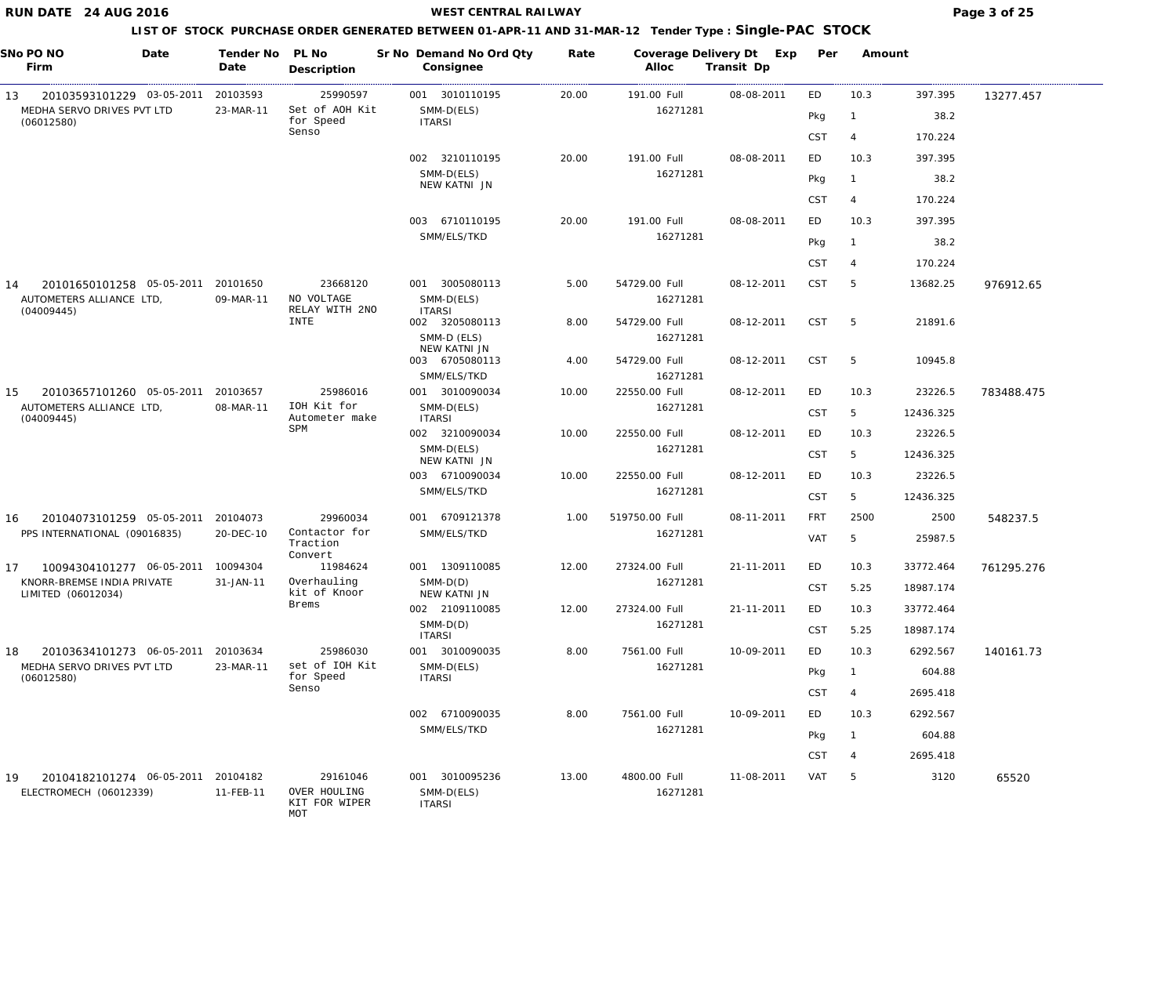**WEST CENTRAL RAILWAY Page 4 of 25** 

| SNo PO NO<br>Firm                                                 | Date | Tender No<br>Date     | PL No<br>Description                    | Sr No Demand No Ord Qty<br>Consignee          | Rate    | Coverage Delivery Dt<br>Alloc | Exp<br>Transit Dp | Per        | Amount |           |             |
|-------------------------------------------------------------------|------|-----------------------|-----------------------------------------|-----------------------------------------------|---------|-------------------------------|-------------------|------------|--------|-----------|-------------|
| 20103653101312 11-05-2011<br>20                                   |      | 20103653              | 25986090                                | 001 3010090039                                | 100.00  | 4695.00 Full                  | 21-07-2011        | ED         | 10.3   | 48358.5   | 1260260.446 |
| FAIVELEY TRANSPORT INDIA LIMITED<br>(08016283)                    |      | 01-MAR-11             | AOH kit for<br>SAB- WABCO               | SMM-D(ELS)<br><b>ITARSI</b>                   |         | 16271281                      |                   | <b>CST</b> | 4      | 20714.34  |             |
|                                                                   |      |                       | make Ai                                 | 002 3210090039                                | 72.00   | 4695.00 Full                  | 21-07-2011        | ED         | 10.3   | 34818.12  |             |
|                                                                   |      |                       |                                         | SMM-D(ELS)<br>NEW KATNI JN                    |         | 16271281                      |                   | <b>CST</b> | 4      | 14914.325 |             |
|                                                                   |      |                       |                                         | 003 6710090039                                | 62.00   | 4695.00 Full                  | 21-07-2011        | ED         | 10.3   | 29982.27  |             |
|                                                                   |      |                       |                                         | SMM/ELS/TKD                                   |         | 16271281                      |                   | <b>CST</b> | 4      | 12842.891 |             |
| 20103466101402 23-05-2011<br>21                                   |      | 20103466              | 25989595                                | 001 3210110167                                | 3.00    | 18360.00 Full                 | 29-11-2011        | ED         | 10.3   | 5673.24   | 127581.804  |
| NATIONAL ENGINEERING INDUSTRIES<br>LTD (04009671)                 |      | 25-MAR-11             | SET OF END<br>COVERS FOR                | SMM-D(ELS)<br>NEW KATNI JN                    |         | 16271281                      |                   | CST        | 5      | 3037.662  |             |
|                                                                   |      |                       | WAM4/WAG                                | 002 6710110167                                | 3.00    | 18360.00 Full                 | 29-11-2011        | ED         | 10.3   | 5673.24   |             |
|                                                                   |      |                       |                                         | SMM/ELS/TKD                                   |         | 16271281                      |                   | <b>CST</b> | 5      | 3037.662  |             |
| 22<br>20103598101419 26-05-2011                                   |      | 20103598              | 25985991                                | 001 3010090033                                | 40.00   | 1287.00 Full                  | 28-12-2011        | ED         | 10.3   | 5302.44   | 163959.296  |
| AUTOMETERS ALLIANCE LTD,<br>(04009445)                            |      | 25-MAR-11             | AOH kit<br>Autometer make               | SMM-D(ELS)<br><b>ITARSI</b>                   |         | 16271281                      |                   | <b>CST</b> | 5      | 2839.122  |             |
|                                                                   |      |                       | SPM typ                                 | 002 3210090033                                | 40.00   | 1287.00 Full                  | 28-12-2011        | ED         | 10.3   | 5302.44   |             |
|                                                                   |      |                       |                                         | SMM-D(ELS)<br>NEW KATNI JN                    |         | 16271281                      |                   | <b>CST</b> | 5      | 2839.122  |             |
|                                                                   |      |                       |                                         | 003 6710090033                                | 30.00   | 1287.00 Full                  | 28-12-2011        | ED         | 10.3   | 3976.83   |             |
|                                                                   |      |                       |                                         | SMM/ELS/TKD                                   |         | 16271281                      |                   | <b>CST</b> | 5      | 2129.342  |             |
| 20101513101451 30-05-2011<br>23                                   |      | 20101513              | 23566620                                | 001 3010080134                                | 6.00    | 4189.00 Full                  | 28-02-2012        | ED         | 10.3   | 2588.802  | 53366.394   |
| BOMBARDIER TRANSPORTATION INDIA 03-MAY-11                         |      |                       | <b>RATCHET</b>                          | SMM-D(ELS)                                    |         | 16271281                      |                   | <b>VAT</b> | 5      | 1386.14   |             |
| LIMITED (05010675)                                                |      |                       | COMPLETE TO<br>M/S ADTRAN               | <b>ITARSI</b><br>002 6710080134               | 5.00    | 4189.00 Full                  | 28-02-2012        | ED         | 10.3   | 2157.335  |             |
|                                                                   |      |                       |                                         | SMM/ELS/TKD                                   |         | 16271281                      |                   | <b>VAT</b> | 5      | 1155.117  |             |
|                                                                   |      |                       |                                         |                                               |         |                               |                   |            |        |           |             |
| 20103203101507 02-06-2011<br>24<br>AUTOMETERS ALLIANCE LTD,       |      | 20103203<br>29-MAR-11 | 25980063<br>AOH kit for                 | 001 3010070169<br>SMM-D(ELS)                  | 75.00   | 6164.00 Full<br>16271281      | 05-01-2012        | ED         | 10.3   | 47616.9   | 963742.941  |
| (04009445)                                                        |      |                       | Overhauling of<br>Spe                   | <b>ITARSI</b>                                 |         |                               |                   | CST        | 5      | 25495.845 |             |
|                                                                   |      |                       |                                         | 002 3210070169<br>SMM-D(ELS)                  | 40.00   | 6164.00 Full<br>16271281      | 05-01-2012        | ED         | 10.3   | 25395.68  |             |
|                                                                   |      |                       |                                         | NEW KATNI JN                                  |         |                               |                   | <b>CST</b> | 5      | 13597.784 |             |
|                                                                   |      |                       |                                         | 003 6710070169                                | 20.00   | 6164.00 Full                  | 05-01-2012        | ED         | 10.3   | 12697.84  |             |
|                                                                   |      |                       |                                         | SMM/ELS/TKD                                   |         | 16271281                      |                   | <b>CST</b> | 5      | 6798.892  |             |
| 25<br>30103372101508 02-06-2011<br>SANROK ENTERPRISES, (11018221) |      | 30103372<br>25-MAR-11 | 38972773<br>ATL Torsion<br>Spring (BLC) | 001 6310117237<br>DY.CMM/KOTA                 | 173.00  | 2450.00 Full<br>16271281      | 22-07-2011        | VAT        | 5.25   | 22252.125 | 446102.125  |
| 26<br>20101512101541 07-06-2011                                   |      | 20101512              | (For<br>23566607                        | 001 3010080133                                | 5.00    | 3167.00 Full                  | 09-03-2012        | ED         | 10.3   | 1631.005  | 18339.305   |
| BOMBARDIER TRANSPORTATION INDIA 03-MAY-11<br>LIMITED (05010675)   |      |                       | CONTROL DISC<br>ACMT TO M/S             | SMM-D(ELS)<br><b>ITARSI</b>                   |         | 16271281                      |                   | VAT        | 5      | 873.3     |             |
| 27<br>20101654101528 07-06-2011                                   |      | 20101654              | ADTRA<br>23668210                       | 001 3010080184                                | 600.00  | 195.00 Full                   | 11-10-2011        | <b>CST</b> | - 5    | 5850      | 529278.75   |
| WESTERN ELECTRIC & TRADING CO.,<br>(05010396)                     |      | 09-MAR-11             | ANGULAR<br>CONTACT SPRING               | SMM-D(ELS)<br><b>ITARSI</b>                   |         | 16271281                      |                   |            |        |           |             |
|                                                                   |      |                       | COMPLET                                 | 002 3210080184<br>SMM-D (ELS)                 | 985.00  | 195.00 Full<br>16271281       | 11-10-2011        | <b>CST</b> | - 5    | 9603.75   |             |
|                                                                   |      |                       |                                         | NEW KATNI JN<br>003 6710080184<br>SMM/ELS/TKD | 1000.00 | 195.00 Full<br>16271281       | 11-10-2011        | CST        | - 5    | 9750      |             |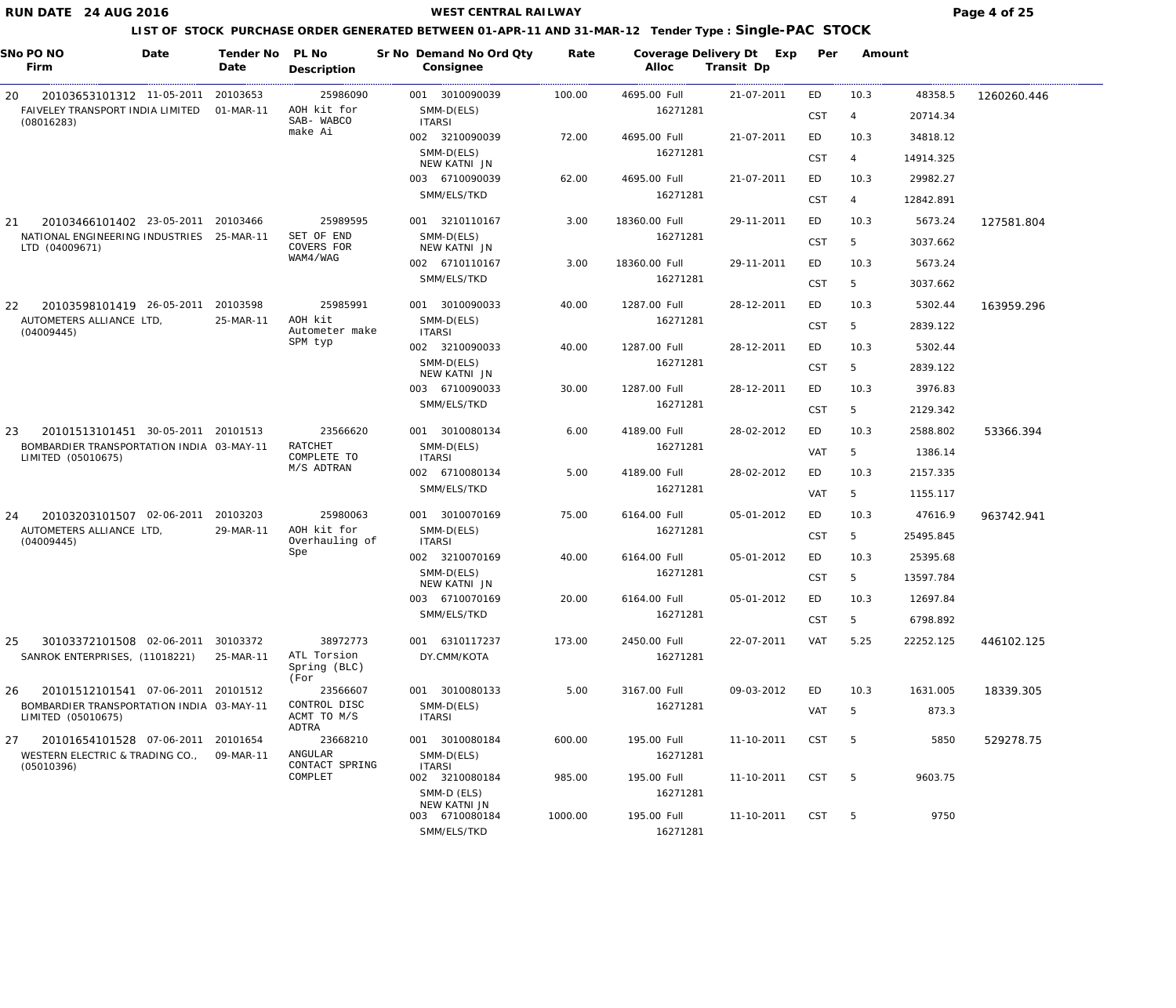**WEST CENTRAL RAILWAY Page 5 of 25** 

| SNo PO NO<br>Firm                                           | Date | Tender No PL No<br>Date | Description                          | Sr No Demand No Ord Qty<br>Consignee | Rate  | Coverage Delivery Dt Exp<br>Alloc | Transit Dp | Per        | Amount         |           |             |
|-------------------------------------------------------------|------|-------------------------|--------------------------------------|--------------------------------------|-------|-----------------------------------|------------|------------|----------------|-----------|-------------|
| 20103260101523 07-06-2011<br>28                             |      | 20103260                | 25982916                             | 001 3010070206                       | 50.00 | 11400.00 Full                     | 10-03-2012 | ED         | 10.3           | 58710     | 1386305.55  |
| NATIONAL ENGINEERING INDUSTRIES 15-FEB-11<br>LTD (04009671) |      |                         | Set of Inner<br>racer for step       | SMM-D(ELS)<br><b>ITARSI</b>          |       | 16271281                          |            | CST        | 5              | 31435.5   |             |
|                                                             |      |                         | $\mathbf s$                          | 002 3210070206                       | 15.00 | 11400.00 Full                     | 10-03-2012 | ED         | 10.3           | 17613     |             |
|                                                             |      |                         |                                      | SMM-D(ELS)<br>NEW KATNI JN           |       | 16271281                          |            | <b>CST</b> | 5              | 9430.65   |             |
|                                                             |      |                         |                                      | 003 6710070206                       | 40.00 | 11400.00 Full                     | 10-03-2012 | ED         | 10.3           | 46968     |             |
|                                                             |      |                         |                                      | SMM/ELS/TKD                          |       | 16271281                          |            | <b>CST</b> | 5              | 25148.4   |             |
| 20103475101531 07-06-2011 20103475<br>29                    |      |                         | 25989704                             | 001 3210110173                       | 2.00  | 6600.00 Full                      | 11-10-2011 | ED         | 10.3           | 1359.6    | 61150.32    |
| NATIONAL ENGINEERING INDUSTRIES                             |      | 23-MAR-11               | Set of<br>clamping                   | SMM-D(ELS)<br>NEW KATNI JN           |       | 16271281                          |            | <b>CST</b> | 5              | 727.98    |             |
| LTD (04009671)                                              |      |                         | plates for WAM                       | 002 6710110173                       | 6.00  | 6600.00 Full                      | 11-10-2011 | ED         | 10.3           | 4078.8    |             |
|                                                             |      |                         |                                      | SMM/ELS/TKD                          |       | 16271281                          |            | CST        | 5              | 2183.94   |             |
| 20103655101525 07-06-2011<br>30                             |      | 20103655                | 25986041                             | 001 3210090036                       | 10.00 | 27210.00 Full                     | 23-09-2011 | ED         | 10.3           | 28026.3   | 630265.23   |
| FAIVELEY TRANSPORT INDIA LIMITED                            |      | 28-FEB-11               | IOH kit for<br>SAB-WABCO make        | SMM-D(ELS)                           |       | 16271281                          |            | CST        | 5              | 15006.315 |             |
| (08016283)                                                  |      |                         | Air                                  | NEW KATNI JN<br>002 6710125311       | 10.00 | 27210.00 Full                     | 23-09-2011 | ED         | 10.3           | 28026.3   |             |
|                                                             |      |                         |                                      | SMM/ELS/TKD                          |       | 16271281                          |            | CST        | 5              | 15006.315 |             |
| 20103596101553 08-06-2011<br>31                             |      | 20103596                | 25980610                             | 001 3010070180                       | 16.00 | 5822.00 Full                      | 12-09-2011 | ED         | 10.3           | 9690.603  | 384483.124  |
| MEDHA SERVO DRIVES PVT LTD                                  |      | 28-MAR-11               | AOHKit for                           | SMM-D(ELS)                           |       | 16271281                          |            | Pkg        | $\mathbf{1}$   | 931.52    |             |
| (06012580)                                                  |      |                         | Medha make SPM<br>type               | <b>ITARSI</b>                        |       |                                   |            | CST        | $\overline{4}$ | 4150.965  |             |
|                                                             |      |                         |                                      | 002 3210070180                       | 4.00  | 5822.00 Full                      | 12-09-2011 | ED         | 10.3           | 2422.651  |             |
|                                                             |      |                         |                                      | SMM-D(ELS)                           |       | 16271281                          |            | Pkg        | $\overline{1}$ | 232.88    |             |
|                                                             |      |                         |                                      | NEW KATNI JN                         |       |                                   |            | CST        | $\overline{4}$ | 1037.741  |             |
|                                                             |      |                         |                                      | 003 6710070180                       | 37.00 | 5822.00 Full                      | 12-09-2011 | ED         | 10.3           | 22409.518 |             |
|                                                             |      |                         |                                      | SMM/ELS/TKD                          |       | 16271281                          |            | Pkg        |                | 2154.14   |             |
|                                                             |      |                         |                                      |                                      |       |                                   |            | <b>CST</b> | -4             | 9599.106  |             |
| 20102199101583 16-06-2011 20102199<br>32                    |      |                         | 23989890                             | 001 3010070166                       | 80.00 | 9125.00 Full                      | 19-12-2011 | ED         | 10.3           | 75190     | 1426696.032 |
| NATIONAL ENGINEERING INDUSTRIES 09-MAR-11                   |      |                         | SET OF INNER                         | SMM-D(ELS)                           |       | 16271281                          |            | <b>CST</b> | 5              | 40259.5   |             |
| LTD (04009671)                                              |      |                         | RACERS OF NEI<br>MAK                 | <b>ITARSI</b><br>002 3210070166      | 25.00 | 9125.00 Full                      | 19-12-2011 | ED         | 10.3           | 23496.875 |             |
|                                                             |      |                         |                                      | SMM-D (ELS)                          |       | 16271281                          |            | <b>CST</b> | 5              | 12581.094 |             |
|                                                             |      |                         |                                      | NEW KATNI JN<br>003 6710070166       | 30.00 | 9125.00 Full                      | 19-12-2011 | ED         | 10.3           | 28196.25  |             |
|                                                             |      |                         |                                      | SMM/ELS/TKD                          |       | 16271281                          |            | <b>CST</b> | 5              | 15097.313 |             |
|                                                             |      |                         |                                      |                                      |       |                                   |            |            |                |           |             |
| 20103252101610 20-06-2011<br>33<br>AUTOMETERS ALLIANCE LTD, |      | 20103252<br>16-FEB-11   | 25982382<br>OVER LOAD                | 001 3010105246<br>SMM-D(ELS)         | 11.00 | 43224.00 Full<br>16271281         | 20-01-2012 | <b>CST</b> | 5              | 23773.2   | 1180015.2   |
| (04009445)                                                  |      |                         | RELAY QRS1 1 &<br>2 WIT              | <b>ITARSI</b><br>002 3210070200      | 9.00  | 43224.00 Full                     | 20-01-2012 | <b>CST</b> | 5              | 19450.8   |             |
|                                                             |      |                         |                                      | SMM-D(ELS)                           |       | 16271281                          |            |            |                |           |             |
|                                                             |      |                         |                                      | NEW KATNI JN<br>003 6710070200       | 6.00  | 43224.00 Full                     | 20-01-2012 | <b>CST</b> | 5              | 12967.2   |             |
|                                                             |      |                         |                                      | SMM/ELS/TKD                          |       | 16271281                          |            |            |                |           |             |
| 34<br>20103675101644 21-06-2011                             |      | 20103675                | 25980415                             | 001 6710125317                       | 12.00 | 4871.00 Full                      | 24-11-2011 | ED         | 10.3           | 6020.556  | 67051.458   |
| STONE INDIA LTD (06012078)                                  |      | 24-MAR-11               | MOH KIT FOR<br>SIL MAKE AIR<br>DRYER | SMM/ELS/TKD                          |       | 16271281                          |            | <b>CST</b> | $\overline{4}$ | 2578.902  |             |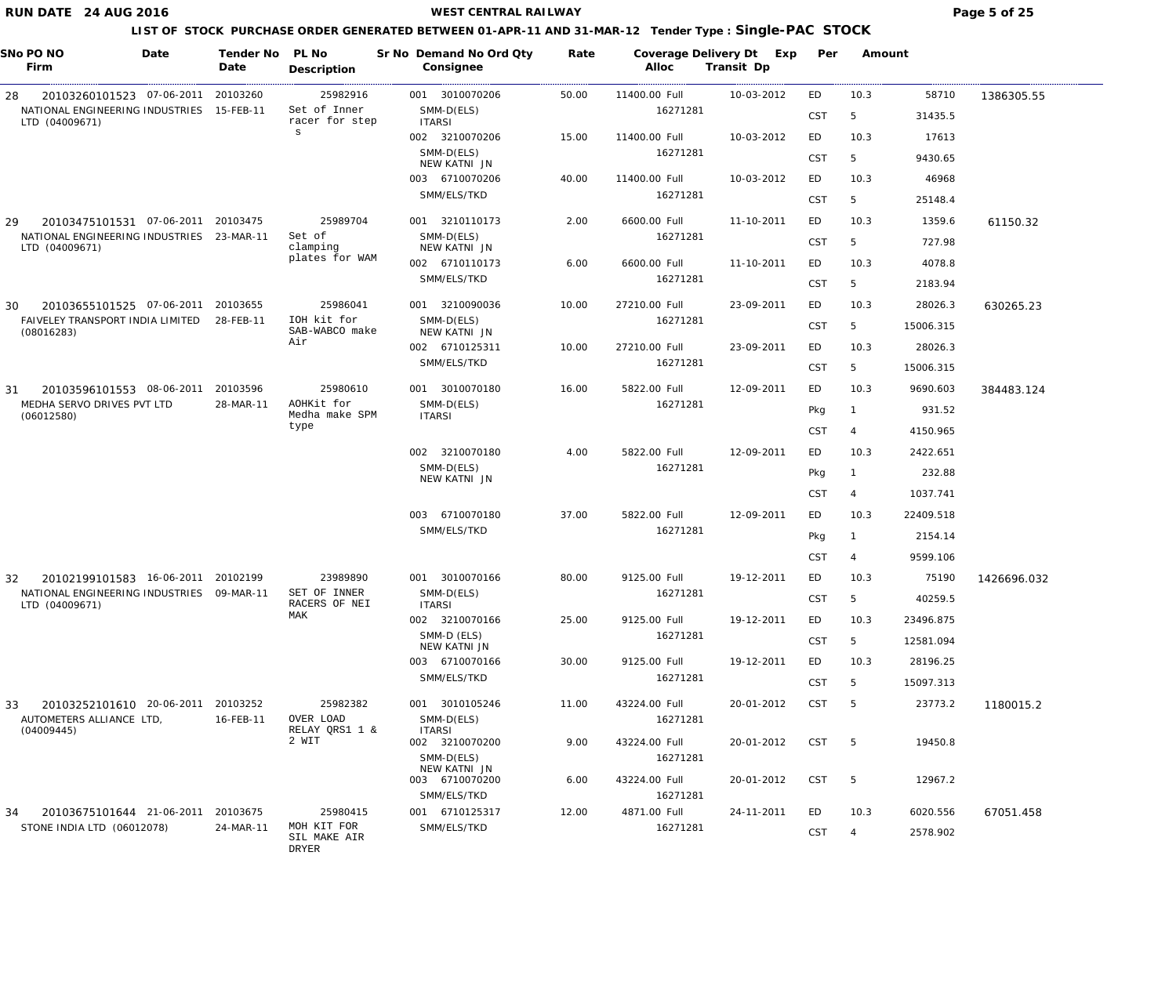#### **WEST CENTRAL RAILWAY Page 6 of 25**

#### **LIST OF STOCK PURCHASE ORDER GENERATED BETWEEN 01-APR-11 AND 31-MAR-12 Tender Type : Single-PAC STOCK**

| SNo PO NO | Firm                                                            | Date | Tender No<br>Date     | PL No<br>Description                                    | Sr No Demand No Ord Qty<br>Consignee          | Rate   | Alloc                    | Coverage Delivery Dt Exp<br>Transit Dp | Per              | Amount         |                      |             |
|-----------|-----------------------------------------------------------------|------|-----------------------|---------------------------------------------------------|-----------------------------------------------|--------|--------------------------|----------------------------------------|------------------|----------------|----------------------|-------------|
| 35        | 20103637101661 22-06-2011<br>ELECTROMECH (06012339)             |      | 20103637<br>24-MAR-11 | 23970868<br>OVERHAULING<br>KIT FOR M/S.<br><b>ELECT</b> | 001 3010120122<br>SMM-D(ELS)<br><b>ITARSI</b> | 25.00  | 3000.00 Full<br>16271281 | 26-10-2011                             | VAT              | -5             | 3750                 | 78750       |
| 36        | 20103676101662 22-06-2011                                       |      | 20103676              | 25980555                                                | 001 6710125312                                | 4.00   | 26018.00 Full            | 30-09-2013                             | ED               | 10.3           | 10719.416            | 119383.073  |
|           | STONE INDIA LTD (06012078)                                      |      | 25-MAR-11             | IOH KIT FOR<br>SIL MAKE AIR<br>DRYER                    | SMM/ELS/TKD                                   |        | 16271281                 |                                        | <b>CST</b>       | $\overline{4}$ | 4591.657             |             |
| 37        | 10114403101674 23-06-2011                                       |      | 10114403              | 12964554                                                | 001 1310120040                                | 38.00  | 5900.00 Full             | 30-09-2011                             | ED               | 10.3           | 23323.526            | 259756.147  |
|           | MEDHA SERVO DRIVES PVT LTD<br>(06012580)                        |      | 25-MAY-11             | SENSOR S/A-<br>PART NO. SP<br>$813 - 40$                | $SMM-D(D)$<br>NEW KATNI JN                    |        | 16271281                 | - 13                                   | Pkg              | - 1            | 2242                 |             |
|           |                                                                 |      |                       |                                                         |                                               |        |                          |                                        | <b>CST</b>       | $\overline{4}$ | 9990.621             |             |
| 38        | 20103404101712 30-06-2011                                       |      | 20103404              | 25988852<br>SET OF ROLL                                 | 001 3010090058                                | 25.00  | 2307.00 Full             | 02-04-2012                             | ED               | 10.3           | 5940.525             | 225981.702  |
|           | BOMBARDIER TRANSPORTATION INDIA 01-JUN-11<br>LIMITED (05010675) |      |                       | PIN FOR AIR<br>MOTOR                                    | SMM-D(ELS)<br><b>ITARSI</b><br>003 6710090058 | 24.00  | 16271281<br>2307.00 Full | 04-05-2012                             | <b>VAT</b><br>ED | 5<br>10.3      | 3180.776<br>5702.904 |             |
|           |                                                                 |      |                       |                                                         | SMM/ELS/TKD                                   |        | 16271281                 |                                        |                  |                |                      |             |
|           |                                                                 |      |                       |                                                         |                                               |        |                          |                                        | <b>VAT</b>       | 5              | 3053.545             |             |
|           |                                                                 |      |                       | 25989005                                                | 002 3210090073                                | 10.00  | 4104.00 Full             | 02-04-2012                             | ED               | 10.3           | 4227.12              |             |
|           |                                                                 |      |                       | SET OF CONTACT<br>BOLT FOR TAP                          | SMM-D(ELS)<br>NEW KATNI JN                    |        | 16271281                 |                                        | <b>VAT</b>       | 5              | 2263.356             |             |
|           |                                                                 |      |                       | CH                                                      | 004 6710090073                                | 10.00  | 4104.00 Full             | 04-05-2012                             | ED               | 10.3           | 4227.12              |             |
|           |                                                                 |      |                       |                                                         | SMM/ELS/TKD                                   |        | 16271281                 |                                        | <b>VAT</b>       | 5              | 2263.356             |             |
| 39        | 30103366101724 01-07-2011                                       |      | 30103366              | 38972608                                                | 001 6310117238                                | 432.00 | 4790.00 Full             | 23-08-2011                             | ED               | 10.3           | 213135.84            | 2402242.672 |
|           | SANROK ENTERPRISES, (11018221)                                  |      | 06-APR-11             | ATL Upper<br>Housing<br>assembling f                    | DY.CMM/KOTA                                   |        | 16271281                 |                                        | <b>VAT</b>       | 5.25           | 119826.832           |             |
| 40        | 30103367101723 01-07-2011                                       |      | 30103367              | 38972621                                                | 001 6310117235                                | 432.00 | 3290.00 Full             | 23-08-2011                             | VAT              | 5.25           | 74617.2              | 1495897.2   |
|           | SANROK ENTERPRISES, (11018221)                                  |      | 06-APR-11             | ATL Lower<br>Housing<br>Assembling (                    | DY.CMM/KOTA                                   |        | 16271281                 |                                        |                  |                |                      |             |
| 41        | 20103680101727 04-07-2011                                       |      | 20103680              | 25980853                                                | 001 3010125315                                | 13.00  | 9488.00 Full             | 06-04-2012                             | ED               | 10.3           | 12704.432            | 708963.839  |
|           | BOMBARDIER TRANSPORTATION INDIA 06-APR-11<br>LIMITED (05010675) |      |                       | IOH KIT OF N-<br>32 TYPE TAP                            | SMM-D(ELS)<br><b>ITARSI</b>                   |        | 16271281                 |                                        | <b>CST</b>       | 5              | 6802.422             |             |
|           |                                                                 |      |                       | $\rm CHANG$                                             | 003 3210125328                                | 9.00   | 9488.00 Full             | 06-04-2012                             | ED               | 10.3           | 8795.376             |             |
|           |                                                                 |      |                       |                                                         | SMM-D(ELS)<br>NEW KATNI JN                    |        | 16271281                 |                                        | <b>CST</b>       | 5              | 4709.369             |             |
|           |                                                                 |      |                       |                                                         | 005 6710125315                                | 9.00   | 9488.00 Full             | 06-04-2012                             | ED               | 10.3           | 8795.376             |             |
|           |                                                                 |      |                       |                                                         | SMM/ELS/TKD                                   |        | 16271281                 |                                        | <b>CST</b>       | 5              | 4709.369             |             |
|           |                                                                 |      |                       | 25980890                                                | 002 3010125316                                | 30.00  | 3786.00 Full             | 06-04-2012                             | ED               | 10.3           | 11698.74             |             |
|           |                                                                 |      |                       | AOH KIT OF N-<br>32 TAP CHANGER                         | SMM-D(ELS)<br><b>ITARSI</b>                   |        | 16271281                 |                                        | <b>CST</b>       | 5              | 6263.937             |             |
|           |                                                                 |      |                       | ΟF                                                      | 004 3210125327                                | 30.00  | 3786.00 Full             | 06-04-2012                             | ED               | 10.3           | 11698.74             |             |
|           |                                                                 |      |                       |                                                         | SMM-D(ELS)<br>NEW KATNI JN                    |        | 16271281                 |                                        | <b>CST</b>       | 5              | 6263.937             |             |
|           |                                                                 |      |                       |                                                         | 006 6711015016                                | 24.00  | 3786.00 Full             | 06-04-2012                             | ED               | 10.3           | 9358.992             |             |
|           |                                                                 |      |                       |                                                         | SMM/ELS/TKD                                   |        | 16271281                 |                                        | <b>CST</b>       | 5              | 5011.15              |             |
| 42        | 20104063101732 04-07-2011                                       |      | 20104063              | 29310015                                                | 001 6709121397                                | 2.00   | 42400.00 Full            | 10-10-2011                             | <b>CST</b>       | $\overline{4}$ | 3392                 | 88192       |
|           | N.I. INDUSTRIES (ENGG.) PVT.LTD.<br>(09016646)                  |      | 11-MAR-11             | SET OF LOCK<br>NUT F.S. ALL                             | SMM/ELS/TKD                                   |        | 16271281                 |                                        |                  |                |                      |             |

STEEL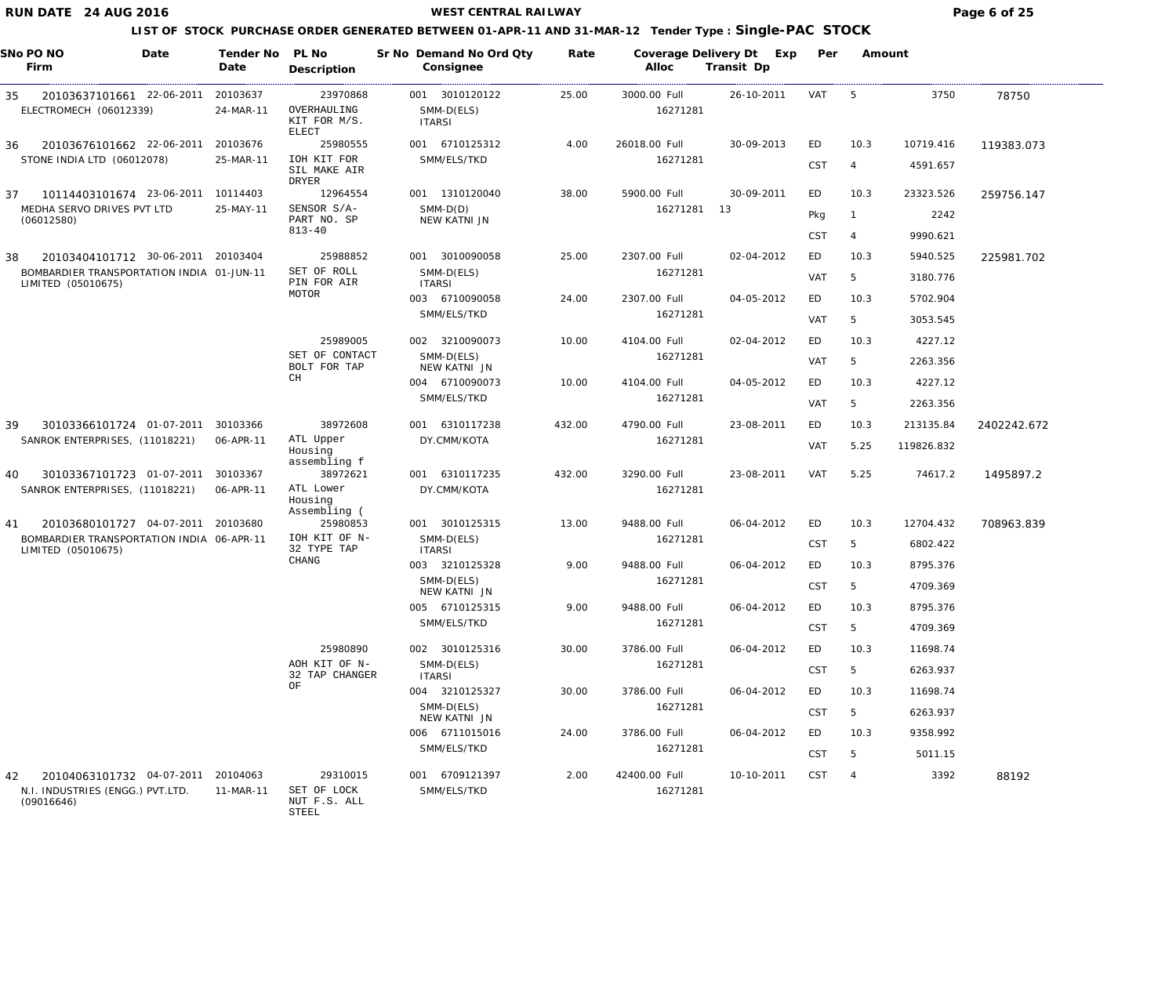## **WEST CENTRAL RAILWAY Page 7 of 25**

| SNo PO NO<br>Firm                                               | Date | Tender No PL No<br>Date | Description                           | Sr No Demand No Ord Qty<br>Consignee | Rate  | Alloc         | Coverage Delivery Dt Exp<br>Transit Dp | Per        | Amount         |          |           |
|-----------------------------------------------------------------|------|-------------------------|---------------------------------------|--------------------------------------|-------|---------------|----------------------------------------|------------|----------------|----------|-----------|
| 20101680101772 06-07-2011<br>43                                 |      | 20101680                | 23708270                              | 001 3010100141                       | 33.00 | 270.00 Full   | 21-09-2011                             |            |                |          | 42120     |
| JAIN SALES CORPORATION<br>(05010911)                            |      | 10-MAR-11               | OIL TIGHT PUSH<br>BUTTON 30.5mm       | SMM-D(ELS)<br><b>ITARSI</b>          |       | 16271281      | 32                                     |            |                |          |           |
|                                                                 |      |                         | $\mathbf T$                           | 002 3210100141                       | 50.00 | 270.00 Full   | 21-09-2011                             |            |                |          |           |
|                                                                 |      |                         |                                       | SMM-D (ELS)<br>NEW KATNI JN          |       | 16271281      |                                        |            |                |          |           |
|                                                                 |      |                         |                                       | 003 6710100141                       | 73.00 | 270.00 Full   | 21-09-2011                             |            |                |          |           |
|                                                                 |      |                         |                                       | SMM/ELS/TKD                          |       | 16271281      | 32                                     |            |                |          |           |
| 20101681101776 07-07-2011<br>44                                 |      | 20101681                | 23708281                              | 001 3010100142                       | 25.00 | 275.00 Full   | 21-09-2011                             |            |                |          | 34375     |
| JAIN SALES CORPORATION<br>(05010911)                            |      | 10-MAR-11               | OIL TIGHT PUSH<br>BUTTON 30.5mm       | SMM-D(ELS)<br><b>ITARSI</b>          |       | 16271281      | 32                                     |            |                |          |           |
|                                                                 |      |                         | T                                     | 002 3210100142                       | 40.00 | 275.00 Full   | 21-09-2011                             |            |                |          |           |
|                                                                 |      |                         |                                       | SMM-D (ELS)<br>NEW KATNI JN          |       | 16271281      |                                        |            |                |          |           |
|                                                                 |      |                         |                                       | 003 6710100142                       | 60.00 | 275.00 Full   | 21-09-2011                             |            |                |          |           |
|                                                                 |      |                         |                                       | SMM/ELS/TKD                          |       | 16271281      | 32                                     |            |                |          |           |
| 20104144101880 19-07-2011 20104144<br>45                        |      |                         | 29780019                              | 001 6710070367                       | 5.00  | 24500.00 Full | 30-10-2011                             | <b>CST</b> | $\overline{4}$ | 4900     | 127400    |
| HINDUSTAN TRADE LINK (05011050)                                 |      | 07-APR-11               | Set of fuse<br>consisting of<br>(1)   | SMM/ELS/TKD                          |       | 16271281      |                                        |            |                |          |           |
| 20101768101891 20-07-2011 20101768<br>46                        |      |                         | 23738844                              | 001 3010100183                       | 3.00  | 5018.00 Full  | 30-04-2012                             | ED         | 10.3           | 1550.562 | 17434.79  |
| BOMBARDIER TRANSPORTATION INDIA 02-JUN-11<br>LIMITED (05010675) |      |                         | AIR DRYER<br>COMPLETE TO<br>$M/S$ ADT | SMM-D(ELS)<br><b>ITARSI</b>          |       | 16271281      |                                        | <b>VAT</b> | 5              | 830.228  |           |
| 20103678102013 02-08-2011<br>47                                 |      | 20103678                | 25980865                              | 001 3010125317                       | 2.00  | 8944.00 Full  | 12-03-2012                             | ED         | 10.3           | 1842.464 | 51792.468 |
| AUTOMETERS ALLIANCE LTD,<br>(04009445)                          |      | 06-APR-11               | IOH KIT OF N-<br>32 TYPE GANZ         | SMM-D(ELS)<br><b>ITARSI</b>          |       | 16271281      |                                        | <b>CST</b> | 5              | 986.523  |           |
|                                                                 |      |                         | MAKE                                  | 002 3210125330                       | 1.00  | 8944.00 Full  | 12-03-2012                             | ED         | 10.3           | 921.232  |           |
|                                                                 |      |                         |                                       | SMM-D(ELS)<br>NEW KATNI JN           |       | 16271281      |                                        | <b>CST</b> | 5              | 493.262  |           |
|                                                                 |      |                         |                                       | 003 6710125314                       | 2.00  | 8944.00 Full  | 12-03-2012                             | <b>ED</b>  | 10.3           | 1842.464 |           |
|                                                                 |      |                         |                                       | SMM/ELS/TKD                          |       | 16271281      |                                        | <b>CST</b> | 5              | 986.523  |           |
| 20103679102042 04-08-2011<br>48                                 |      | 20103679                | 25980889                              | 001 3011030198                       | 20.00 | 1190.00 Full  | 15-03-2012                             | ED         | 10.3           | 2451.4   | 63397.131 |
| AUTOMETERS ALLIANCE LTD,<br>(04009445)                          |      | 07-APR-11               | AOH KIT OF N-<br>32 TYPEGANZ          | SMM-D(ELS)<br><b>ITARSI</b>          |       | 16271281      |                                        | <b>CST</b> | 5              | 1312.57  |           |
|                                                                 |      |                         | MAKE                                  | 002 3211030198                       | 10.00 | 1190.00 Full  | 15-03-2012                             | ED         | 10.3           | 1225.7   |           |
|                                                                 |      |                         |                                       | SMM-D(ELS)<br>NEW KATNI JN           |       | 16271281      |                                        | <b>CST</b> | 5              | 656.285  |           |
|                                                                 |      |                         |                                       | 003 6711030198                       | 16.00 | 1190.00 Full  | 15-03-2012                             | ED         | 10.3           | 1961.12  |           |
|                                                                 |      |                         |                                       | SMM/ELS/TKD                          |       | 16271281      |                                        | <b>CST</b> | 5              | 1050.056 |           |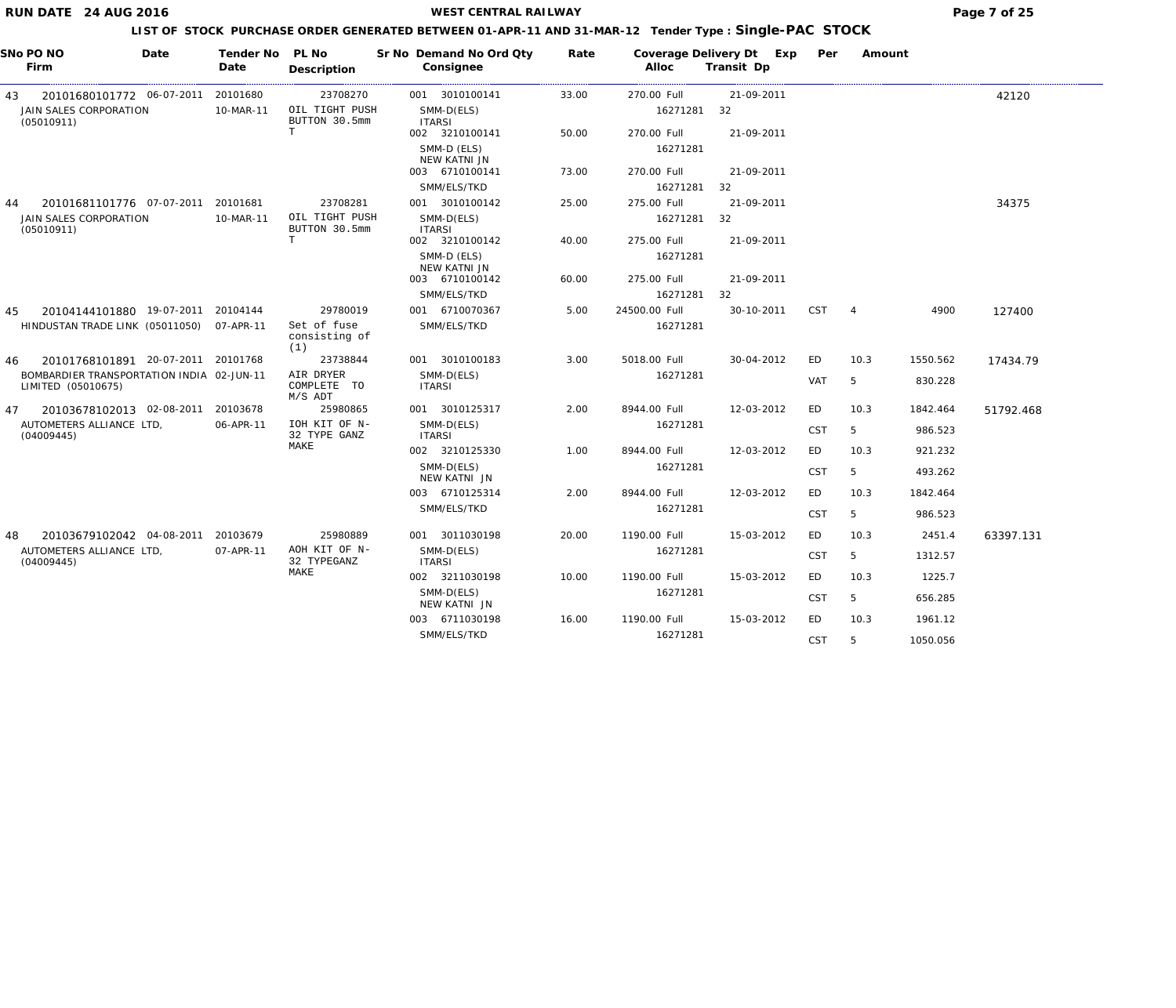| SNo PO NO<br>Firm                                               | Date | Tender No PL No<br>Date | Description                          | Sr No Demand No Ord Qty<br>Consignee | Rate  | Alloc         | Coverage Delivery Dt Exp<br>Transit Dp | Per | Amount |           |             |
|-----------------------------------------------------------------|------|-------------------------|--------------------------------------|--------------------------------------|-------|---------------|----------------------------------------|-----|--------|-----------|-------------|
| 20102092102090 10-08-2011 20102092<br>49.                       |      |                         | 23563151                             | 010 3210060208                       | 4.00  | 3365.00 Full  | 10-05-2012                             | ED  | 10.3   | 1386.38   | 1207241.664 |
| BOMBARDIER TRANSPORTATION INDIA 27-APR-11<br>LIMITED (05010675) |      |                         | CARRIER STRIP<br>TO M/S              | SMM-D (ELS)<br>NEW KATNI JN          |       | 16271281      |                                        | VAT | 5      | 742.319   |             |
|                                                                 |      |                         | ADTRANZ's                            | 018 6710060208                       | 6.00  | 3365.00 Full  | 10-05-2012                             | ED  | 10.3   | 2079.57   |             |
|                                                                 |      |                         |                                      | SMM/ELS/TKD                          |       | 16271281      |                                        | VAT | 5      | 1113.479  |             |
|                                                                 |      |                         | 23563280                             | 011 3210060212                       | 3.00  | 651.00 Full   | 10-05-2012                             | ED  | 10.3   | 201.159   |             |
|                                                                 |      |                         | CONNECTION<br>PLATE TO M/S           | SMM-D (ELS)<br>NEW KATNI JN          |       | 16271281      |                                        | VAT | 5      | 107.708   |             |
|                                                                 |      |                         | ADTRAN                               | 019 6710060212                       | 6.00  | 651.00 Full   | 10-05-2012                             | ED  | 10.3   | 402.318   |             |
|                                                                 |      |                         |                                      | SMM/ELS/TKD                          |       | 16271281      |                                        | VAT | 5      | 215.416   |             |
|                                                                 |      |                         | 23564192                             | 001 3010080111                       | 20.00 | 2287.00 Full  | 10-05-2012                             | ED  | 10.3   | 4711.22   |             |
|                                                                 |      |                         | PLUNGER ROD<br>COMPLETE TO           | SMM-D(ELS)<br><b>ITARSI</b>          |       | 16271281      |                                        | VAT | 5      | 2522.561  |             |
|                                                                 |      |                         | $M/S$ AD                             | 012 3210080111                       | 2.00  | 2287.00 Full  | 10-05-2012                             | ED  | 10.3   | 471.122   |             |
|                                                                 |      |                         |                                      | SMM-D (ELS)<br>NEW KATNI JN          |       | 16271281      |                                        | VAT | 5      | 252.256   |             |
|                                                                 |      |                         |                                      | 020 6710080111                       | 24.00 | 2287.00 Full  | 10-05-2012                             | ED  | 10.3   | 5653.464  |             |
|                                                                 |      |                         |                                      | SMM/ELS/TKD                          |       | 16271281      |                                        | VAT | 5      | 3027.073  |             |
|                                                                 |      |                         | 23564520                             | 002 3010080116                       | 1.00  | 10552.00 Full | 10-05-2012                             | ED  | 10.3   | 1086.856  |             |
|                                                                 |      |                         | PISTON WITH<br>CONNECTING ROD        | SMM-D(ELS)<br><b>ITARSI</b>          |       | 16271281      |                                        | VAT | 5      | 581.943   |             |
|                                                                 |      |                         | TO<br>23564921                       | 003 3010080120                       | 8.00  | 14951.00 Full | 10-05-2012                             | ED  | 10.3   | 12319.624 |             |
|                                                                 |      |                         | CONTROL BLOCK<br>COMPLETE<br>ASSEMBL | SMM-D(ELS)<br><b>ITARSI</b>          |       | 16271281      |                                        | VAT | 5      | 6596.381  |             |
|                                                                 |      |                         |                                      | 013 3210080120                       | 4.00  | 14951.00 Full | 10-05-2012                             | ED  | 10.3   | 6159.812  |             |
|                                                                 |      |                         |                                      | SMM-D (ELS)<br>NEW KATNI JN          |       | 16271281      |                                        | VAT | 5      | 3298.191  |             |
|                                                                 |      |                         |                                      | 021 6710080120                       | 3.00  | 14951.00 Full | 10-05-2012                             | ED  | 10.3   | 4619.859  |             |
|                                                                 |      |                         |                                      | SMM/ELS/TKD                          |       | 16271281      |                                        | VAT | 5      | 2473.643  |             |
|                                                                 |      |                         | 23565020                             | 004 3010080121                       | 8.00  | 7180.00 Full  | 10-05-2012                             | ED  | 10.3   | 5916.32   |             |
|                                                                 |      |                         | DIODE ASSLY<br>COMPLETE TO           | SMM-D(ELS)<br><b>ITARSI</b>          |       | 16271281      |                                        | VAT | 5      | 3167.816  |             |
|                                                                 |      |                         | $M/S$ BO                             | 022 6710080121                       | 3.00  | 7180.00 Full  | 10-05-2012                             | ED  | 10.3   | 2218.62   |             |
|                                                                 |      |                         |                                      | SMM/ELS/TKD                          |       | 16271281      |                                        | VAT | 5      | 1187.931  |             |
|                                                                 |      |                         | 23565068                             | 005 3010080122                       | 4.00  | 14600.00 Full | 10-05-2012                             | ED  | 10.3   | 6015.2    |             |
|                                                                 |      |                         | CONTROL<br>CYLINDER                  | SMM-D(ELS)<br><b>ITARSI</b>          |       | 16271281      |                                        | VAT | 5      | 3220.76   |             |
|                                                                 |      |                         | (ACMT) TO M/S<br>23566048            | 023 6710080130                       | 6.00  | 1384.00 Full  | 10-05-2012                             | ED  | 10.3   | 855.312   |             |
|                                                                 |      |                         | INA NEEDLE<br>BEARING TO M/S         | SMM/ELS/TKD                          |       | 16271281      |                                        | VAT | 5      | 457.966   |             |
|                                                                 |      |                         | ADT<br>23567752                      | 006 3010080140                       | 10.00 | 4820.00 Full  | 10-05-2012                             | ED  | 10.3   | 4964.6    |             |
|                                                                 |      |                         | SUPPORT<br>INSULATOR TO              | SMM-D(ELS)<br><b>ITARSI</b>          |       | 16271281      |                                        | VAT | 5      | 2658.23   |             |
|                                                                 |      |                         | M/S ADTRA                            | 014 3210080140                       | 4.00  | 4820.00 Full  | 10-05-2012                             | ED  | 10.3   | 1985.84   |             |
|                                                                 |      |                         |                                      | SMM-D (ELS)<br>NEW KATNI JN          |       | 16271281      |                                        | VAT | 5      | 1063.292  |             |
|                                                                 |      |                         |                                      | 024 6710080140                       | 6.00  | 4820.00 Full  | 10-05-2012                             | ED  | 10.3   | 2978.76   |             |
|                                                                 |      |                         |                                      | SMM/ELS/TKD                          |       | 16271281      |                                        | VAT | 5      | 1594.938  |             |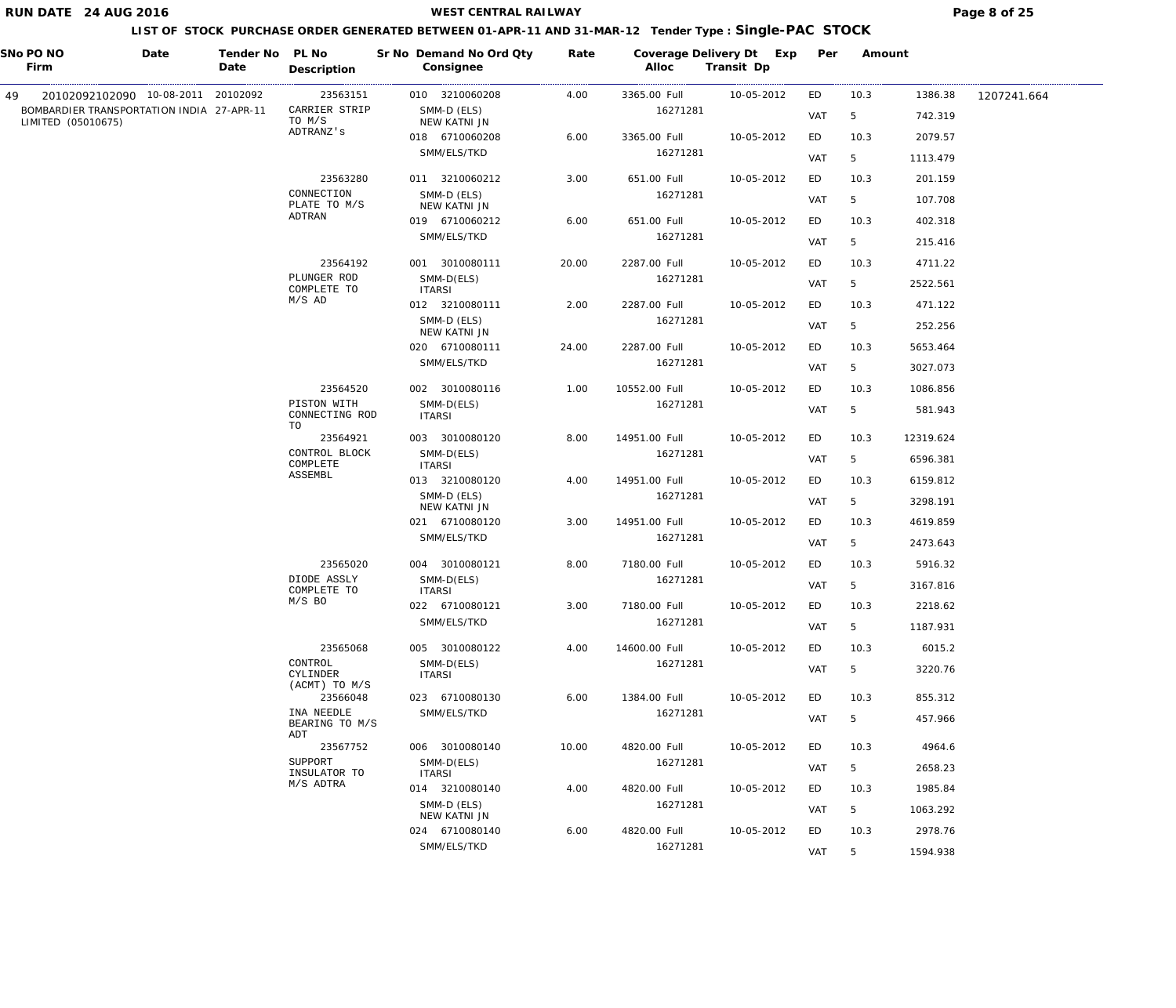| SNo PO NO<br>Date<br>Firm                                   | Tender No PL No<br>Date | Description                     | Sr No Demand No Ord Qty<br>Consignee          | Rate    | Coverage Delivery Dt Exp<br>Alloc | Transit Dp | Per        | Amount         |           |           |
|-------------------------------------------------------------|-------------------------|---------------------------------|-----------------------------------------------|---------|-----------------------------------|------------|------------|----------------|-----------|-----------|
|                                                             |                         | 23569578                        | 009 3010080144                                | 8.00    | 511.00 Full                       | 10-05-2012 | ED         | 10.3           | 421.064   |           |
|                                                             |                         | BEARING PIN to<br>M/s ADTRANZ's | SMM-D(ELS)<br><b>ITARSI</b>                   |         | 16271281                          |            | VAT        | 5              | 225.453   |           |
|                                                             |                         | p                               | 015 3210080144                                | 4.00    | 511.00 Full                       | 10-05-2012 | ED         | 10.3           | 210.532   |           |
|                                                             |                         |                                 | SMM-D (ELS)<br>NEW KATNI JN                   |         | 16271281                          |            | VAT        | 5              | 112.727   |           |
|                                                             |                         |                                 | 025 6710080144                                | 7.00    | 511.00 Full                       | 10-05-2012 | ED         | 10.3           | 368.431   |           |
|                                                             |                         |                                 | SMM/ELS/TKD                                   |         | 16271281                          |            | VAT        | 5              | 197.272   |           |
|                                                             |                         | 23569657                        | 007 3010080145                                | 15.00   | 10169.00 Full                     | 10-05-2012 | ED         | 10.3           | 15711.105 |           |
|                                                             |                         | Notching<br>Complete to         | SMM-D(ELS)<br><b>ITARSI</b>                   |         | 16271281                          |            | VAT        | 5              | 8412.305  |           |
|                                                             |                         | M/S Adtra                       | 016 3210080145                                | 6.00    | 10169.00 Full                     | 10-05-2012 | ED         | 10.3           | 6284.442  |           |
|                                                             |                         |                                 | SMM-D (ELS)<br>NEW KATNI JN                   |         | 16271281                          |            | VAT        | 5              | 3364.922  |           |
|                                                             |                         | 23569700                        | 008 3010080146                                | 69.00   | 214.00 Full                       | 10-05-2012 | ED         | 10.3           | 1520.898  |           |
|                                                             |                         | Bearing Shell<br>To M/S         | SMM-D(ELS)<br><b>ITARSI</b>                   |         | 16271281                          |            | VAT        | 5              | 814.345   |           |
|                                                             |                         | ADTRANZ's                       | 026 6710080146                                | 300.00  | 214.00 Full                       | 10-05-2012 | ED         | 10.3           | 6612.6    |           |
|                                                             |                         |                                 | SMM/ELS/TKD                                   |         | 16271281                          |            | VAT        | 5              | 3540.63   |           |
|                                                             |                         | 23980564                        | 017 3210080192                                | 160.00  | 511.00 Full                       | 10-05-2012 | ED         | 10.3           | 8421.28   |           |
|                                                             |                         | FLEXING<br>CONNECTION           | SMM-D (ELS)<br>NEW KATNI JN                   |         | 16271281                          |            | VAT        | 5              | 4509.064  |           |
|                                                             |                         | COMPLETE M/                     | 027 6710080192                                | 72.00   | 511.00 Full                       | 10-05-2012 | ED         | 10.3           | 3789.576  |           |
|                                                             |                         |                                 | SMM/ELS/TKD                                   |         | 16271281                          |            | <b>VAT</b> | 5              | 2029.079  |           |
| 20101635102131 16-08-2011<br>50                             | 20101635                | 23664009                        | 001 3010080171                                | 12.00   | 50530.00 Full                     | 22-03-2012 | <b>CST</b> | 5              | 30318     | 1114186.5 |
| AUTOMETERS ALLIANCE LTD,<br>(04009445)                      | 07-MAR-11               | H.V. OVER LOAD<br>RELAY (QLM)   | SMM-D(ELS)<br><b>ITARSI</b>                   |         | 16271281                          |            |            |                |           |           |
|                                                             |                         | WITH                            | 002 3210080171                                | 6.00    | 50530.00 Full                     | 22-03-2012 | CST        | $-5$           | 15159     |           |
|                                                             |                         |                                 | SMM-D (ELS)<br>NEW KATNI JN<br>003 6710080171 | 3.00    | 16271281<br>50530.00 Full         | 22-03-2012 | CST        | $-5$           | 7579.5    |           |
|                                                             |                         |                                 | SMM/ELS/TKD                                   |         | 16271281                          |            |            |                |           |           |
| 51<br>20112681102148 18-08-2011 20112681                    |                         | 25257857                        | 001 3011010159                                | 1400.00 | 25.00 Full                        | 28-02-2012 | ED         | 10.3           | 3605      | 89756.625 |
| NATIONAL ENGINEERING INDUSTRIES 27-MAY-11<br>LTD (04009671) |                         | SEALING RING<br>to NEI DRG.NO.  | SMM-D(ELS)<br><b>ITARSI</b>                   |         | 16271281                          |            | <b>CST</b> | 5              | 1930.25   |           |
|                                                             |                         | 92                              | 002 6711010159                                | 1700.00 | 25.00 Full                        | 28-02-2012 | ED         | 10.3           | 4377.5    |           |
|                                                             |                         |                                 | SMM/ELS/TKD                                   |         | 16271281                          |            | <b>CST</b> | 5              | 2343.875  |           |
| 20103390102172 23-08-2011<br>52                             | 20103390                | 25988580                        | 001 3010085220                                | 3.00    | 5029.00 Full                      | 30-04-2012 | Fwd        | 2              | 301.74    | 145287.81 |
| TRINITY HOUSE (INDIA) Pvt.Ltd.<br>(08015763)                | 28-MAY-11               | AFTER COOLER<br>COMPLETE TO     | SMM-D(ELS)<br><b>ITARSI</b>                   |         | 16271281                          |            | Chg<br>VAT | 5              | 754.35    |           |
|                                                             |                         | $M/s$ E                         | 002 3211035070                                | 3.00    | 5029.00 Full                      | 30-04-2012 | Fwd        | $\overline{2}$ | 301.74    |           |
|                                                             |                         |                                 | SMM-D(ELS)<br>NEW KATNI JN                    |         | 16271281                          |            | Chg<br>VAT | 5              | 754.35    |           |
|                                                             |                         |                                 | 003 6710090050                                | 21.00   | 5029.00 Full                      | 30-04-2012 | Fwd        | 2              | 2112.18   |           |
|                                                             |                         |                                 | SMM/ELS/TKD                                   |         | 16271281                          |            | Chg<br>VAT | 5              | 5280.45   |           |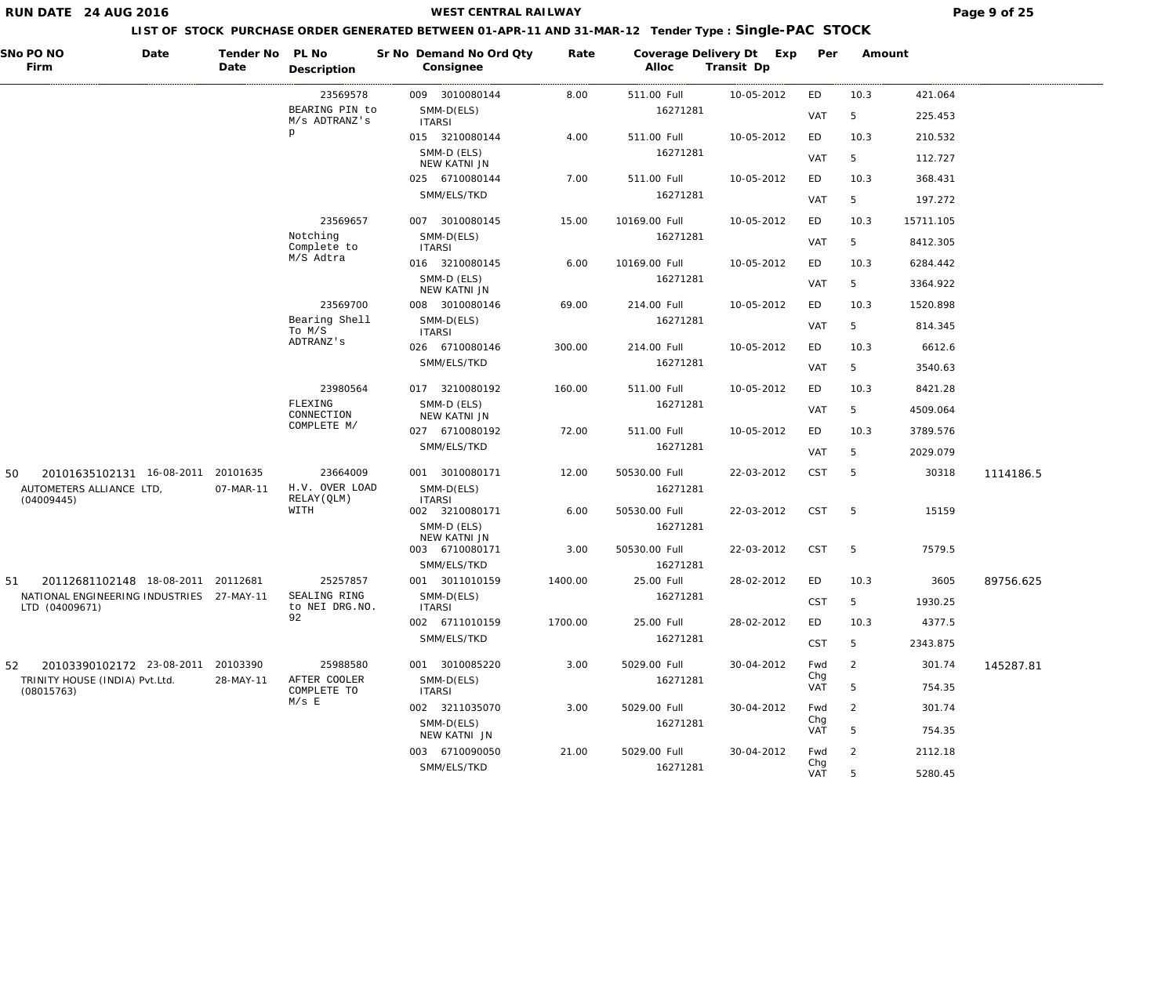## **WEST CENTRAL RAILWAY Page 10 of 25**

| SNo PO NO<br>Date<br>Firm                                       | Tender No<br>Date | PL No<br>Description                        | Sr No Demand No Ord Qty<br>Consignee | Rate   | Alloc                     | Coverage Delivery Dt Exp<br>Transit Dp | Per        | Amount          |           |            |
|-----------------------------------------------------------------|-------------------|---------------------------------------------|--------------------------------------|--------|---------------------------|----------------------------------------|------------|-----------------|-----------|------------|
| 20103599102174 23-08-2011<br>53                                 | 20103599          | 25983910                                    | 001 3010090029                       | 2.00   | 35000.00 Full             | 31-12-2011                             | ED         | 10.3            | 7282.1    | 204703.013 |
| MEDHA SERVO DRIVES PVT LTD<br>(06012580)                        | 29-APR-11         | " Speed Sensor<br>Type T813-M               | SMM-D(ELS)<br><b>ITARSI</b>          |        | 16271281                  |                                        | Pkg        | -1              | 700       |            |
|                                                                 |                   | wit                                         |                                      |        |                           |                                        | <b>CST</b> | 5               | 3899.105  |            |
|                                                                 |                   |                                             | 002 3210090029                       | 2.00   | 35000.00 Full             | 31-12-2011                             | ED         | 10.3            | 7282.1    |            |
|                                                                 |                   |                                             | SMM-D(ELS)<br>NEW KATNI JN           |        | 16271281                  |                                        | Pkg        | $\overline{1}$  | 700       |            |
|                                                                 |                   |                                             |                                      |        |                           |                                        | <b>CST</b> | 5               | 3899.105  |            |
|                                                                 |                   |                                             | 003 6710090029                       | 1.00   | 35000.00 Full             | 31-12-2011                             | ED         | 10.3            | 3641.05   |            |
|                                                                 |                   |                                             | SMM/ELS/TKD                          |        | 16271281                  |                                        | Pkg        | $\overline{1}$  | 350       |            |
|                                                                 |                   |                                             |                                      |        |                           |                                        | <b>CST</b> | 5               | 1949.553  |            |
| 20112120102184 24-08-2011<br>54                                 | 20112120          | 23987870                                    | 001 3011020102                       | 60.00  | 2525.00 Full              | 30-04-2012                             | Fwd        | 50.5            | 3030      | 345824     |
| TRINITY HOUSE (INDIA) Pvt.Ltd.                                  | 29-JUN-11         | HP CYLINDER 60                              | SMM-D(ELS)                           |        | 16271281                  |                                        | Chg<br>VAT | 5               | 7575      |            |
| (08015763)                                                      |                   | DIA (DISC<br>VALVE                          | <b>ITARSI</b>                        |        |                           |                                        |            | 50.5            |           |            |
|                                                                 |                   |                                             | 002 3211020102<br>SMM-D (ELS)        | 20.00  | 2525.00 Full<br>16271281  | 30-04-2012                             | Fwd<br>Chg |                 | 1010      |            |
|                                                                 |                   |                                             | NEW KATNI JN                         |        |                           |                                        | VAT        | 5               | 2525      |            |
|                                                                 |                   |                                             | 003 6711020102                       | 48.00  | 2525.00 Full              | 30-04-2012                             | Fwd<br>Chg | 50.5            | 2424      |            |
|                                                                 |                   |                                             | SMM/ELS/TKD                          |        | 16271281                  |                                        | VAT        | 5               | 6060      |            |
| 30112305102211 25-08-2011<br>55                                 | 30112305          | 38984283                                    | 6311030251<br>001                    | 722.00 | 349.59 Full               | 31-01-2012                             | ED         | 10.3            | 25997.61  | 289537.654 |
| STONE INDIA LTD (06012078)                                      | 30-MAY-11         | POH KIT FOR<br>COMMON PIPE<br><b>BRAKET</b> | DY.CMM/KOTA                          |        | 16271281                  |                                        | <b>CST</b> | 4               | 11136.064 |            |
| 56<br>20113570102247 30-08-2011                                 | 20113570          | 25991462                                    | 001 3011010173                       | 36.00  | 9413.00 Full              | 10-02-2012                             | VAT        | -5              | 16943.4   | 563368.05  |
| TRINITY HOUSE (INDIA) Pvt.Ltd.<br>(08015763)                    | 17-JUN-11         | MOH KIT FOR<br>M/S AREVA MAKE               | SMM-D(ELS)<br><b>ITARSI</b>          |        | 16271281                  |                                        |            |                 |           |            |
|                                                                 |                   | <b>VCB</b>                                  | 002 3211010173                       | 3.00   | 9413.00 Full              | 10-02-2012                             | VAT        | -5              | 1411.95   |            |
|                                                                 |                   |                                             | SMM-D(ELS)<br>NEW KATNI JN           |        | 16271281                  |                                        |            |                 |           |            |
|                                                                 |                   |                                             | 003 6711010173                       | 18.00  | 9413.00 Full              | 10-02-2012                             | VAT        | -5              | 8471.7    |            |
| 20113569102388 08-09-2011<br>57                                 | 20113569          | 25991449                                    | SMM/ELS/TKD<br>001 3011055098        | 5.00   | 16271281<br>23041.00 Full | 15-05-2012                             | VAT        | 5               | 5760.25   | 120965.25  |
| TRINITY HOUSE (INDIA) Pvt.Ltd.<br>(08015763)                    | 04-AUG-11         | IOH KIT FOR<br>M/S AREVA MAKE<br><b>VCB</b> | SMM-D(ELS)<br><b>ITARSI</b>          |        | 16271281                  |                                        |            |                 |           |            |
| 58<br>20114207102376 08-09-2011                                 | 20114207          | 29330026                                    | 001 6710115255                       | 500.00 | 122.00 Full               | 30-04-2012                             | <b>CST</b> | $\overline{4}$  | 2440      | 63440      |
| N.I. INDUSTRIES (ENGG.) PVT.LTD.<br>(09016646)                  | 21-APR-11         | ALL STEEL LOCK<br>NUT M16 AS PER            | SMM/ELS/TKD                          |        | 16271281                  |                                        |            |                 |           |            |
| 20104142102448 14-09-2011<br>59                                 | 20104142          | 29170047                                    | 001 6710070276                       | 2.00   | 45000.00 Full             | 31-07-2012                             | <b>CST</b> | $\overline{4}$  | 3600      | 93600      |
| PATRA AND CHANDA MFG. AND<br>ENGG. (INDIA) PVT. LTD. (10017901) | 24-JUN-11         | SET OF LOCK<br>ASSLY CONSIST<br>OF (        | SMM/ELS/TKD                          |        | 16271281                  |                                        |            |                 |           |            |
| 20113591102439 14-09-2011<br>60                                 | 20113591          | 25991530                                    | 001 3011030207                       | 18.00  | 14170.00 Full             | 30-12-2011                             | ED         | 10.3            | 26271.18  | 689261.391 |
| FAIVELEY TRANSPORT INDIA LIMITED<br>(08016283)                  | 28-JUL-11         | Set of piping<br>Assly for SAB              | SMM-D(ELS)<br><b>ITARSI</b>          |        | 16271281                  |                                        | <b>CST</b> | $5\overline{)}$ | 14066.559 |            |
|                                                                 |                   | WA                                          | 002 3211030207                       | 6.00   | 14170.00 Full             | 30-12-2011                             | ED         | 10.3            | 8757.06   |            |
|                                                                 |                   |                                             | SMM-D(ELS)<br>NEW KATNI JN           |        | 16271281                  |                                        | <b>CST</b> | 5               | 4688.853  |            |
|                                                                 |                   |                                             | 003 6711030207                       | 18.00  | 14170.00 Full             | 30-12-2011                             | ED         | 10.3            | 26271.18  |            |
|                                                                 |                   |                                             | SMM/ELS/TKD                          |        | 16271281                  |                                        | <b>CST</b> | $5\overline{)}$ | 14066.559 |            |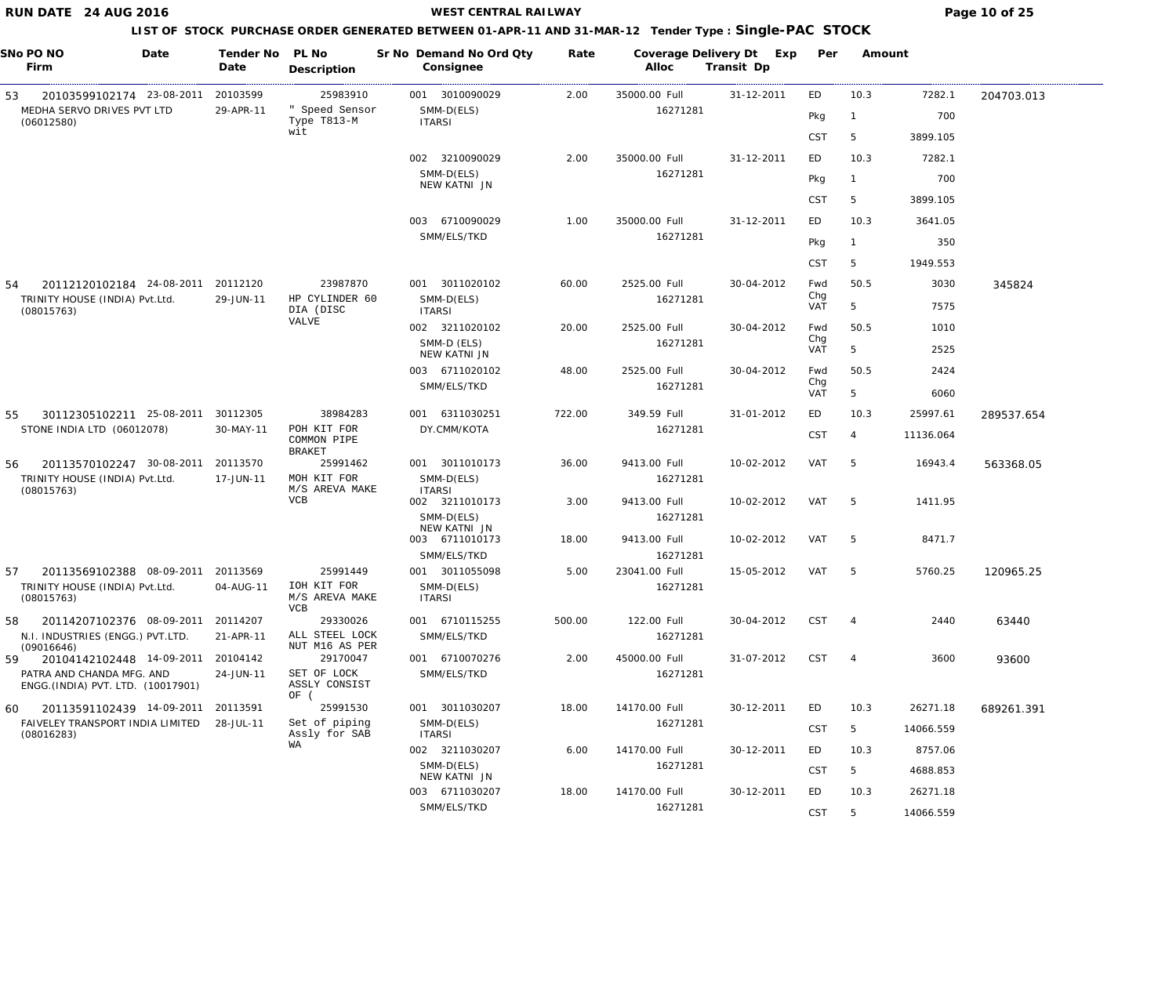**WEST CENTRAL RAILWAY Page 11 of 25** 

|    | SNo PO NO<br>Firm                                               | Date | Tender No<br>Date | PL No<br>Description            | Sr No Demand No Ord Qty<br>Consignee | Rate   | Alloc         | Coverage Delivery Dt Exp<br>Transit Dp | Per        | Amount |           |             |
|----|-----------------------------------------------------------------|------|-------------------|---------------------------------|--------------------------------------|--------|---------------|----------------------------------------|------------|--------|-----------|-------------|
| 61 | 20101485102452 15-09-2011 20101485                              |      |                   | 23564362                        | 001 3010080113                       | 30.00  | 6245.00 Full  | 15-06-2012                             | ED         | 10.3   | 19297.05  | 1839720.116 |
|    | BOMBARDIER TRANSPORTATION INDIA 13-MAY-11<br>LIMITED (05010675) |      |                   | 3 WAY VALVE<br>COMPLETE         | SMM-D(ELS)<br><b>ITARSI</b>          |        | 16271281      |                                        | <b>VAT</b> | 5      | 10332.353 |             |
|    |                                                                 |      |                   | MG6/6A TO                       | 006 3210080113                       | 15.00  | 6245.00 Full  | 15-06-2012                             | ED         | 10.3   | 9648.525  |             |
|    |                                                                 |      |                   |                                 | SMM-D (ELS)<br>NEW KATNI JN          |        | 16271281      |                                        | <b>VAT</b> | 5      | 5166.176  |             |
|    |                                                                 |      |                   |                                 | 008 6710080113                       | 12.00  | 6245.00 Full  | 15-06-2012                             | ED         | 10.3   | 7718.82   |             |
|    |                                                                 |      |                   |                                 | SMM/ELS/TKD                          |        | 16271281      |                                        | <b>VAT</b> | 5      | 4132.941  |             |
|    |                                                                 |      |                   | 23565159                        | 002 3010080124                       | 8.00   | 65677.00 Full | 15-06-2012                             | ED         | 10.3   | 54117.848 |             |
|    |                                                                 |      |                   | Control Lever<br>assly.         | SMM-D(ELS)<br><b>ITARSI</b>          |        | 16271281      |                                        | <b>VAT</b> | 5      | 28976.692 |             |
|    |                                                                 |      |                   | complete                        | 007 3210080124                       | 2.00   | 65677.00 Full | 15-06-2012                             | ED         | 10.3   | 13529.462 |             |
|    |                                                                 |      |                   |                                 | SMM-D (ELS)<br>NEW KATNI JN          |        | 16271281      |                                        | <b>VAT</b> | 5      | 7244.173  |             |
|    |                                                                 |      |                   |                                 | 009 6710080124                       | 4.00   | 65677.00 Full | 15-06-2012                             | ED         | 10.3   | 27058.924 |             |
|    |                                                                 |      |                   |                                 | SMM/ELS/TKD                          |        | 16271281      |                                        | <b>VAT</b> | 5      | 14488.346 |             |
|    |                                                                 |      |                   | 25988839                        | 003 3010090056                       | 20.00  | 2943.00 Full  | 15-06-2012                             | ED         | 10.3   | 6062.58   |             |
|    |                                                                 |      |                   | SET OF SPRINGS<br>FOR TAP       | SMM-D(ELS)<br><b>ITARSI</b>          |        | 16271281      |                                        | <b>VAT</b> | 5      | 3246.129  |             |
|    |                                                                 |      |                   | CHANGER                         | 010 6710090056                       | 12.00  | 2943.00 Full  | 15-06-2012                             | ED         | 10.3   | 3637.548  |             |
|    |                                                                 |      |                   |                                 | SMM/ELS/TKD                          |        | 16271281      |                                        | <b>VAT</b> | 5      | 1947.677  |             |
|    |                                                                 |      |                   | 25988840                        | 004 3010090057                       | 100.00 | 1920.00 Full  | 15-06-2012                             | ED         | 10.3   | 19776     |             |
|    |                                                                 |      |                   | SET OF CIRCLIP<br>FOR AIR MOTOR | SMM-D(ELS)<br><b>ITARSI</b>          |        | 16271281      |                                        | <b>VAT</b> | 5      | 10588.8   |             |
|    |                                                                 |      |                   | $\mathbf F$                     | 005 3210090057                       | 2.00   | 1920.00 Full  | 15-06-2012                             | ED         | 10.3   | 395.52    |             |
|    |                                                                 |      |                   |                                 | SMM-D(ELS)<br>NEW KATNI JN           |        | 16271281      |                                        | <b>VAT</b> | 5      | 211.776   |             |
|    |                                                                 |      |                   |                                 | 011 6710090057                       | 12.00  | 1920.00 Full  | 15-06-2012                             | ED         | 10.3   | 2373.12   |             |
|    |                                                                 |      |                   |                                 | SMM/ELS/TKD                          |        | 16271281      |                                        | <b>VAT</b> | 5      | 1270.656  |             |
| 62 | 20112226102457 15-09-2011 20112226                              |      |                   | 23991094                        | 001 3211020145                       | 18.00  | 4126.00 Full  | 15-05-2012                             | Fwd        | 82.52  | 1485.36   | 132444.6    |
|    | TRINITY HOUSE (INDIA) Pvt.Ltd.<br>(08015763)                    |      | 29-JUN-11         | SET OF SPARES<br>PARTS FOR      | SMM-D (ELS)<br>NEW KATNI JN          |        | 16271281      |                                        | Chg<br>VAT | 5      | 3713.4    |             |
|    |                                                                 |      |                   | ELGI                            | 002 6711020145                       | 12.00  | 4126.00 Full  | 15-05-2012                             | Fwd        | 82.52  | 990.24    |             |
|    |                                                                 |      |                   |                                 | SMM/ELS/TKD                          |        | 16271281      |                                        | Chg<br>VAT | 5      | 2475.6    |             |
| 63 | 20112501102475 16-09-2011 20112501                              |      |                   | 25010300                        | 001 3011010093                       | 120.00 | 4325.00 Full  | 30-03-2012                             | ED         | 10.3   | 53457     | 1192141.703 |
|    | NATIONAL ENGINEERING INDUSTRIES 17-JUN-11<br>LTD (04009671)     |      |                   | Set of<br>thrower & end         | SMM-D(ELS)<br><b>ITARSI</b>          |        | 16271281      |                                        | VAT        | 5      | 28622.85  |             |
|    |                                                                 |      |                   | ring as                         | 002 3211010093                       | 10.00  | 4325.00 Full  | 30-03-2012                             | ED         | 10.3   | 4454.75   |             |
|    |                                                                 |      |                   |                                 | SMM-D(ELS)<br>NEW KATNI JN           |        | 16271281      |                                        | VAT        | 5      | 2385.238  |             |
|    |                                                                 |      |                   |                                 | 003 6711010093                       | 108.00 | 4325.00 Full  | 30-03-2012                             | ED         | 10.3   | 48111.3   |             |
|    |                                                                 |      |                   |                                 | SMM/ELS/TKD                          |        | 16271281      |                                        | VAT        | 5      | 25760.565 |             |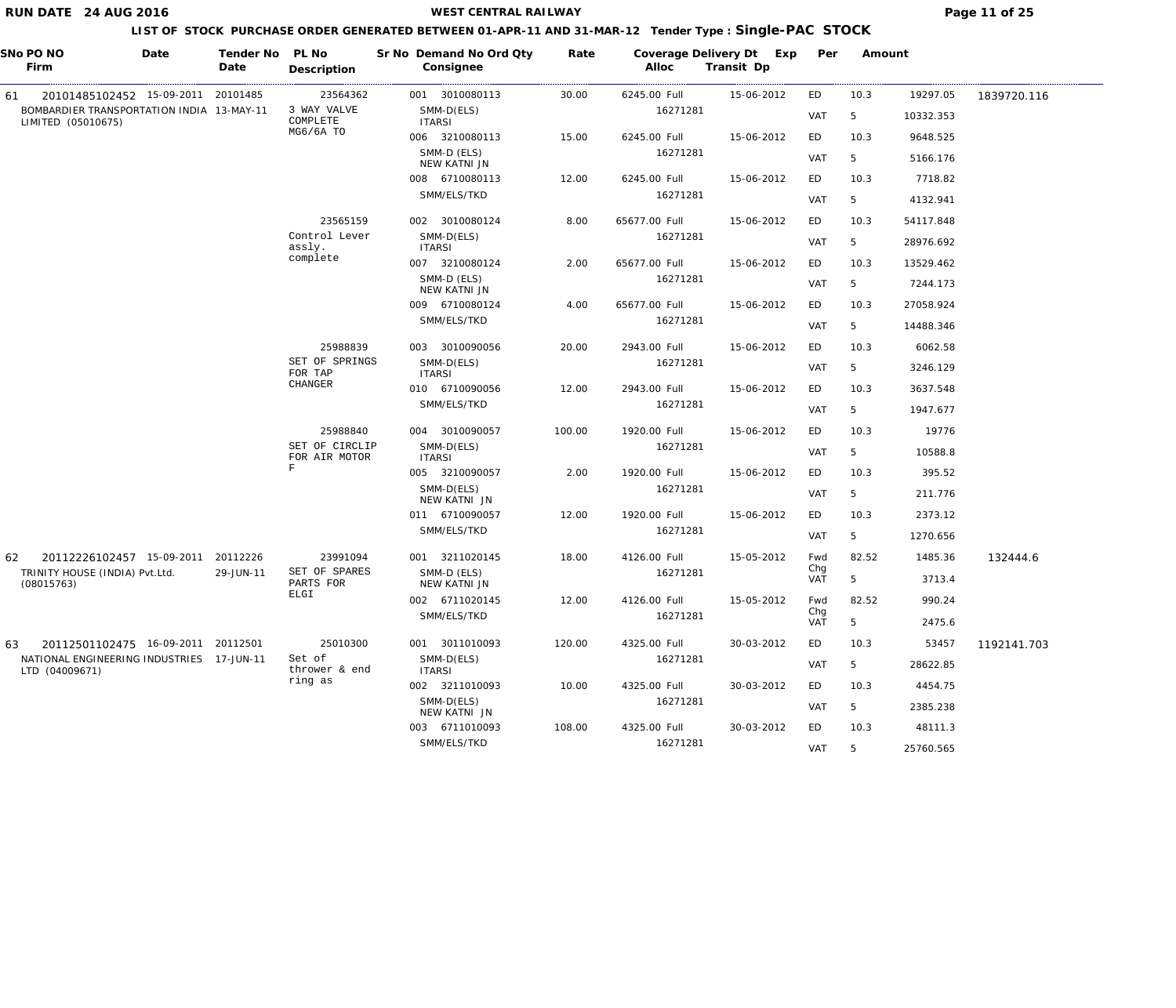**WEST CENTRAL RAILWAY Page 12 of 25** 

|     | SNo PO NO<br>Date<br>Firm                                     | Tender No<br>Date | PL No<br>Description                        | Sr No Demand No Ord Qty<br>Consignee | Rate  | Alloc         | Coverage Delivery Dt Exp<br>Transit Dp | Per        | Amount         |          |            |
|-----|---------------------------------------------------------------|-------------------|---------------------------------------------|--------------------------------------|-------|---------------|----------------------------------------|------------|----------------|----------|------------|
| 64  | 20114031102515 20-09-2011                                     | 20114031          | 29960058                                    | 001 6710070387                       | 1.00  | 68243.00 Full | 30-03-2012                             | FRT        | 3000           | 3000     | 188952.9   |
|     | PPS INTERNATIONAL (09016835)                                  | 05-APR-11         | <b>ELECTRO</b><br>MAGNETIC COIL<br>FOR CONT | SMM/ELS/TKD                          |       | 16271281      |                                        | VAT        | 5              | 3412.15  |            |
|     |                                                               |                   | 29960060                                    | 002 6709121432                       | 1.00  | 40625.00 Full | 30-03-2012                             | VAT        | 5              | 2031.25  |            |
|     |                                                               |                   | <b>ELECTRO</b><br>MAGNETIC COIL<br>FOR CONT | SMM/ELS/TKD                          |       | 16271281      |                                        |            |                |          |            |
|     |                                                               |                   | 29960071                                    | 003 6710115211                       | 6.00  | 1704.00 Full  | 30-03-2012                             | VAT        | -5             | 511.2    |            |
|     |                                                               |                   | MAINTENANCE<br>KIT FOR MAIN<br>CONTA        | SMM/ELS/TKD                          |       | 16271281      |                                        |            |                |          |            |
|     |                                                               |                   | 29960083                                    | 004 6710105180                       | 2.00  | 29003.00 Full | 30-03-2012                             | VAT        | -5             | 2900.3   |            |
|     |                                                               |                   | MAINTENANCE<br>KIT FOR<br>CONTACTOR         | SMM/ELS/TKD                          |       | 16271281      |                                        |            |                |          |            |
| 65  | 20113632102563 23-09-2011                                     | 20113632          | 25991516                                    | 001 3011030206                       | 20.00 | 4563.00 Full  | 30-04-2012                             | ED         | 10.3           | 9399.78  | 290655.115 |
|     | AUTOMETERS ALLIANCE LTD,<br>(04009445)                        | 05-AUG-11         | Compact Flash<br>Memory Card                | SMM-D(ELS)<br><b>ITARSI</b>          |       | 16271281      |                                        | <b>CST</b> | 5              | 5032.989 |            |
|     |                                                               |                   | 128                                         | 002 3211025026                       | 20.00 | 4563.00 Full  | 30-04-2012                             | ED         | 10.3           | 9399.78  |            |
|     |                                                               |                   |                                             | SMM-D(ELS)<br>NEW KATNI JN           |       | 16271281      |                                        | <b>CST</b> | 5              | 5032.989 |            |
|     |                                                               |                   |                                             | 003 6711030206                       | 15.00 | 4563.00 Full  | 30-04-2012                             | ED         | 10.3           | 7049.835 |            |
|     |                                                               |                   |                                             | SMM/ELS/TKD                          |       | 16271281      |                                        | <b>CST</b> | 5              | 3774.742 |            |
| 66  | 10113708102569 26-09-2011                                     | 10113708          | 12964530                                    | 001 2110120039                       | 45.00 | 570.00 Full   | 31-12-2011                             | <b>VAT</b> | 5              | 1282.5   | 26932.5    |
|     | TRIMURTI TRADING COMPANY<br>(06012973)                        | 16-MAR-11         | Coil assly to<br>part no.34.of              | $SMM-D(D)$<br><b>ITARSI</b>          |       | 16271281      |                                        |            |                |          |            |
| 67  | 20112174102573 26-09-2011                                     | 20112174          | ro<br>23990430                              | 001 3011020117                       | 40.00 | 5937.00 Full  | 30-05-2012                             | Fwd        | 118.7          | 4749.6   | 349392.45  |
|     | TRINITY HOUSE (INDIA) Pvt.Ltd.<br>(08015763)                  | 09-AUG-11         | SET OF PIPES<br>FOR ELGI MAKE               | SMM-D(ELS)<br><b>ITARSI</b>          |       | 16271281      |                                        | Chg<br>VAT | 5              | 11874    |            |
|     |                                                               |                   | AIR                                         | 002 3211020117                       | 15.00 | 5937.00 Full  | 30-05-2012                             | Fwd        | 118.7          | 1781.1   |            |
|     |                                                               |                   |                                             | SMM-D (ELS)<br>NEW KATNI JN          |       | 16271281      |                                        | Chg<br>VAT | 5              | 4452.75  |            |
| 68  | 20113658102572 26-09-2011 20113658                            |                   | 25991541                                    | 001 3011030208                       | 20.00 | 5504.00 Full  | 30-05-2012                             | Fwd        | 110.1          | 2201.6   | 382803.2   |
|     | TRINITY HOUSE (INDIA) Pvt.Ltd.<br>(08015763)                  | 10-AUG-11         | Set of spares<br>for Elgi aux               | SMM-D(ELS)<br><b>ITARSI</b>          |       | 16271281      |                                        | Chg<br>VAT | 5              | 5504     |            |
|     |                                                               |                   | com                                         | 002 3211030208                       | 15.00 | 5504.00 Full  | 30-05-2012                             | Fwd        | 110.1          | 1651.2   |            |
|     |                                                               |                   |                                             | SMM-D(ELS)<br>NEW KATNI JN           |       | 16271281      |                                        | Chg<br>VAT | 5              | 4128     |            |
|     |                                                               |                   |                                             | 003 6711030208                       | 30.00 | 5504.00 Full  | 30-05-2012                             | Fwd        | 110.1          | 3302.4   |            |
|     |                                                               |                   |                                             | SMM/ELS/TKD                          |       | 16271281      |                                        | Chg<br>VAT | 5              | 8256     |            |
|     |                                                               |                   | 40984151                                    | 001 3011010316                       |       | 8439.43 Full  | 30-01-2012                             |            | Ent. Tax 163.9 | 2458.05  |            |
| 69. | 40112244102571 26-09-2011 40112244<br>SAI BALAJI ENTERPRISES, | 28-JUL-11         | SET OF SPARES                               | SMM-D(ELS)                           | 15.00 | 16271281      | 32                                     |            |                |          | 335528.7   |
|     | (11018150)                                                    |                   | FOR MATSUSHI<br>MAK                         | <b>ITARSI</b><br>002 3211010316      | 15.00 | 8439.43 Full  | 30-01-2012                             |            | Ent.Tax 163.9  | 2458.05  |            |
|     |                                                               |                   |                                             | SMM-D (ELS)<br>NEW KATNI JN          |       | 16271281      |                                        |            |                |          |            |
|     |                                                               |                   |                                             | 003 6711010316                       | 9.00  | 8439.43 Full  | 30-01-2012                             |            | Ent.Tax 163.9  | 1474.83  |            |
|     |                                                               |                   |                                             | SMM/ELS/TKD                          |       | 16271281 32   |                                        |            |                |          |            |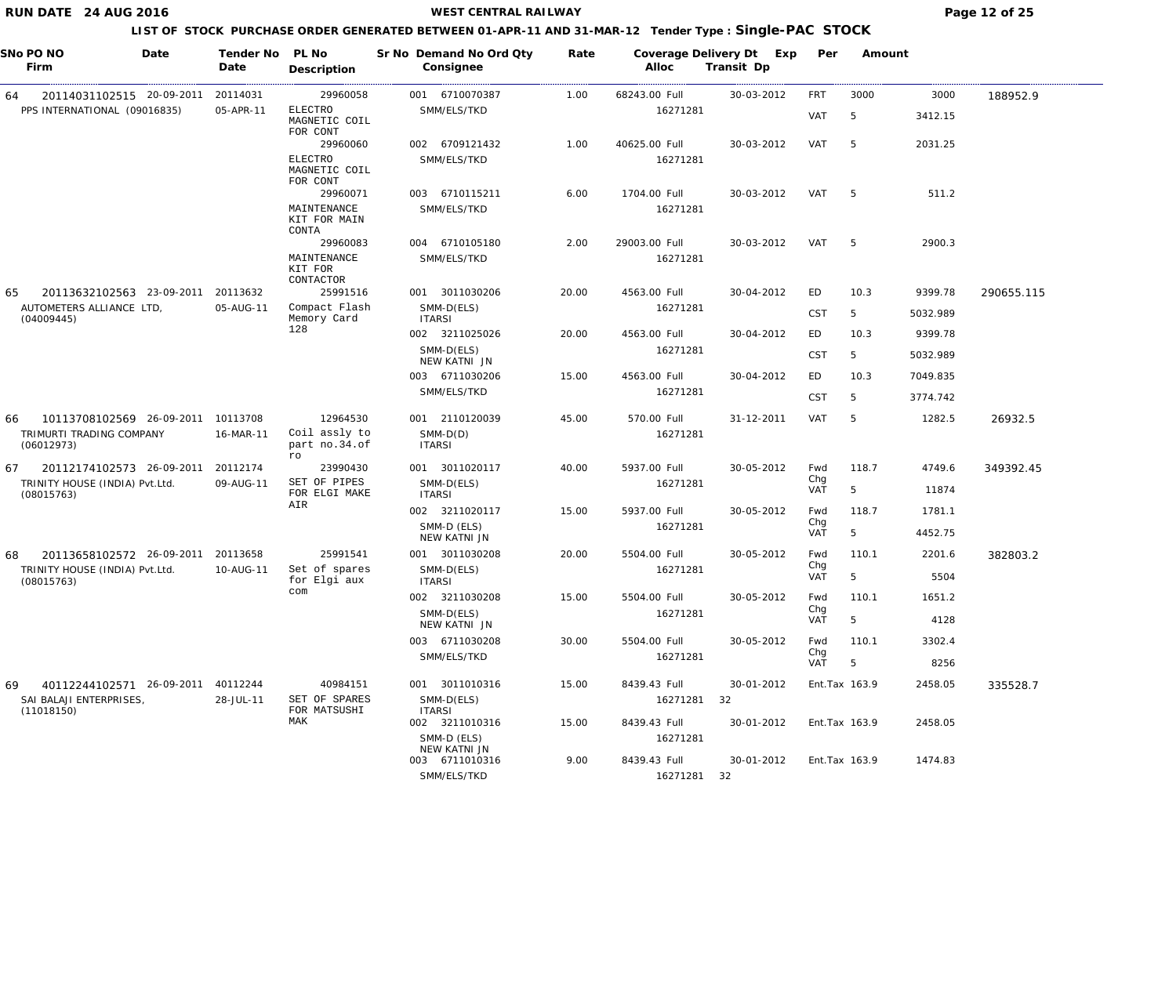**WEST CENTRAL RAILWAY Page 13 of 25** 

|    | SNo PO NO<br>Firm                              | Date | Tender No<br>Date | PL No<br>Description                 |               | Sr No Demand No Ord Qty<br>Consignee | Rate     | Coverage Delivery Dt<br>Alloc | Exp<br>Transit Dp | Per               | Amount         |           |             |
|----|------------------------------------------------|------|-------------------|--------------------------------------|---------------|--------------------------------------|----------|-------------------------------|-------------------|-------------------|----------------|-----------|-------------|
| 70 | 20113630102619 28-09-2011                      |      | 20113630          | 25980002                             |               | 001 3011030193                       | 140.00   | 1616.00 Full                  | 30-05-2012        | Fwd               | 32.32          | 4524.8    | 487611.84   |
|    | TRINITY HOUSE (INDIA) Pvt.Ltd.<br>(08015763)   |      | 28-JUL-11         | AOH KIT FOR<br>ELGI AUX.             | <b>ITARSI</b> | SMM-D(ELS)                           |          | 16271281                      |                   | Chg<br>VAT        | 5              | 11312     |             |
|    |                                                |      |                   | COMPRESS                             |               | 002 3211030193                       | 75.00    | 1616.00 Full                  | 31-05-2012        | Fwd<br>Chg        | 32.32          | 2424      |             |
|    |                                                |      |                   |                                      |               | SMM-D(ELS)<br>NEW KATNI JN           |          | 16271281                      |                   | VAT               | 5              | 6060      |             |
|    |                                                |      |                   |                                      |               | 003 6711030193                       | 67.00    | 1616.00 Full                  | 30-05-2012        | Fwd               | 32.32          | 2165.44   |             |
|    |                                                |      |                   |                                      |               | SMM/ELS/TKD                          |          | 16271281                      |                   | Chg<br>VAT        | 5              | 5413.6    |             |
| 71 | 10104303102648 03-10-2011 10104303             |      |                   | 11984612                             |               | 001 1310110082                       | 20.00    | 34900.00 Full                 | 15-03-2012        | ED                | 10.3           | 71894     | 1899713.445 |
|    | FAIVELEY TRANSPORT INDIA LIMITED<br>(08016283) |      | 03-AUG-11         | Overhauling<br>kit of SAB            |               | $SMM-D(D)$<br>NEW KATNI JN           |          | 16271281                      |                   | <b>CST</b>        | 5              | 38494.7   |             |
|    |                                                |      |                   | WABCO A                              |               | 002 2110110082                       | 27.00    | 34900.00 Full                 | 15-03-2012        | ED                | 10.3           | 97056.9   |             |
|    |                                                |      |                   |                                      | <b>ITARSI</b> | $SMM-D(D)$                           |          | 16271281                      |                   | <b>CST</b>        | 5              | 51967.845 |             |
| 72 | 20113597102695 10-10-2011                      |      | 20113597          | 23989749                             |               | 001 3011020111                       | 50.00    | 3800.00 Full                  | 15-01-2012        | ED                | 10.3           | 19570     | 435905.6    |
|    | WOAMA ELECTRONICS (06012848)                   |      | 28-JUL-11         | Set of Printed<br>Circuit Board      | <b>ITARSI</b> | SMM-D(ELS)                           |          | 16271281                      |                   | <b>CST</b>        | $\overline{4}$ | 8382.8    |             |
|    |                                                |      |                   |                                      |               | 002 3211020111                       | 30.00    | 3800.00 Full                  | 15-01-2012        | ED                | 10.3           | 11742     |             |
|    |                                                |      |                   |                                      |               | SMM-D(ELS)<br>NEW KATNI JN           |          | 16271281                      |                   | <b>CST</b>        | $\overline{4}$ | 5029.68   |             |
|    |                                                |      |                   |                                      |               | 003 6711020111                       | 20.00    | 3800.00 Full                  | 15-01-2012        | ED                | 10.3           | 7828      |             |
|    |                                                |      |                   |                                      |               | SMM/ELS/TKD                          |          | 16271281                      |                   | <b>CST</b>        | $\overline{4}$ | 3353.12   |             |
| 73 | 20112096102725 11-10-2011                      |      | 20112096          | 23980825                             |               | 001 3011020092                       | 23.00    | 32849.00 Full                 | 30-06-2012        | Fwd               | 657.0          | 15109.85  | 2600981.6   |
|    | TRINITY HOUSE (INDIA) Pvt.Ltd.<br>(08015763)   |      | 28-JUL-11         | IOH SERVICE<br>KIT FOR TRC           | <b>ITARSI</b> | SMM-D(ELS)                           |          | 16271281                      |                   | Chg<br>VAT        | 5              | 37776.35  |             |
|    |                                                |      |                   | 1000 M                               |               | 002 3211020092                       | 15.00    | 32849.00 Full                 | 30-06-2012        | Fwd               | 657.0          | 9854.25   |             |
|    |                                                |      |                   |                                      |               | SMM-D (ELS)<br><b>NEW KATNI JN</b>   |          | 16271281                      |                   | Chg<br><b>VAT</b> | 5              | 24636.75  |             |
|    |                                                |      |                   |                                      |               | 003 6711020092                       | 36.00    | 32849.00 Full                 | 30-06-2012        | Fwd               | 657.0          | 23650.2   |             |
|    |                                                |      |                   |                                      |               | SMM/ELS/TKD                          |          | 16271281                      |                   | Chg<br><b>VAT</b> | 5              | 59128.2   |             |
| 74 | 20111298102768 14-10-2011                      |      | 20111298          | 23350891                             |               | 001 3011050115                       | 10300.00 | 1.64 Full                     | 31-03-2012        | Pkg               | 5              | 844.6     | 25064.53    |
|    | BAGREE ASSOCIATES (06013085)                   |      | 27-AUG-11         | WASHER SPRING<br>$(MS)$ M-14 B       | <b>ITARSI</b> | SMM-D(ELS)                           |          | 16271281                      |                   | Fwd               | .08            | 824       |             |
|    |                                                |      |                   | Cd.                                  |               |                                      |          |                               |                   | Chg<br>OT.CHR .33 |                | 3399      |             |
|    |                                                |      |                   |                                      |               |                                      |          |                               |                   | GS<br>VAT         | 5              | 886.83    |             |
|    |                                                |      |                   |                                      |               | 002 3211050115                       | 1000.00  | 1.64 Full                     | 31-03-2012        | Pkg               | 5              | 82        |             |
|    |                                                |      |                   |                                      |               | SMM-D (ELS)<br>NEW KATNI JN          |          | 16271281                      | 30                | Fwd               | .08            | 80        |             |
|    |                                                |      |                   |                                      |               |                                      |          |                               |                   | Chg<br>OT.CHR .33 |                | 330       |             |
|    |                                                |      |                   |                                      |               |                                      |          |                               |                   | GS<br><b>VAT</b>  | 5              | 86.1      |             |
| 75 | 20113640102767 14-10-2011                      |      | 20113640          | 23991197                             |               | 001 3011020151                       | 9.00     | 29700.00 Full                 | 31-03-2012        | ED                | 10.3           | 27531.9   | 306625.176  |
|    | STONE INDIA LTD (06012078)                     |      | 17-JUN-11         | IOH KIT FOR<br>PANTOGRAPH<br>ASSLY T | <b>ITARSI</b> | SMM-D(ELS)                           |          | 16271281                      |                   | <b>CST</b>        | $\overline{4}$ | 11793.276 |             |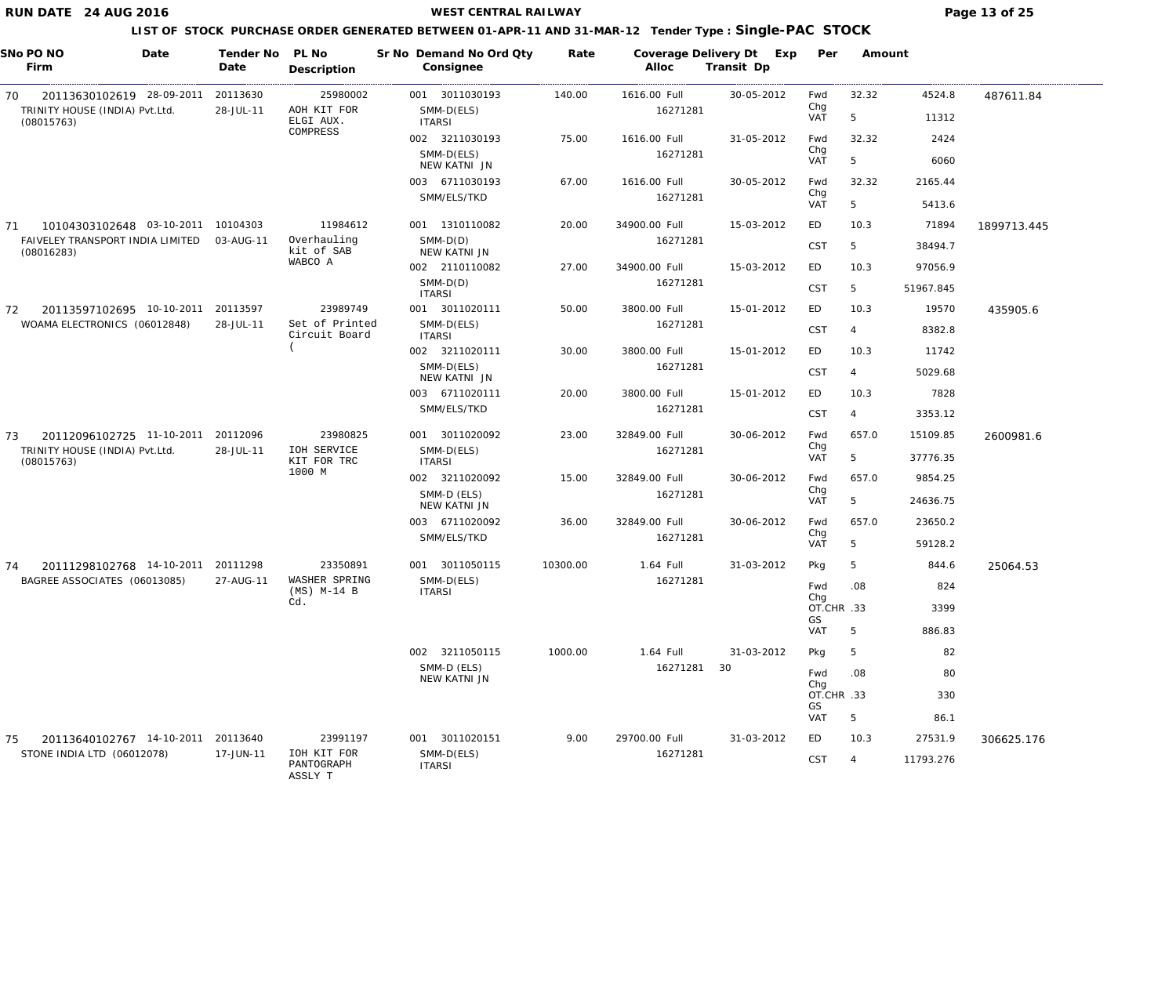#### **WEST CENTRAL RAILWAY Page 14 of 25**

### **LIST OF STOCK PURCHASE ORDER GENERATED BETWEEN 01-APR-11 AND 31-MAR-12 Tender Type : Single-PAC STOCK**

| SNo PO NO<br>Date<br>Firm                                                              | Tender No<br>Date     | PL No<br>Description                        | Sr No Demand No Ord Qty<br>Consignee | Rate   | Coverage Delivery Dt<br>Alloc | Exp<br>Transit Dp | Per               | Amount         |             |            |
|----------------------------------------------------------------------------------------|-----------------------|---------------------------------------------|--------------------------------------|--------|-------------------------------|-------------------|-------------------|----------------|-------------|------------|
| 20112095102782 17-10-2011<br>76                                                        | 20112095              | 23980813                                    | 001 3011020091                       | 173.00 | 5657.00 Full                  | 30-06-2012        | VAT               | 5              | 48933.05    | 2590679.72 |
| TRINITY HOUSE (INDIA) Pvt.Ltd.<br>(08015763)                                           | 28-JUL-11             | AOH SERVICE<br>KIT FOR TRC                  | SMM-D(ELS)<br><b>ITARSI</b>          |        | 16271281                      |                   | Fwd               | 113.1          | 19573.22    |            |
|                                                                                        |                       | 1000 M                                      | 002 3211020091                       | 67.00  | 5657.00 Full                  | 30-06-2012        | Chg<br>VAT        | 5              | 18950.95    |            |
|                                                                                        |                       |                                             | SMM-D (ELS)<br>NEW KATNI JN          |        | 16271281                      |                   | Fwd               | 113.1          | 7580.38     |            |
|                                                                                        |                       |                                             | 003 6711020091                       | 188.00 | 5657.00 Full                  | 30-06-2012        | Chg<br>VAT        | 5              | 53175.8     |            |
|                                                                                        |                       |                                             | SMM/ELS/TKD                          |        | 16271281                      |                   | Fwd               | 113.1          | 21270.32    |            |
|                                                                                        |                       |                                             |                                      |        |                               |                   | Chg               |                |             |            |
| 20111302102792 18-10-2011<br>77<br>RAJESH HARDWARE PRODUCTS                            | 20111302<br>05-AUG-11 | 23351159<br>WASHER SPRING                   | 001 3011040166<br>SMM-D(ELS)         | 35.00  | 322.00 Full<br>16271281       | 31-12-2011        | <b>CST</b>        | 5              | 563.5       | 43953      |
| (04009209)                                                                             |                       | $((M.S.) M14-B)$<br>C                       | <b>ITARSI</b><br>002 3211040166      | 31.00  | 322.00 Full                   | 31-12-2011        | <b>CST</b>        | - 5            | 499.1       |            |
|                                                                                        |                       |                                             | SMM-D (ELS)<br>NEW KATNI JN          |        | 16271281                      |                   |                   |                |             |            |
|                                                                                        |                       |                                             | 003 6711040166                       | 64.00  | 322.00 Full                   | 31-12-2011        | <b>CST</b>        | 5              | 1030.4      |            |
|                                                                                        |                       |                                             | SMM/ELS/TKD                          |        | 16271281                      |                   |                   |                |             |            |
| 20114108103015 17-11-2011 20114108<br>78<br>FAIVELEY TRANSPORT INDIA LIMITED 15-SEP-11 |                       | 29160467<br>KIT FOR                         | 001 6711070273<br>SMM/ELS/TKD        | 16.00  | 4405.00 Full<br>16271281      | 30-04-2012        | ED                | 10.3           | 7259.44     | 201518.1   |
| (08016283)                                                                             |                       | MANIFOLD<br>MOUNTING COCK                   |                                      |        |                               |                   | <b>CST</b>        | 5              | 3886.972    |            |
|                                                                                        |                       | 29160546                                    | 002 6711070274                       | 16.00  | 6470.00 Full                  | 30-04-2012        | ED                | 10.3           | 10662.56    |            |
|                                                                                        |                       | SPECIAL<br>MAINTENANCE.KI<br>T FOR E-       | SMM/ELS/TKD                          |        | 16271281                      |                   | CST               | 5              | 5709.128    |            |
| 20104158103061 22-11-2011<br>79                                                        | 20104158              | 29890020                                    | 001 6711025064                       | 1.00   | 27275.00 Full                 | 20-05-2013        | <b>CST</b>        | $\circ$        | $\mathbf 0$ | 109031     |
| ROBYTE CORP. (11018125)                                                                | 23-AUG-11             | CONTACTOR FOR<br>CONTROL<br><b>ELECTRON</b> | SMM/ELS/TKD                          |        | 16271281                      |                   |                   |                |             |            |
|                                                                                        |                       | 29890044                                    | 002 6711025065                       | 3.00   | 27252.00 Full                 | 20-05-2013        | <b>CST</b>        | $\overline{0}$ | 0           |            |
|                                                                                        |                       | CONTACTOR<br>AUXILLIARIES                   | SMM/ELS/TKD                          |        | 16271281                      |                   |                   |                |             |            |
| 20113638103051 22-11-2011<br>80                                                        | 20113638              | WITH AU<br>25974427                         | 001 3011050173                       | 15.00  | 11737.00 Full                 | 31-03-2012        | ED                | 12.36          | 22195.606   | 211860.291 |
| LAXVEN SYSTEMS (10017788)                                                              | 19-SEP-11             | AOH KIT FOR                                 | SMM-D(ELS)                           |        | 16271281                      |                   | Pkg               | $\overline{2}$ | 3521.1      |            |
|                                                                                        |                       | OVERHAULING<br>THE EN                       | <b>ITARSI</b>                        |        |                               |                   | <b>CST</b>        | 5              | 10088.585   |            |
| 20113571103089 25-11-2011<br>81                                                        | 20113571              | 25991474                                    | 001 6711030205                       | 41.00  | 1956.00 Full                  | 30-06-2012        | ED                | 10.3           | 8260.188    | 92878.997  |
| AUTOMETERS ALLIANCE LTD,                                                               | 14-SEP-11             | MOH/AOH KIT                                 | SMM/ELS/TKD                          |        | 16271281                      |                   |                   |                |             |            |
| (04009445)                                                                             |                       | FOR AAL MAKE<br>VCB T                       |                                      |        |                               |                   | <b>CST</b>        | 5              | 4422.809    |            |
| 20112121103111 28-11-2011<br>82                                                        | 20112121              | 23987881                                    | 001 3211020103                       | 20.00  | 3502.00 Full                  | 31-07-2012        | <b>CST</b>        | 5              | 3502        | 820623.66  |
| TRINITY HOUSE (INDIA) Pvt.Ltd.<br>(08015763)                                           | 16-SEP-11             | LP.CYLINDER<br>100 DIA (DISC                | SMM-D (ELS)<br>NEW KATNI JN          |        | 16271281                      |                   | Fwd<br>Chg        | 70.04          | 1400.8      |            |
|                                                                                        |                       | <b>VALV</b>                                 | 002 6711020103                       | 199.00 | 3502.00 Full                  | 31-07-2012        | <b>CST</b>        | 5              | 34844.9     |            |
|                                                                                        |                       |                                             | SMM/ELS/TKD                          |        | 16271281                      |                   | Fwd               | 70.04          | 13937.96    |            |
| 83<br>20114267103096 28-11-2011 20114267                                               |                       | 29990026                                    | 001 6711055116                       | 40.00  | 4150.00 Full                  | 30-05-2012        | Chg<br><b>FRT</b> | 400            | 16000       | 190300     |
| PPS INTERNATIONAL (09016835)                                                           | 14-SEP-11             | Micro contacts<br>N/O for                   | SMM/ELS/TKD                          |        | 16271281                      |                   | <b>CST</b>        | 5              | 8300        |            |

contact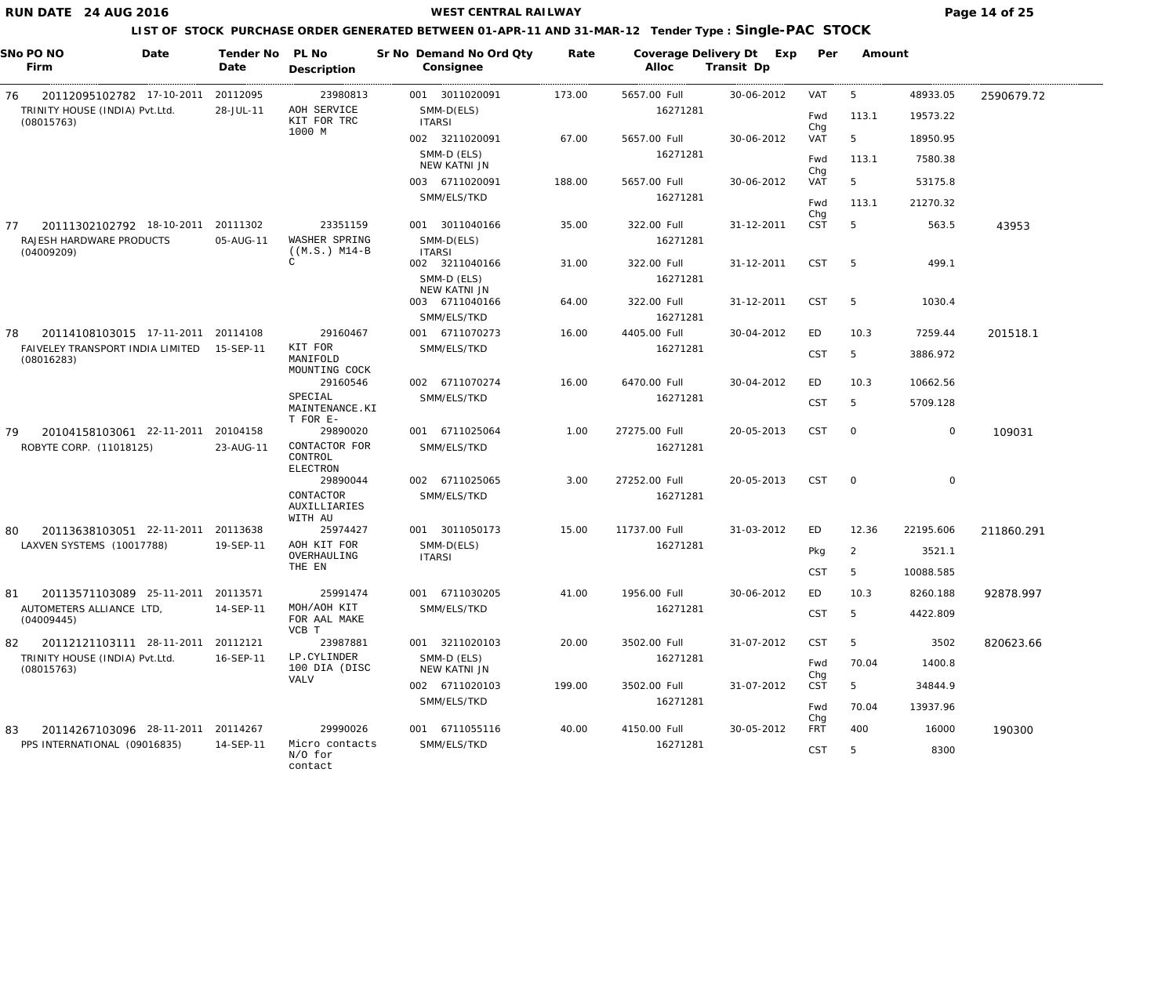**WEST CENTRAL RAILWAY Page 15 of 25** 

|    | SNo PO NO<br>Firm                                               | Date | Tender No PL No<br>Date | Description                        | Sr No Demand No Ord Qty<br>Consignee | Rate   | Coverage Delivery Dt Exp<br>Alloc | Transit Dp | Per               | Amount         |           |            |
|----|-----------------------------------------------------------------|------|-------------------------|------------------------------------|--------------------------------------|--------|-----------------------------------|------------|-------------------|----------------|-----------|------------|
| 84 | 20111382103177 01-12-2011                                       |      | 20111382                | 23519721                           | 001 3011060174                       | 12.00  | 24775.00 Full                     | 15-08-2012 | <b>CST</b>        | 5              | 14865     | 1139897.75 |
|    | TRINITY HOUSE (INDIA) Pvt.Ltd.<br>(08015763)                    |      | 19-SEP-11               | CONNECTING ROD<br>& CRANK SHAFT    | SMM-D(ELS)<br><b>ITARSI</b>          |        | 16271281                          |            | Fwd               | 495.5          | 5946      |            |
|    |                                                                 |      |                         | Α                                  | 002 3211060174                       | 5.00   | 24775.00 Full                     | 15-08-2012 | Chg<br>CST        | 5              | 6193.75   |            |
|    |                                                                 |      |                         |                                    | SMM-D (ELS)<br>NEW KATNI JN          |        | 16271281                          |            | Fwd               | 495.5          | 2477.5    |            |
|    |                                                                 |      |                         |                                    | 003 6711060174                       | 26.00  | 24775.00 Full                     | 15-08-2012 | Chg<br>CST        | 5              | 32207.5   |            |
|    |                                                                 |      |                         |                                    | SMM/ELS/TKD                          |        | 16271281                          |            | Fwd               | 495.5          | 12883     |            |
| 85 | 20112166103191 02-12-2011                                       |      | 20112166                | 23990223                           | 001 3211020112                       | 24.00  | 4420.00 Full                      | 15-08-2012 | Chg<br>Fwd        | 88.4           | 2121.6    | 326328.6   |
|    | TRINITY HOUSE (INDIA) Pvt.Ltd.<br>(08015763)                    |      | 10-OCT-11               | SET OF ERMETO<br>NIPPLE, REDUCER   | SMM-D (ELS)<br>NEW KATNI JN          |        | 16271281                          |            | Chg<br><b>VAT</b> | 5              | 5304      |            |
|    |                                                                 |      |                         | $\mathbf{r}$                       | 002 6711020112                       | 45.00  | 4420.00 Full                      | 15-08-2012 | Fwd               | 88.4           | 3978      |            |
|    |                                                                 |      |                         |                                    | SMM/ELS/TKD                          |        | 16271281                          |            | Chg<br><b>VAT</b> | 5              | 9945      |            |
| 86 | 20113676103254 12-12-2011                                       |      | 20113676                | 25980555                           | 001 3011055099                       | 5.00   | 26018.00 Full                     | 30-10-2012 | ED                | 10.3           | 13399.27  | 686452.668 |
|    | STONE INDIA LTD (06012078)                                      |      | 20-SEP-11               | IOH KIT FOR<br>SIL MAKE AIR        | SMM-D(ELS)<br><b>ITARSI</b>          |        | 16271281                          |            | <b>CST</b>        | $\overline{4}$ | 5739.571  |            |
|    |                                                                 |      |                         | <b>DRYER</b>                       | 002 6711030195                       | 18.00  | 26018.00 Full                     | 30-10-2012 | <b>ED</b>         | 10.3           | 48237.372 |            |
|    |                                                                 |      |                         |                                    | SMM/ELS/TKD                          |        | 16271281                          |            | <b>CST</b>        | $\overline{4}$ | 20662.455 |            |
| 87 | 20111307103277 13-12-2011 20111307                              |      |                         | 23357150                           | 001 3011060151                       | 46.00  | 23.00 Full                        | 30-09-2012 | <b>ED</b>         | 12.36          | 130.769   | 14815.677  |
|    | BOMBARDIER TRANSPORTATION INDIA 22-SEP-11<br>LIMITED (05010675) |      |                         | <b>BELLEVILLE</b><br>SPRING WASHER | SMM-D(ELS)<br><b>ITARSI</b>          |        | 16271281                          |            | <b>VAT</b>        | 5              | 59.438    |            |
|    |                                                                 |      |                         | DIA 8                              | 002 6711060151                       | 500.00 | 23.00 Full                        | 30-09-2012 | ED                | 12.36          | 1421.4    |            |
|    |                                                                 |      |                         |                                    | SMM/ELS/TKD                          |        | 16271281                          |            | <b>VAT</b>        | 5              | 646.07    |            |
| 88 | 20111376103267 13-12-2011                                       |      | 20111376                | 23519393                           | 001 3011060170                       | 10.00  | 7286.00 Full                      | 30-08-2012 | Fwd               | 145.7          | 1457.2    | 311840.8   |
|    | TRINITY HOUSE (INDIA) Pvt.Ltd.<br>(08015763)                    |      | 10-OCT-11               | CAST<br>ALLUMINIUM                 | SMM-D(ELS)<br><b>ITARSI</b>          |        | 16271281                          |            | Chg<br><b>VAT</b> | 5              | 3643      |            |
|    |                                                                 |      |                         | COOLING FAN TO                     | 002 3211060170                       | 6.00   | 7286.00 Full                      | 30-08-2012 | Fwd               | 145.7          | 874.32    |            |
|    |                                                                 |      |                         |                                    | SMM-D (ELS)<br>NEW KATNI JN          |        | 16271281                          |            | Chg<br><b>VAT</b> | 5              | 2185.8    |            |
|    |                                                                 |      |                         |                                    | 003 6711060170                       | 24.00  | 7286.00 Full                      | 30-08-2012 | Fwd               | 145.7          | 3497.28   |            |
|    |                                                                 |      |                         |                                    | SMM/ELS/TKD                          |        | 16271281                          |            | Chg<br>VAT        | 5              | 8743.2    |            |
| 89 | 20112093103270 13-12-2011 20112093                              |      |                         | 23980760                           | 001 3011020089                       | 10.00  | 15000.00 Full                     | 30-09-2012 | ED                | 12.36          | 18540     | 336237.3   |
|    | BOMBARDIER TRANSPORTATION INDIA 16-SEP-11<br>LIMITED (05010675) |      |                         | SPLINE SHAFT<br>COMPLETE TO        | SMM-D(ELS)<br><b>ITARSI</b>          |        | 16271281                          |            | <b>VAT</b>        | 5              | 8427      |            |
|    |                                                                 |      |                         | M/S                                | 002 6711020089                       | 9.00   | 15000.00 Full                     | 30-09-2012 | <b>ED</b>         | 12.36          | 16686     |            |
|    |                                                                 |      |                         |                                    | SMM/ELS/TKD                          |        | 16271281                          |            | <b>VAT</b>        | 5              | 7584.3    |            |
| 90 | 20113121103278 13-12-2011 20113121                              |      |                         | 25970859                           | 001 3011050151                       | 2.00   | 1439.00 Full                      | 30-09-2012 | ED                | 12.36          | 355.721   | 13581.627  |
|    | BOMBARDIER TRANSPORTATION INDIA 15-SEP-11<br>LIMITED (05010675) |      |                         | JOURNAL PIN to<br>M/s ADTRANZ      | SMM-D(ELS)<br><b>ITARSI</b>          |        | 16271281                          |            | VAT               | 5              | 161.686   |            |
|    |                                                                 |      |                         | pt.                                | 002 6711050151                       | 6.00   | 1439.00 Full                      | 30-09-2012 | ED                | 12.36          | 1067.162  |            |
|    |                                                                 |      |                         |                                    | SMM/ELS/TKD                          |        | 16271281                          |            | VAT               | 5              | 485.058   |            |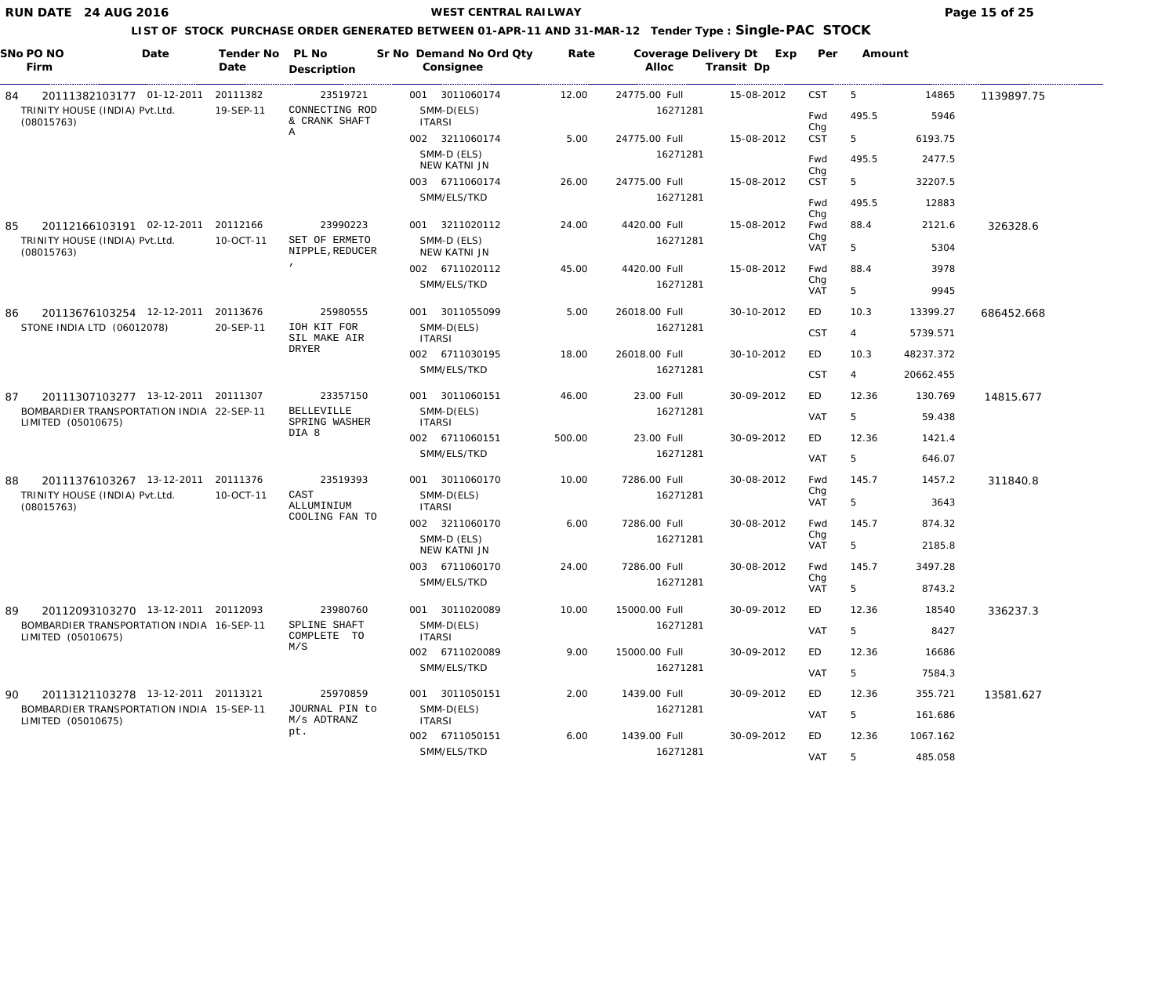**WEST CENTRAL RAILWAY Page 16 of 25** 

| SNo PO NO<br>Firm                              | Date       | Tender No<br>Date | PL No<br>Description                 | Sr No Demand No Ord Qty<br>Consignee | Rate   | Coverage Delivery Dt<br>Alloc | Exp<br>Transit Dp | Per               | Amount |          |            |
|------------------------------------------------|------------|-------------------|--------------------------------------|--------------------------------------|--------|-------------------------------|-------------------|-------------------|--------|----------|------------|
| 91<br>20113212103271                           | 13-12-2011 | 20113212          | 25980403                             | 3011070174<br>001                    | 80.00  | 960.00 Full                   | 01-05-2012        | ED                | 12.36  | 9492.48  | 238409.942 |
| S.D. TECHNICAL SERVICES PVT. LTD<br>(06012363) |            | 11-OCT-11         | SET OF<br>MAINTENANCE                | SMM-D(ELS)<br><b>ITARSI</b>          |        | 16271281                      |                   | <b>CST</b>        | 5.25   | 4530.355 |            |
|                                                |            |                   | RUBBER KIT                           | 002 3211070174                       | 80.00  | 960.00 Full                   | 01-05-2012        | ED                | 12.36  | 9492.48  |            |
|                                                |            |                   |                                      | SMM-D(ELS)<br>NEW KATNI JN           |        | 16271281                      |                   | <b>CST</b>        | 5.25   | 4530.355 |            |
|                                                |            |                   |                                      | 003 6711070174                       | 50.00  | 960.00 Full                   | 01-05-2012        | ED.               | 12.36  | 5932.8   |            |
|                                                |            |                   |                                      | SMM/ELS/TKD                          |        | 16271281                      |                   | CST               | 5.25   | 2831.472 |            |
| 20113210103449 29-12-2011<br>92                |            | 20113210          | 25980154                             | 3011070172<br>001                    | 70.00  | 660.00 Full                   | 15-06-2012        | ED                | 10.3   | 4758.6   | 188801.613 |
| FAIVELEY TRANSPORT INDIA LIMITED<br>(08016283) |            | 13-OCT-11         | Repair Kit for<br>R6 relay valve     | SMM-D(ELS)<br><b>ITARSI</b>          |        | 16271281                      |                   | CST               | 5      | 2547.93  |            |
|                                                |            |                   |                                      | 3211070172<br>002                    | 58.00  | 660.00 Full                   | 15-06-2012        | ED                | 10.3   | 3942.84  |            |
|                                                |            |                   |                                      | SMM-D(ELS)<br>NEW KATNI JN           |        | 16271281                      |                   | CST               | 5      | 2111.142 |            |
|                                                |            |                   |                                      | 003 6711070172                       | 119.00 | 660.00 Full                   | 15-06-2012        | ED                | 10.3   | 8089.62  |            |
|                                                |            |                   |                                      | SMM/ELS/TKD                          |        | 16271281                      |                   | <b>CST</b>        | 5      | 4331.481 |            |
| 20114035103453 29-12-2011<br>93                |            | 20114035          | 29510053                             | 001 6711070307                       | 36.00  | 35696.00 Full                 | 15-09-2012        | Fwd               | 2      | 25701.12 | 1375009.92 |
| TRINITY HOUSE (INDIA) Pvt.Ltd.<br>(08015763)   |            | 09-NOV-11         | KIT SPARE FOR<br>AOH OF ELGI<br>COMP | SMM/ELS/TKD                          |        | 16271281                      |                   | Chg<br><b>VAT</b> | 5      | 64252.8  |            |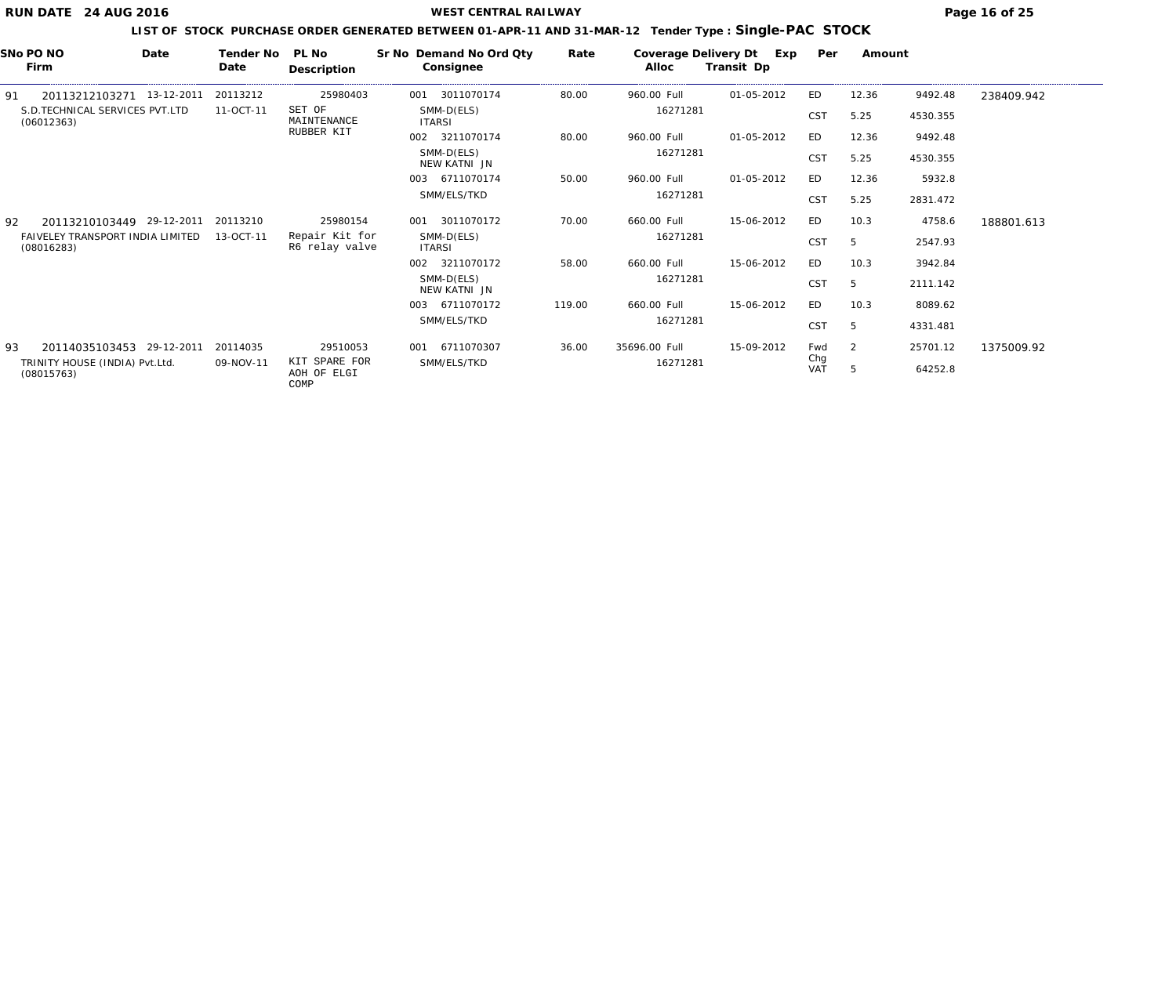## **WEST CENTRAL RAILWAY Page 17 of 25**

| SNo PO NO<br>Firm                                        | Date | Tender No PL No<br>Date | Description                          | Sr No Demand No Ord Qty<br>Consignee | Rate  | Coverage Delivery Dt Exp<br>Alloc | Transit Dp | Per        | Amount          |           |             |
|----------------------------------------------------------|------|-------------------------|--------------------------------------|--------------------------------------|-------|-----------------------------------|------------|------------|-----------------|-----------|-------------|
| 20114118103458 29-12-2011 20114118<br>94                 |      |                         | 29160029                             | 001 6710031107                       | 2.00  | 15620.00 Full                     | 15-05-2012 | ED         | 10.3            | 3217.72   | 2161498.185 |
| FAIVELEY TRANSPORT INDIA LIMITED 21-APR-11<br>(08016283) |      |                         | KIT FOR<br>COMPRESSOR<br>CHECK VALVE | SMM/ELS/TKD                          |       | 16271281                          |            | <b>VAT</b> | 5               | 1722.886  |             |
|                                                          |      |                         | 29160054                             | 002 6710031103                       | 4.00  | 13740.00 Full                     | 15-05-2012 | ED         | 10.3            | 5660.88   |             |
|                                                          |      |                         | KIT FOR ANTI<br>SPIN VALVE<br>FTIL P | SMM/ELS/TKD                          |       | 16271281                          |            | <b>VAT</b> | 5               | 3031.044  |             |
|                                                          |      |                         | 29160066                             | 003 6710031104                       | 5.00  | 6490.00 Full                      | 15-05-2012 | ED         | 10.3            | 3342.35   |             |
|                                                          |      |                         | MAINTENANCE<br>KIT FOR DRIP<br>CUP F | SMM/ELS/TKD                          |       | 16271281                          |            | VAT        | 5               | 1789.618  |             |
|                                                          |      |                         | 29160110                             | 004 6710031101                       | 6.00  | 3645.00 Full                      | 15-05-2012 | ED         | 10              | 2187      |             |
|                                                          |      |                         | KIT FOR AUTO<br>DRAIN VALVE<br>FTIL  | SMM/ELS/TKD                          |       | 16271281                          |            | VAT        | 5               | 1202.85   |             |
|                                                          |      |                         | 29160157                             | 005 6710031102                       | 6.00  | 3425.00 Full                      | 15-05-2012 | ED         | 10.3            | 2116.65   |             |
|                                                          |      |                         | KIT FOR<br>ISOLATIG COCK<br>FTIL PT. | SMM/ELS/TKD                          |       | 16271281                          |            | VAT        | 5               | 1133.333  |             |
|                                                          |      |                         | 29160182                             | 006 6709121368                       | 1.00  | 147415.00 Full                    | 15-05-2012 | ED         | 10.3            | 15183.745 |             |
|                                                          |      |                         | SET OF KIT FOR<br>E-70 BRAKE<br>CONT | SMM/ELS/TKD                          |       | 16271281                          |            | <b>VAT</b> | 5               | 8129.937  |             |
|                                                          |      |                         | 29160212                             | 007 6710031099                       | 3.00  | 6565.00 Full                      | 15-05-2012 | ED         | 10.3            | 2028.585  |             |
|                                                          |      |                         | KIT FOR<br>BREAKAWAY<br>PROTECTION V | SMM/ELS/TKD                          |       | 16271281                          |            | VAT        | 5               | 1086.179  |             |
|                                                          |      |                         | 29160236                             | 008 6710031100                       | 6.00  | 3470.00 Full                      | 15-05-2012 | ED         | 10.3            | 2144.46   |             |
|                                                          |      |                         | KIT FOR<br>DISTRIBUTOR<br>VALVE C3W. | SMM/ELS/TKD                          |       | 16271281                          |            | VAT        | 5               | 1148.223  |             |
|                                                          |      |                         | 29160248                             | 009 6710031096                       | 2.00  | 20305.00 Full                     | 15-05-2012 | ED         | 10.3            | 4182.83   |             |
|                                                          |      |                         | KIT FOR EP<br>RELAY VALVE<br>FTIL PT | SMM/ELS/TKD                          |       | 16271281                          |            | VAT        | 5               | 2239.642  |             |
|                                                          |      |                         | 29160285                             | 010 6710031095                       | 6.00  | 5145.00 Full                      | 15-05-2012 | ED         | 10.3            | 3179.61   |             |
|                                                          |      |                         | KIT FOR D2<br>RELAY VALVE<br>FTIL PT | SMM/ELS/TKD                          |       | 16271281                          |            | VAT        | $5\overline{)}$ | 1702.481  |             |
|                                                          |      |                         | 29160315                             | 011 6710031094                       | 3.00  | 10020.00 Full                     | 15-05-2012 | ED         | 10.3            | 3096.18   |             |
|                                                          |      |                         | KIT FOR<br>PRESSURE<br>REGULATOR 1/2 | SMM/ELS/TKD                          |       | 16271281                          |            | <b>VAT</b> | 5               | 1657.809  |             |
|                                                          |      |                         | 29160339                             | 012 6710031093                       | 9.00  | 3475.00 Full                      | 15-05-2012 | ED         | 10.3            | 3221.325  |             |
|                                                          |      |                         | KIT FOR DUPLEX<br>CHECK VALVE<br>FTI | SMM/ELS/TKD                          |       | 16271281                          |            | <b>VAT</b> | 5               | 1724.816  |             |
|                                                          |      |                         | 29160340                             | 013 6710031092                       | 2.00  | 10355.00 Full                     | 15-05-2012 | ED.        | 10.3            | 2133.13   |             |
|                                                          |      |                         | SET OF KIT FOR<br>PRESSURE<br>CONTRO | SMM/ELS/TKD                          |       | 16271281                          |            | VAT        | 5               | 1142.157  |             |
|                                                          |      |                         | 29160364                             | 014 6710031105                       | 3.00  | 11995.00 Full                     | 15-05-2012 | ED         | 10.3            | 3706.455  |             |
|                                                          |      |                         | KIT FOR DIRECT<br>BRAKE EXHAUST<br>F | SMM/ELS/TKD                          |       | 16271281                          |            | VAT        | 5               | 1984.573  |             |
|                                                          |      |                         | 29160388                             | 015 6710031106                       | 6.00  | 3445.00 Full                      | 15-05-2012 | ED.        | 10.3            | 2129.01   |             |
|                                                          |      |                         | KIT FOR DIST<br>EQUIPMENT            | SMM/ELS/TKD                          |       | 16271281                          |            | VAT        | 5               | 1139.951  |             |
|                                                          |      |                         | MANIFOL<br>29160443                  | 016 6710115233                       | 10.00 | 165.00 Full                       | 15-05-2012 | ED         | 10.3            | 169.95    |             |
|                                                          |      |                         | KIT FOR SPB<br>EQPT. MANIFOLD<br>AS  | SMM/ELS/TKD                          |       | 16271281                          |            | VAT        | 5               | 90.998    |             |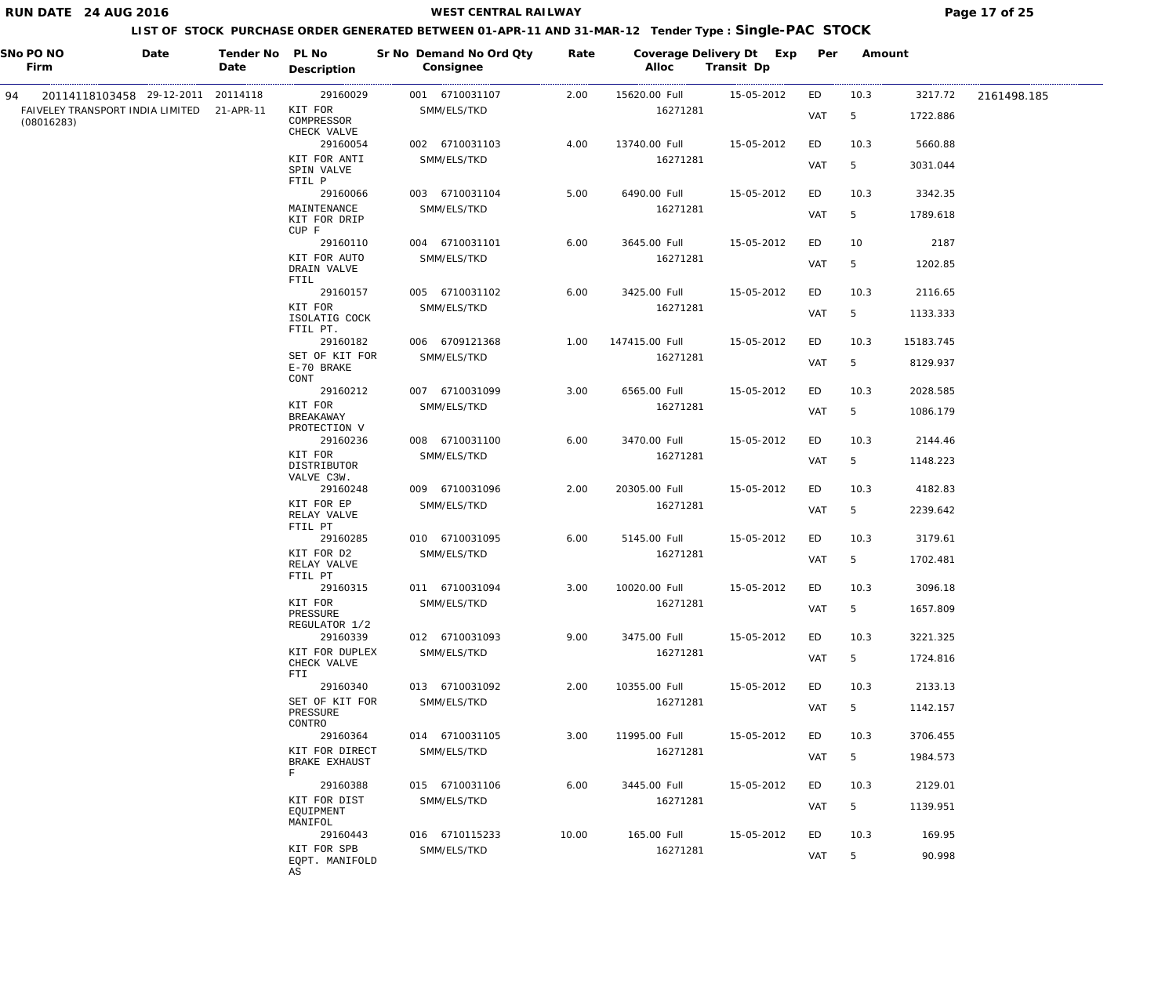## **WEST CENTRAL RAILWAY Page 18 of 25**

| SNo PO NO<br>Firm | Date | Tender No PL No<br>Date | Description                                 | Sr No Demand No Ord Qty<br>Consignee | Rate | Coverage Delivery Dt Exp<br>Alloc | Transit Dp | Per        | Amount |          |
|-------------------|------|-------------------------|---------------------------------------------|--------------------------------------|------|-----------------------------------|------------|------------|--------|----------|
|                   |      |                         | 29160558                                    | 017 6710115234                       | 6.00 | 225.00 Full                       | 15-05-2012 | ED         | 10.3   | 139.05   |
|                   |      |                         | SPACIAL M.KIT<br>FOR DIRECT<br><b>BRAKE</b> | SMM/ELS/TKD                          |      | 16271281                          |            | VAT        | 5      | 74.453   |
|                   |      |                         | 29160601                                    | 018 6710105181                       | 3.00 | 65675.00 Full                     | 15-05-2012 | VAT        | 5      | 9851.25  |
|                   |      |                         | MUST CHANGE<br>SPARES FOR<br>TREAD B        | SMM/ELS/TKD                          |      | 16271281                          |            |            |        |          |
|                   |      |                         | 29161009                                    | 019 6710115228                       | 6.00 | 9185.00 Full                      | 15-05-2012 | ED         | 10.3   | 5676.33  |
|                   |      |                         | SANDER NOZZLE<br>TO M/s FTIL<br>PT.         | SMM/ELS/TKD                          |      | 16271281                          |            | VAT        | 5      | 3039.317 |
|                   |      |                         | 29161101                                    | 020 6710115226                       | 1.00 | 46085.00 Full                     | 15-05-2012 | ED         | 10.3   | 4746.755 |
|                   |      |                         | ANTI SPIN<br>VALVE TO FTIL<br>PT NO.        | SMM/ELS/TKD                          |      | 16271281                          |            | VAT        | 5      | 2541.588 |
|                   |      |                         | 29161125                                    | 021 6710115240                       | 3.00 | 27070.00 Full                     | 15-05-2012 | ED         | 10.3   | 8364.63  |
|                   |      |                         | PRESSURE<br>SWITCH 6H3. AS<br>PER FT        | SMM/ELS/TKD                          |      | 16271281                          |            | VAT        | 5      | 4478.732 |
|                   |      |                         | 29161137                                    | 022 6710115239                       | 3.00 | 27070.00 Full                     | 15-05-2012 | ED         | 10.3   | 8364.63  |
|                   |      |                         | PRESSURE<br>SWITCH 5H3. AS                  | SMM/ELS/TKD                          |      | 16271281                          |            | VAT        | 5      | 4478.732 |
|                   |      |                         | PER FT<br>29161149                          | 023 6710115238                       | 2.00 | 27070.00 Full                     | 15-05-2012 | ED         | 10.3   | 5576.42  |
|                   |      |                         | PRESSURE<br>SWITCH 4H3. AS                  | SMM/ELS/TKD                          |      | 16271281                          |            | VAT        | 5      | 2985.821 |
|                   |      |                         | PER FT<br>29161150                          | 024 6710115237                       | 3.00 | 12305.00 Full                     | 15-05-2012 | ED         | 10.3   | 3802.245 |
|                   |      |                         | PRESSURE GAUGE<br>- BP. AS PER              | SMM/ELS/TKD                          |      | 16271281                          |            | VAT        | 5      | 2035.862 |
|                   |      |                         | F<br>29161162                               | 025 6710115236                       | 3.00 | 17845.00 Full                     | 15-05-2012 | ED         | 10.3   | 5514.105 |
|                   |      |                         | PRESSURE GAUGE<br>- $FP/MR$ . AS            | SMM/ELS/TKD                          |      | 16271281                          |            | VAT        | 5      | 2952.455 |
|                   |      |                         | PER<br>29161174                             | 026 6710105202                       | 3.00 | 18740.00 Full                     | 15-05-2012 | ED         | 10.3   | 5790.66  |
|                   |      |                         | <b>DUPLEX</b><br>PRESSURE                   | SMM/ELS/TKD                          |      | 16271281                          |            | VAT        | 5      | 3100.533 |
|                   |      |                         | GAUGES AS PER<br>29161186                   | 027 6710115249                       | 3.00 | 29455.00 Full                     | 15-05-2012 | ED         | 10.3   | 9101.595 |
|                   |      |                         | AIR FLOW<br>MEASURING                       | SMM/ELS/TKD                          |      | 16271281                          |            | <b>VAT</b> | 5      | 4873.33  |
|                   |      |                         | GAUGE AS PE<br>29161204                     | 028 6710115232                       | 6.00 | 2025.00 Full                      | 15-05-2012 | ED         | 10.3   | 1251.45  |
|                   |      |                         | SPRING PARKING<br>BREAK                     | SMM/ELS/TKD                          |      | 16271281                          |            | <b>VAT</b> | 5      | 670.073  |
|                   |      |                         | PRESSURE<br>29161216                        | 029 6710115227                       | 6.00 | 13695.00 Full                     | 15-05-2012 | ED         | 10.3   | 8463.51  |
|                   |      |                         | 2-WAY HORN<br>VALVE FOR E70                 | SMM/ELS/TKD                          |      | 16271281                          |            | VAT        | 5      | 4531.676 |
|                   |      |                         | BRAKE<br>29510065                           | 030 6709121408                       | 2.00 | 79375.00 Full                     | 15-05-2012 | ED         | 10.3   | 16351.25 |
|                   |      |                         | CONCENTRIC<br>VALVE ASSLY TO                | SMM/ELS/TKD                          |      | 16271281                          |            | <b>VAT</b> | 5      | 8755.063 |
|                   |      |                         | FTIL<br>29510089                            | 031 6709121409                       | 2.00 | 12020.00 Full                     | 15-05-2012 | ED         | 10.3   | 2476.12  |
|                   |      |                         | H P PISTON<br>ASSLY FTIL Pt                 | SMM/ELS/TKD                          |      | 16271281                          |            | VAT        | 5      | 1325.806 |
|                   |      |                         | 85011<br>29510090                           | 032 6709121410                       | 4.00 | 13365.00 Full                     | 15-05-2012 | ED         | 10.3   | 5506.38  |
|                   |      |                         | L P PISTON<br>ASSLY TO FTIL<br>Pt 85        | SMM/ELS/TKD                          |      | 16271281                          |            | VAT        | 5      | 2948.319 |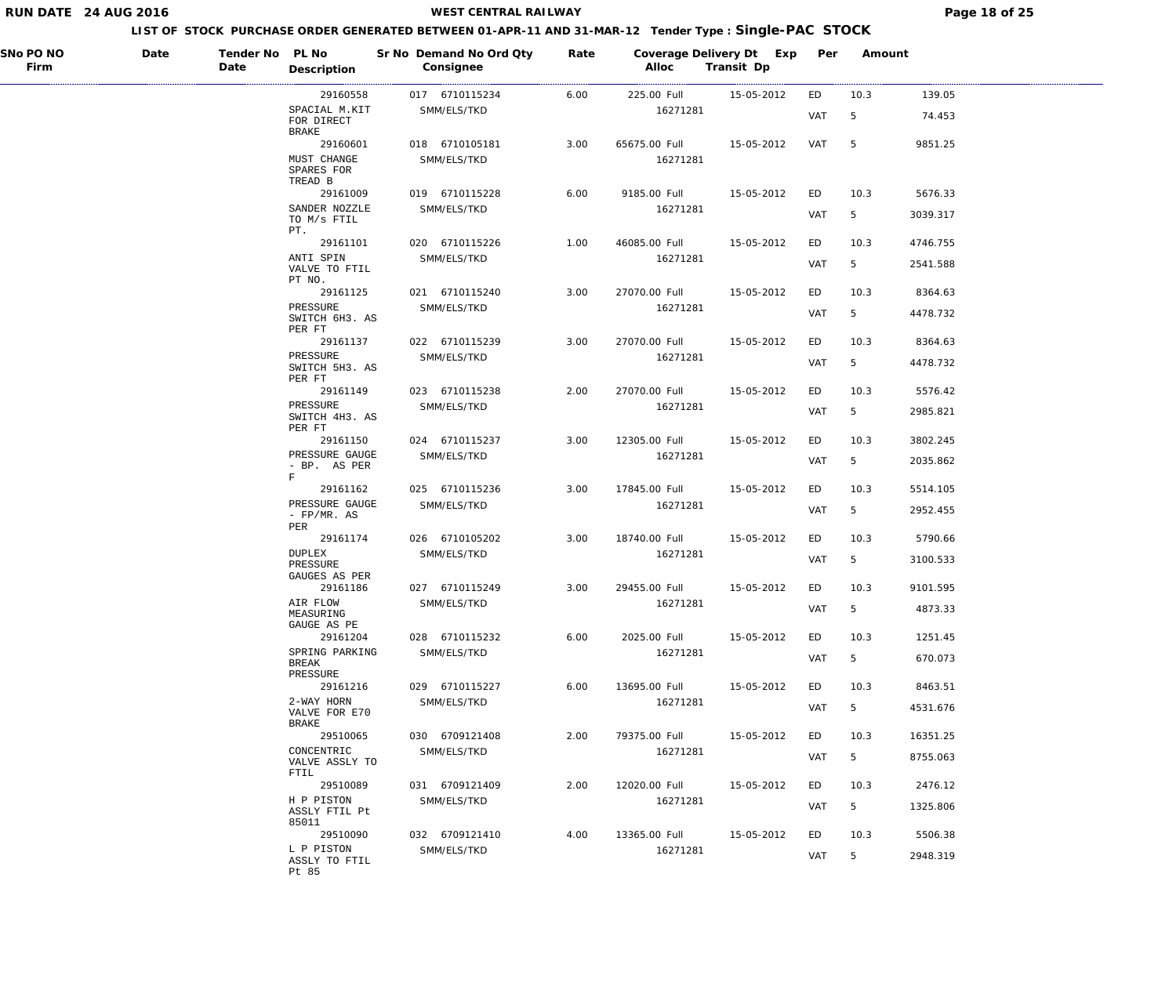| SNo PO NO<br>Firm                                           | Date | Tender No<br>Date | PL No<br>Description                        | Sr No Demand No Ord Qty<br>Consignee | Rate  | Coverage Delivery Dt Exp<br>Alloc | Transit Dp | Per        | Amount |           |             |
|-------------------------------------------------------------|------|-------------------|---------------------------------------------|--------------------------------------|-------|-----------------------------------|------------|------------|--------|-----------|-------------|
|                                                             |      |                   | 29510119                                    | 033 6709121411                       | 6.00  | 5665.00 Full                      | 15-05-2012 | ED         | 10.3   | 3500.97   |             |
|                                                             |      |                   | SAFETY VALVE<br>$1/4$ " BSP<br>(3.6.5 B)    | SMM/ELS/TKD                          |       | 16271281                          |            | VAT        | 5      | 1874.549  |             |
|                                                             |      |                   | 29510120                                    | 034 6709121412                       | 1.00  | 182790.00 Full                    | 15-05-2012 | ED         | 10.3   | 18827.37  |             |
|                                                             |      |                   | COMBINED<br>INTER/AFTER<br>COOLER TO        | SMM/ELS/TKD                          |       | 16271281                          |            | <b>VAT</b> | 5      | 10080.869 |             |
|                                                             |      |                   | 29510200                                    | 035 6710115218                       | 10.00 | 2545.00 Full                      | 15-05-2012 | ED         | 10.3   | 2621.35   |             |
|                                                             |      |                   | PISTON RING<br>PACK- L P<br>CYLINDER        | SMM/ELS/TKD                          |       | 16271281                          |            | <b>VAT</b> | 5      | 1403.568  |             |
| 95<br>20114143103448 29-12-2011                             |      | 20114143          | 29510030                                    | 001 6711025053                       | 3.00  | 51845.00 Full                     | 15-06-2012 | ED         | 10.3   | 16020.105 | 180132.86   |
| FAIVELEY TRANSPORT INDIA LIMITED<br>(08016283)              |      | 27-SEP-11         | MAINT. KIT FOR<br>2A 320D<br>COMPRES        | SMM/ELS/TKD                          |       | 16271281                          |            | <b>CST</b> | 5      | 8577.755  |             |
| 96<br>20114266103447 29-12-2011                             |      | 20114266          | 29990014                                    | 001 6711055117                       | 6.00  | 10900.00 Full                     | 15-07-2012 | FRT        | 500    | 3000      | 71670       |
| PPS INTERNATIONAL (09016835)                                |      | 14-SEP-11         | Set of<br>Contacts<br>(Fixed and Mob        | SMM/ELS/TKD                          |       | 16271281                          |            | <b>CST</b> | 5      | 3270      |             |
| 20112199103500 04-01-2012 20112199<br>97                    |      |                   | 23989890                                    | 001 3011070166                       | 67.00 | 9420.00 Full                      | 15-09-2012 | ED         | 12.36  | 78008.904 | 1066898.649 |
| NATIONAL ENGINEERING INDUSTRIES 11-OCT-11<br>LTD (04009671) |      |                   | SET OF INNER<br>RACER OF NEI                | SMM-D(ELS)<br><b>ITARSI</b>          |       | 16271281                          |            | CST        | 5      | 35457.445 |             |
|                                                             |      |                   | MAKE                                        | 002 3211070166                       | 21.00 | 9420.00 Full                      | 15-09-2012 | ED         | 12.36  | 24450.552 |             |
|                                                             |      |                   |                                             | SMM-D (ELS)<br>NEW KATNI JN          |       | 16271281                          |            | <b>CST</b> | 5      | 11113.528 |             |
|                                                             |      |                   |                                             | 003 6711070166                       | 8.00  | 9420.00 Full                      | 15-09-2012 | ED         | 12.36  | 9314.496  |             |
|                                                             |      |                   |                                             | SMM/ELS/TKD                          |       | 16271281                          |            | <b>CST</b> | 5      | 4233.725  |             |
| 20113207103556 09-01-2012 20113207<br>98                    |      |                   | 25980129                                    | 001 3011070170                       | 27.00 | 1462.00 Full                      | 15-08-2012 | ED         | 10.3   | 4065.822  | 89740.41    |
| AUTOMETERS ALLIANCE LTD,<br>(04009445)                      |      | 13-OCT-11         | IOH/POH Kit<br>for                          | SMM-D(ELS)<br><b>ITARSI</b>          |       | 16271281                          |            | <b>CST</b> | 5      | 2176.991  |             |
|                                                             |      |                   | Overhauling of                              | 002 3211070170                       | 8.00  | 1462.00 Full                      | 15-08-2012 | ED         | 10.3   | 1204.688  |             |
|                                                             |      |                   |                                             | SMM-D(ELS)<br>NEW KATNI JN           |       | 16271281                          |            | <b>CST</b> | 5      | 645.034   |             |
|                                                             |      |                   |                                             | 003 6711070170                       | 18.00 | 1462.00 Full                      | 15-08-2012 | ED         | 10.3   | 2710.548  |             |
|                                                             |      |                   |                                             | SMM/ELS/TKD                          |       | 16271281                          |            | <b>CST</b> | 5      | 1451.327  |             |
| 99<br>20114140103568 09-01-2012 20114140                    |      |                   | 29160390                                    | 001 6711075185                       | 4.00  | 8015.00 Full                      | 31-10-2012 | ED         | 10.3   | 3302.18   | 72569.679   |
| FAIVELEY TRANSPORT INDIA LIMITED 13-OCT-11<br>(08016283)    |      |                   | KIT FOR<br>SANDING EOPT.                    | SMM/ELS/TKD                          |       | 16271281                          |            | <b>CST</b> | 5      | 1768.109  |             |
|                                                             |      |                   | MANIFOLD<br>29160480                        | 002 6711075186                       | 2.00  | 15300.00 Full                     | 31-10-2012 | ED         | 10.3   | 3151.8    |             |
|                                                             |      |                   | KIT FOR AUX.,<br>EQUPT./Fl-LUB.             | SMM/ELS/TKD                          |       | 16271281                          |            | <b>CST</b> | 5      | 1687.59   |             |
| 100 20114183103630 16-01-2012 20114183                      |      |                   | Т<br>29161058                               | 001 6711070279                       | 3.00  | 288376.00 Full                    | 30-08-2012 | <b>CST</b> | -5     | 43256.4   | 1691298     |
| FAIVELEY TRANSPORT INDIA LIMITED 26-SEP-11<br>(08016283)    |      |                   | CONDITION<br><b>BASED</b><br>REPLACEMENT IT | SMM/ELS/TKD                          |       | 16271281                          |            |            |        |           |             |
|                                                             |      |                   | 29161060                                    | 002 6711070280                       | 3.00  | 248544.00 Full                    | 30-08-2012 | CST        | $-5$   | 37281.6   |             |
|                                                             |      |                   | CONDITION<br><b>BASED</b><br>REPLACEMENT IT | SMM/ELS/TKD                          |       | 16271281                          |            |            |        |           |             |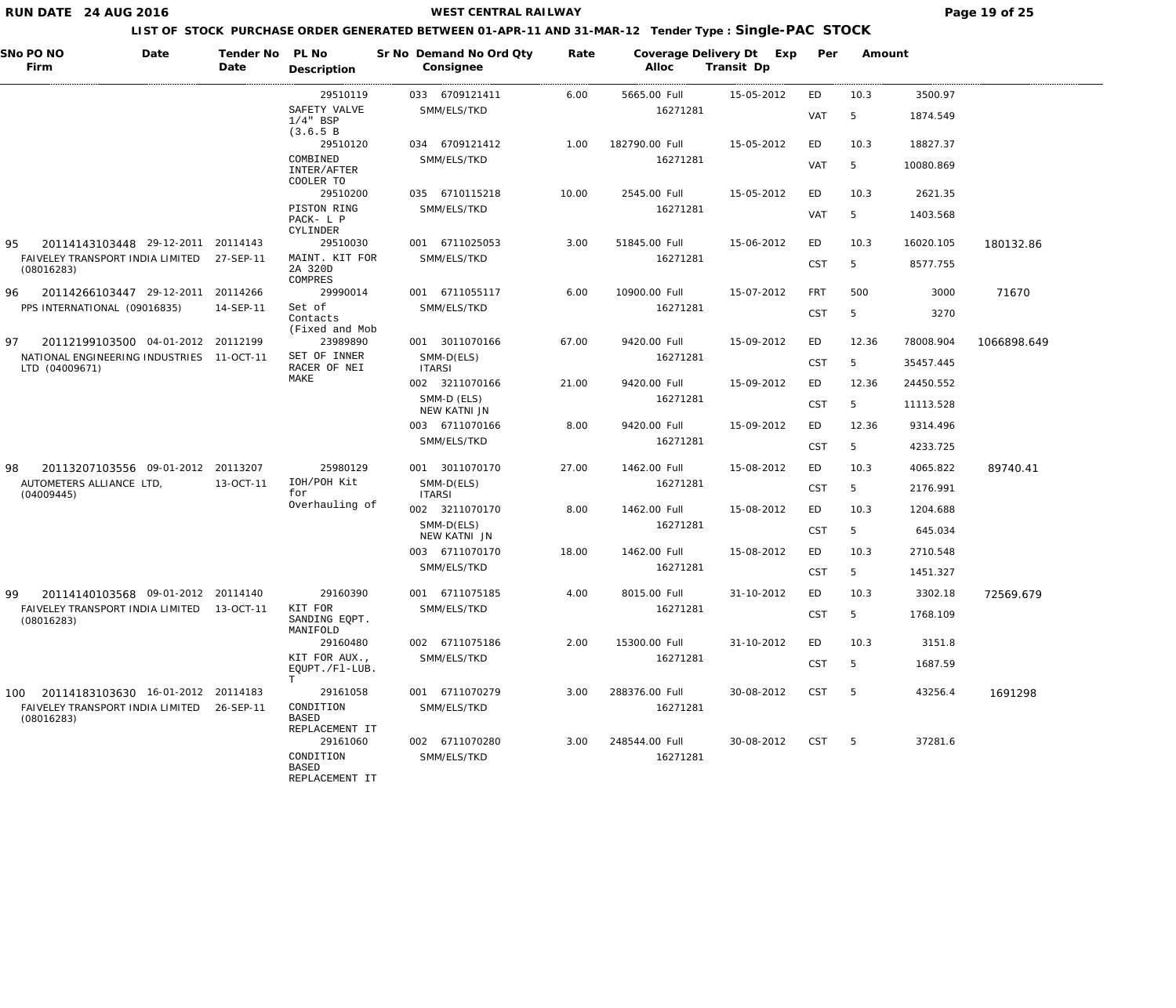**WEST CENTRAL RAILWAY Page 20 of 25** 

|     | SNo PO NO<br>Firm                                               | Date | Tender No<br>Date | PL No<br>Description                 | Sr No Demand No Ord Qty<br>Consignee | Rate   | Coverage Delivery Dt Exp<br>Alloc | Transit Dp | Per               | Amount         |           |            |
|-----|-----------------------------------------------------------------|------|-------------------|--------------------------------------|--------------------------------------|--------|-----------------------------------|------------|-------------------|----------------|-----------|------------|
|     | 101  20111464103668  17-01-2012  20111464                       |      |                   | 23562924                             | 001 3211060208                       | 14.00  | 735.00 Full                       | 31-10-2012 | ED                | 12.36          | 1271.844  | 279620.837 |
|     | BOMBARDIER TRANSPORTATION INDIA 30-NOV-11<br>LIMITED (05010675) |      |                   | WIRE WOUND<br>RESISTANCE TO          | SMM-D (ELS)<br>NEW KATNI JN          |        | 16271281                          |            | <b>VAT</b>        | 5              | 578.092   |            |
|     |                                                                 |      |                   | M/S A                                | 005 6711060208                       | 19.00  | 735.00 Full                       | 31-10-2012 | ED                | 12.36          | 1726.074  |            |
|     |                                                                 |      |                   |                                      | SMM/ELS/TKD                          |        | 16271281                          |            | <b>VAT</b>        | 5              | 784.554   |            |
|     |                                                                 |      |                   | 23563151                             | 002 3211060209                       | 7.00   | 3847.00 Full                      | 31-10-2012 | ED                | 12.36          | 3328.424  |            |
|     |                                                                 |      |                   | CARRIER STRIP<br>TO M/S              | SMM-D (ELS)<br>NEW KATNI JN          |        | 16271281                          |            | <b>VAT</b>        | 5              | 1512.871  |            |
|     |                                                                 |      |                   | ADTRANZ's                            | 006 6711060209                       | 11.00  | 3847.00 Full                      | 31-10-2012 | ED                | 12.36          | 5230.381  |            |
|     |                                                                 |      |                   |                                      | SMM/ELS/TKD                          |        | 16271281                          |            | <b>VAT</b>        | 5              | 2377.369  |            |
|     |                                                                 |      |                   | 23563280                             | 003 3211060213                       | 6.00   | 975.00 Full                       | 31-10-2012 | ED                | 12.36          | 723.06    |            |
|     |                                                                 |      |                   | CONNECTION<br>PLATE TO M/S           | SMM-D (ELS)<br>NEW KATNI JN          |        | 16271281                          |            | <b>VAT</b>        | 5              | 328.653   |            |
|     |                                                                 |      |                   | ADTRAN                               | 007 6711060213                       | 12.00  | 975.00 Full                       | 31-10-2012 | ED                | 12.36          | 1446.12   |            |
|     |                                                                 |      |                   |                                      | SMM/ELS/TKD                          |        | 16271281                          |            | <b>VAT</b>        | 5              | 657.306   |            |
|     |                                                                 |      |                   | 23980564                             | 004 3211080159                       | 157.00 | 536.00 Full                       | 31-10-2012 | ED                | 12.36          | 10401.187 |            |
|     |                                                                 |      |                   | FLEXING<br>CONNECTION                | SMM-D (ELS)<br>NEW KATNI JN          |        | 16271281                          |            | <b>VAT</b>        | 5              | 4727.659  |            |
|     |                                                                 |      |                   | COMPLETE M/                          | 008 6711080159                       | 78.00  | 536.00 Full                       | 31-10-2012 | ED                | 12.36          | 5167.469  |            |
|     |                                                                 |      |                   |                                      | SMM/ELS/TKD                          |        | 16271281                          |            | VAT               | 5              | 2348.773  |            |
| 102 | 20114063103648 17-01-2012 20114063                              |      |                   | 29310015                             | 001 6711070286                       | 20.00  | 75826.00 Full                     | 15-07-2012 | <b>CST</b>        | $\overline{4}$ | 60660.8   | 1577180.8  |
|     | N.I. INDUSTRIES (ENGG.) PVT.LTD.<br>(09016646)                  |      | 26-SEP-11         | SET OF LOCK<br>NUT F.S. ALL<br>STEEL | SMM/ELS/TKD                          |        | 16271281                          |            |                   |                |           |            |
|     | 103 20113221103675 18-01-2012 20113221                          |      |                   | 25980750                             | 001 3011080175                       | 12.00  | 3023.00 Full                      | 30-09-2012 | VAT               | 5              | 1813.8    | 238061.25  |
|     | TRINITY HOUSE (INDIA) Pvt.Ltd.<br>(08015763)                    |      | 16-DEC-11         | AIR FILTER FOR<br>AIR CONNECTION     | SMM-D(ELS)<br><b>ITARSI</b>          |        | 16271281                          |            |                   |                |           |            |
|     |                                                                 |      |                   |                                      | 002 3211080175                       | 18.00  | 3023.00 Full                      | 30-09-2012 | VAT               | -5             | 2720.7    |            |
|     |                                                                 |      |                   |                                      | SMM-D(ELS)<br>NEW KATNI JN           |        | 16271281                          |            |                   |                |           |            |
|     |                                                                 |      |                   |                                      | 003 6711080175<br>SMM/ELS/TKD        | 45.00  | 3023.00 Full<br>16271281          | 30-09-2012 | VAT               | -5             | 6801.75   |            |
| 104 | 20113220103701 19-01-2012 20113220                              |      |                   | 25980749                             | 001 3011080174                       | 5.00   | 27404.00 Full                     | 01-08-2012 | VAT               | 5              | 6851      | 978322.8   |
|     | TRINITY HOUSE (INDIA) Pvt.Ltd.                                  |      | 15-DEC-11         | Magnet Valve                         | SMM-D(ELS)                           |        | 16271281                          |            |                   |                |           |            |
|     | (08015763)                                                      |      |                   | Assembly for<br>Vacu                 | <b>ITARSI</b><br>002 3211080174      | 11.00  | 27404.00 Full                     | 01-08-2012 | VAT               | -5             | 15072.2   |            |
|     |                                                                 |      |                   |                                      | SMM-D(ELS)                           |        | 16271281                          |            |                   |                |           |            |
|     |                                                                 |      |                   |                                      | NEW KATNI JN<br>003 6711080174       | 18.00  | 27404.00 Full                     | 01-08-2012 | VAT               | 5              | 24663.6   |            |
|     |                                                                 |      |                   |                                      | SMM/ELS/TKD                          |        | 16271281                          |            |                   |                |           |            |
| 105 | 20111378103724 23-01-2012 20111378                              |      |                   | 23519575                             | 001 3011060171                       | 87.00  | 1244.00 Full                      | 15-10-2012 | Fwd<br>Chg        | 24.88          | 2164.56   | 421952.36  |
|     | TRINITY HOUSE (INDIA) Pvt.Ltd.<br>(08015763)                    |      | 26-SEP-11         | OIL BATH AIR<br>FILTER ASSLY.        | SMM-D(ELS)<br><b>ITARSI</b>          |        | 16271281                          |            | <b>VAT</b>        | 5              | 5411.4    |            |
|     |                                                                 |      |                   | (TY                                  | 002 3211060171                       | 47.00  | 1244.00 Full                      | 15-10-2012 | Fwd               | 24.88          | 1169.36   |            |
|     |                                                                 |      |                   |                                      | SMM-D (ELS)<br>NEW KATNI JN          |        | 16271281                          |            | Chg<br><b>VAT</b> | 5              | 2923.4    |            |
|     |                                                                 |      |                   |                                      | 003 6711060171                       | 183.00 | 1244.00 Full                      | 15-10-2012 | Fwd               | 24.88          | 4553.04   |            |
|     |                                                                 |      |                   |                                      | SMM/ELS/TKD                          |        | 16271281                          |            | Chg<br><b>VAT</b> | 5              | 11382.6   |            |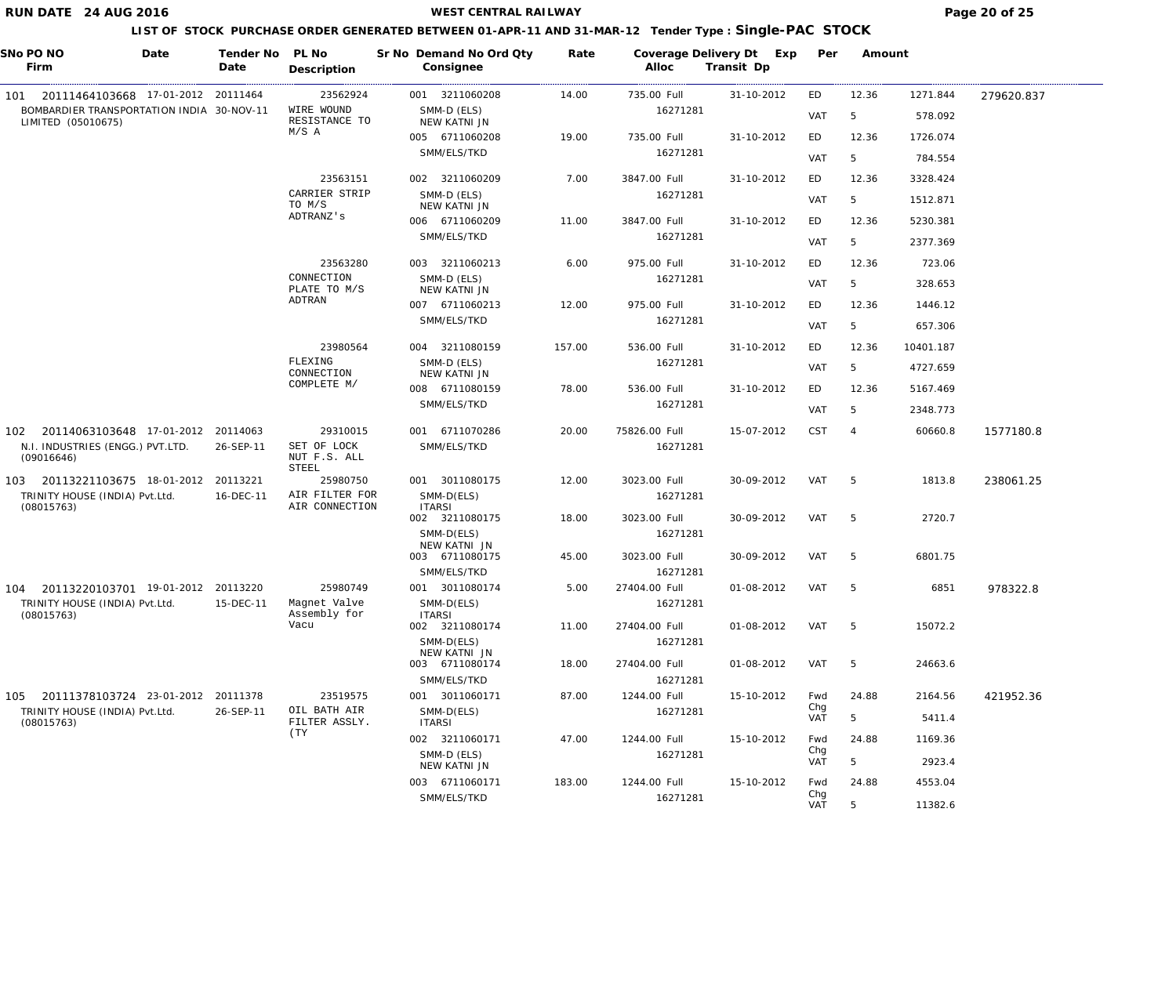**WEST CENTRAL RAILWAY Page 21 of 25** 

| SNo PO NO<br>Date<br>Firm                                                        | Tender No<br>Date     | PL No<br>Description                        | Sr No Demand No Ord Qty<br>Consignee          | Rate   | Alloc                     | Coverage Delivery Dt Exp<br>Transit Dp | Per               | Amount     |                       |            |
|----------------------------------------------------------------------------------|-----------------------|---------------------------------------------|-----------------------------------------------|--------|---------------------------|----------------------------------------|-------------------|------------|-----------------------|------------|
| 20112224103729 23-01-2012<br>106<br>TRINITY HOUSE (INDIA) Pvt.Ltd.<br>(08015763) | 20112224<br>30-NOV-11 | 23991070<br>SET OF<br>SIEMEN'S              | 001 3011020143<br>SMM-D(ELS)<br><b>ITARSI</b> | 10.00  | 42312.00 Full<br>16271271 | 15-08-2012                             | VAT               | - 5        | 21156                 | 1599393.6  |
|                                                                                  |                       | PROGRAMME SWIT                              | 002 3211020143<br>SMM-D (ELS)                 | 15.00  | 42312.00 Full<br>16271281 | 15-08-2012                             | VAT               | -5         | 31734                 |            |
|                                                                                  |                       |                                             | NEW KATNI JN<br>003 6711020143<br>SMM/ELS/TKD | 11.00  | 42312.00 Full<br>16271281 | 15-08-2012                             | VAT               | 5          | 23271.6               |            |
| 20113303103722 23-01-2012 20113303<br>107                                        |                       | 25984597                                    | 001 3011070223                                | 24.00  | 3820.00 Full              | 30-07-2012                             | ED                | 12.36      | 11331.648             | 342513.729 |
| NATIONAL ENGINEERING INDUSTRIES 10-DEC-11<br>LTD (04009671)                      |                       | Plain Inner<br>Race for                     | SMM-D(ELS)<br><b>ITARSI</b>                   |        | 16271281                  |                                        | <b>CST</b>        | 5          | 5150.582              |            |
|                                                                                  |                       | Roller be                                   | 002 3211070223<br>SMM-D(ELS)                  | 28.00  | 3820.00 Full<br>16271281  | 30-07-2012                             | ED<br><b>CST</b>  | 12.36<br>5 | 13220.256<br>6009.013 |            |
|                                                                                  |                       |                                             | NEW KATNI JN                                  |        |                           |                                        |                   |            |                       |            |
|                                                                                  |                       |                                             | 003 6711070223<br>SMM/ELS/TKD                 | 24.00  | 3820.00 Full<br>16271281  | 30-07-2012                             | ED<br><b>CST</b>  | 12.36<br>5 | 11331.648<br>5150.582 |            |
|                                                                                  |                       |                                             |                                               |        |                           |                                        |                   |            |                       |            |
| 20114259103726 23-01-2012<br>108<br><b>B.KHANDELWAL</b>                          | 20114259<br>23-SEP-11 | 29700048<br>Switch for                      | 001 6711055124<br>SMM/ELS/TKD                 | 5.00   | 19500.00 Full<br>16271281 | 30-07-2012                             | <b>FRT</b>        | 390        | 1950                  | 106372.5   |
| CORPORATION(MUMBAI). (04009030)                                                  |                       | head light 16                               |                                               |        |                           |                                        | Pkg               | 2          | 1950                  |            |
|                                                                                  |                       | $A - 380$                                   |                                               |        |                           |                                        | <b>VAT</b>        | 5          | 4972.5                |            |
| 20114074103888 08-02-2012<br>109                                                 | 20114074              | 29960046                                    | 001 6711070413                                | 100.00 | 24000.00 Full             | 15-08-2012                             | <b>CST</b>        | 5          | 120000                | 2520000    |
| PPS INTERNATIONAL (09016835)                                                     | 01-DEC-11             | AOH/IOH/POH<br>kit for                      | SMM/ELS/TKD                                   |        | 16271281                  |                                        |                   |            |                       |            |
| 20111675103913 10-02-2012<br>110                                                 | 20111675              | Sechron co<br>23708165                      | 001 3011100138                                | 22.00  | 4685.71 Full              | 15-08-2012                             | VAT               | -5         | 5154.281              | 196799.82  |
| TRINITY HOUSE (INDIA) Pvt.Ltd.<br>(08015763)                                     | 23-JAN-12             | PANTO SELECTOR<br>SWITCH (ZPT)              | SMM-D(ELS)<br><b>ITARSI</b>                   |        | 16271281                  |                                        |                   |            |                       |            |
|                                                                                  |                       | AS                                          | 002 6711100138<br>SMM/ELS/TKD                 | 18.00  | 4685.71 Full<br>16271281  | 15-08-2012                             | VAT               | 5          | 4217.139              |            |
| 20112121103925 13-02-2012<br>111                                                 | 20112121              | 23987881                                    | 001 3011115265                                | 75.00  | 3502.00 Full              | 15-10-2012                             | Fwd               | 70.04      | 5253                  | 281035.5   |
| TRINITY HOUSE (INDIA) Pvt.Ltd.<br>(08015763)                                     | 16-JAN-12             | LP.CYLINDER<br>100 DIA (DISC                | SMM-D(ELS)<br><b>ITARSI</b>                   |        | 16271281                  |                                        | Chg<br><b>VAT</b> | 5          | 13132.5               |            |
| 112 20113651103926 13-02-2012 20113651                                           |                       | VALV<br>25980646                            | 3011070181<br>001                             | 21.00  | 8310.00 Full              | 15-01-2013                             | ED                | 10.3       | 17974.53              | 327223.702 |
| FAIVELEY TRANSPORT INDIA LIMITED 02-DEC-11<br>(08016283)                         |                       | Timer Circuit<br>Board (Memory)             | SMM-D(ELS)<br><b>ITARSI</b>                   |        | 16271281                  |                                        | <b>CST</b>        | -5         | 9624.227              |            |
|                                                                                  |                       | $\mathsf{a}$                                | 002 3211070181                                | 13.00  | 8310.00 Full              | 15-01-2013                             | ED                | 10.3       | 11127.09              |            |
|                                                                                  |                       |                                             | SMM-D(ELS)<br>NEW KATNI JN                    |        | 16271281                  |                                        | <b>CST</b>        | 5          | 5957.855              |            |
| 113 20114176103942 13-02-2012 20114176                                           |                       | 29160613                                    | 001 6711015007                                | 6.00   | 87550.00 Full             | 15-11-2012                             | <b>CST</b>        | 5          | 26265                 | 551565     |
| FAIVELEY TRANSPORT INDIA LIMITED<br>(08016283)                                   | 19-OCT-11             | Must change<br>spares for<br>tread b        | SMM/ELS/TKD                                   |        | 16271281                  |                                        |                   |            |                       |            |
| 114 20111685104024 21-02-2012                                                    | 20111685              | 23708451                                    | 001 3011100144                                | 600.00 | 633.00 Full               | 30-08-2012                             | VAT               | - 5        | 18990                 | 584892     |
| TRINITY HOUSE (INDIA) Pvt.Ltd.<br>(08015763)                                     | 18-JAN-12             | OPEN TYPE<br>LIMIT SWITCH                   | SMM-D(ELS)<br><b>ITARSI</b>                   |        | 16271281                  |                                        |                   |            |                       |            |
|                                                                                  |                       | WITH PU                                     | 002 3211100144                                | 100.00 | 633.00 Full               | 30-08-2012                             | VAT               | - 5        | 3165                  |            |
|                                                                                  |                       |                                             | SMM-D (ELS)<br>NEW KATNI JN<br>003 6711100144 | 180.00 | 16271281<br>633.00 Full   | 30-08-2012                             | VAT               | - 5        | 5697                  |            |
|                                                                                  |                       |                                             | SMM/ELS/TKD                                   |        | 16271281                  |                                        |                   |            |                       |            |
| 115 30112299104039 22-02-2012 30112299                                           |                       | 38984180                                    | 001 6311120114                                | 450.00 | 270.59 Full               | 30-08-2012                             |                   |            |                       | 121765.5   |
| FAIVELEY TRANSPORT INDIA LIMITED<br>(05011318)                                   | 20-JAN-12             | POH KIT FOR<br>COMMON PIPE<br><b>BRACKE</b> | DY.CMM/KOTA                                   |        | 16271281                  |                                        |                   |            |                       |            |
| 116 10112643104045 24-02-2012                                                    | 10112643              | 11987480                                    | 001 2111110094                                | 120.00 | 2217.00 Full              | 31-05-2012                             |                   |            |                       | 266040     |
| ESCORTS LIMITED (RLY EQUIPMENT<br>DIVISION) (06012442)                           | 27-DEC-11             | Feed Valve Kit<br>(23 Parts) for            | $SMM-D(D)$<br><b>ITARSI</b>                   |        | 16271281                  |                                        |                   |            |                       |            |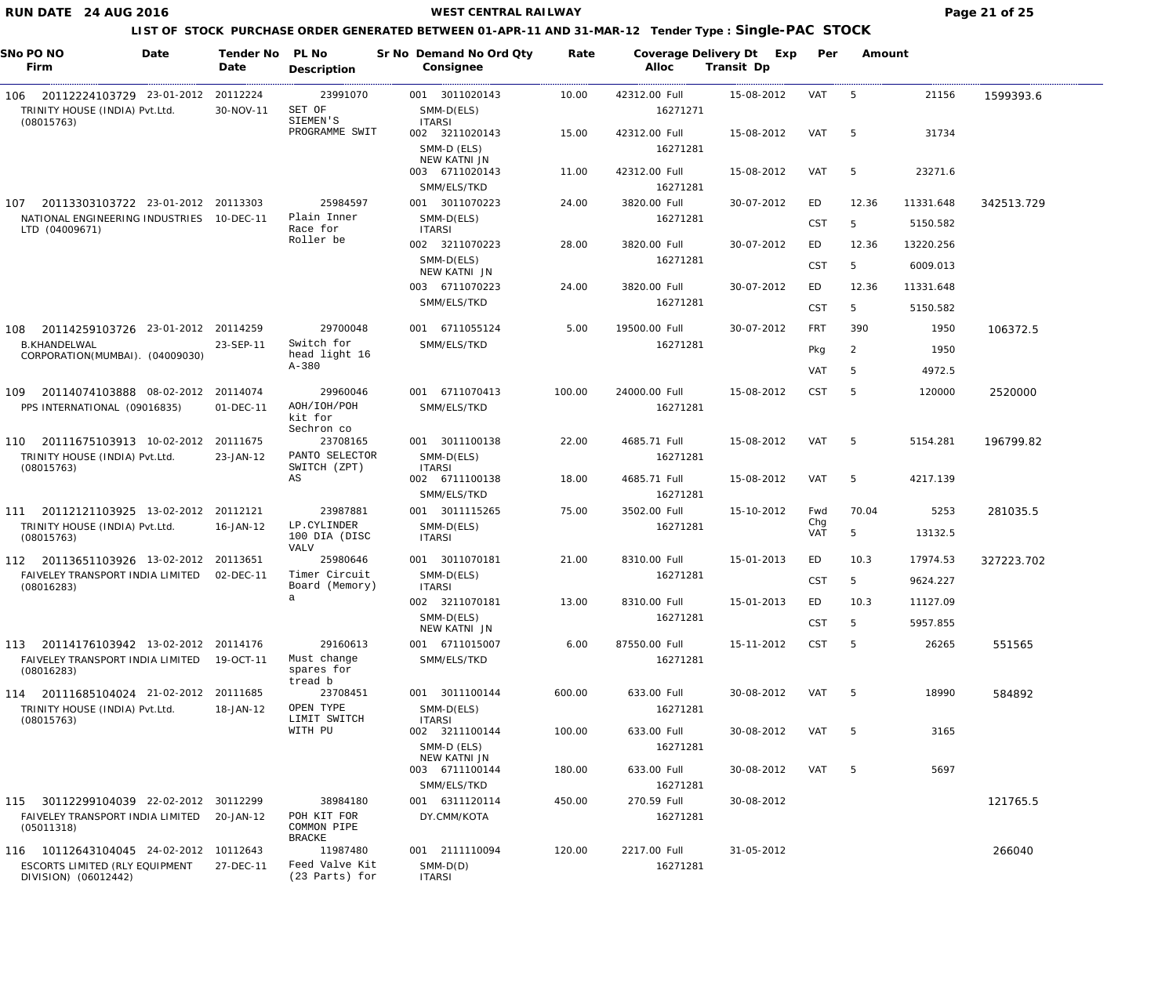**WEST CENTRAL RAILWAY Page 22 of 25** 

| Sr No Demand No Ord Qty<br>Coverage Delivery Dt Exp<br>Alloc<br>Transit Dp<br>Firm<br>Date<br>Consignee<br>Description                                                                                                        |                    |            |
|-------------------------------------------------------------------------------------------------------------------------------------------------------------------------------------------------------------------------------|--------------------|------------|
| 23708281<br>290.00 Full<br><b>CST</b><br>20111681<br>001 3011100141<br>100.00<br>31-08-2012<br>-5<br>20111681104103 28-02-2012<br>117<br>OIL TIGHT PUSH<br>GADI ENTERPRISES (07014561)<br>30-DEC-11<br>SMM-D(ELS)<br>16271281 | 1450               | 89827.5    |
| BUTTON 30.5mm<br><b>ITARSI</b><br>T<br>002 3211100141<br>60.00<br>290.00 Full<br>31-08-2012<br><b>CST</b><br>5                                                                                                                | 870                |            |
| SMM-D (ELS)<br>16271281<br>NEW KATNI JN<br>003 6711100141<br>135.00<br>290.00 Full<br>31-08-2012<br><b>CST</b><br>-5                                                                                                          | 1957.5             |            |
| SMM/ELS/TKD<br>16271281                                                                                                                                                                                                       |                    |            |
| 11984648<br>001 1311095495<br>52.00<br>6600.00 Full<br>16-08-2012<br>10114360104164 07-03-2012 10114360<br>ED<br>10.3<br>118                                                                                                  | 35349.6            | 679406.6   |
| Overhauling<br>KNORR-BREMSE INDIA PRIVATE<br>30-NOV-11<br>$SMM-D(D)$<br>16271281<br><b>CST</b><br>5.25<br>Kit of Knoor<br>NEW KATNI JN<br>LIMITED (06012034)                                                                  | 19873.854          |            |
| Brems<br>002 2111075331<br>36.00<br>16-08-2012<br>ED<br>6600.00 Full                                                                                                                                                          | 12.36<br>29367.36  |            |
| $SMM-D(D)$<br>16271281<br><b>CST</b><br>5.25<br><b>ITARSI</b>                                                                                                                                                                 | 14015.786          |            |
| 11984776<br>001 1310125460<br>55.00<br>4695.00 Full<br>31-07-2012<br>ED.<br>119 10114341104193 09-03-2012 10114341                                                                                                            | 12.36<br>31916.61  | 875172.602 |
| Overhauling<br>FAIVELEY TRANSPORT INDIA LIMITED<br>26-SEP-11<br>$SMM-D(D)$<br>16271281<br><b>CST</b><br>5<br>Kit of SAB<br>NEW KATNI JN<br>(08016283)                                                                         | 14507.081          |            |
| Wabco A<br>002 2111095379<br>103.00<br>4695.00 Full<br>31-07-2012<br>ED                                                                                                                                                       | 12.36<br>59771.106 |            |
| $SMM-D(D)$<br>16271281<br><b>CST</b><br>5<br><b>ITARSI</b>                                                                                                                                                                    | 27167.805          |            |
| 25982382<br>001 3011105257<br>10.00<br><b>CST</b><br>20113252104234 13-03-2012 20113252<br>43224.00 Full<br>31-10-2012<br>5<br>120                                                                                            | 21612              | 1180015.2  |
| OVER LOAD<br>AUTOMETERS ALLIANCE LTD,<br>30-NOV-11<br>SMM-D(ELS)<br>16271281<br>RELAY QRS1 1 &<br><b>ITARSI</b><br>(04009445)                                                                                                 |                    |            |
| 2 WIT<br>002 3211070199<br>11.00<br>43224.00 Full<br>31-10-2012<br><b>CST</b><br>-5<br>SMM-D(ELS)<br>16271281                                                                                                                 | 23773.2            |            |
| NEW KATNI JN<br>003 6711070199<br>5.00<br>43224.00 Full<br><b>CST</b><br>5<br>31-10-2012                                                                                                                                      | 10806              |            |
| SMM/ELS/TKD<br>16271281                                                                                                                                                                                                       |                    |            |
| 25991437<br>001 3011110162<br>8.00<br>23594.00 Full<br>20113568104214 13-03-2012 20113568<br>30-11-2012<br>ED<br>121<br>IOH KIT FOR                                                                                           | 12.36<br>23329.747 | 835071.88  |
| AUTOMETERS ALLIANCE LTD,<br>SMM-D(ELS)<br>16271281<br>24-JAN-12<br><b>CST</b><br>5<br>AAL MAKE VCB<br>(04009445)<br><b>ITARSI</b>                                                                                             | 10604.087          |            |
| TYPE-<br>002 3211110162<br>4.00<br>23594.00 Full<br>30-11-2012<br>ED                                                                                                                                                          | 12.36<br>11664.874 |            |
| SMM-D(ELS)<br>16271281<br><b>CST</b><br>5<br>NEW KATNI JN                                                                                                                                                                     | 5302.044           |            |
| 23594.00 Full<br>30-11-2012<br>003 6711110162<br>18.00<br>ED                                                                                                                                                                  | 52491.931<br>12.36 |            |
| SMM/ELS/TKD<br>16271281<br><b>CST</b><br>5                                                                                                                                                                                    | 23859.197          |            |
| 6.00<br>29161198<br>001 6711050203<br>1870.00 Full<br>30-08-2012<br>ED<br>10.3<br>122 20114194104300 19-03-2012 20114194                                                                                                      | 1155.66            | 12994.443  |
| PANTO GAUGE &<br>16271281<br>FAIVELEY TRANSPORT INDIA LIMITED<br>20-JAN-12<br>SMM/ELS/TKD<br><b>CST</b><br>5<br>ADOPTER. as<br>(08016283)<br>per                                                                              | 618.783            |            |
| 23708220<br>001 3011100139<br>400.00<br>328.57 Full<br>15-10-2012<br>VAT<br>5<br>20111678104325 22-03-2012<br>20111678<br>123                                                                                                 | 6571.4             | 232183.991 |
| Limit Switch<br>TRINITY HOUSE (INDIA) Pvt.Ltd.<br>10-FEB-12<br>SMM-D(ELS)<br>16271281<br>open type with<br><b>ITARSI</b><br>(08015763)                                                                                        |                    |            |
| Pu<br>002 3211100139<br>33.00<br>328.57 Full<br>VAT<br>15-10-2012<br>5                                                                                                                                                        | 542.141            |            |
| SMM-D (ELS)<br>16271281<br>NEW KATNI JN                                                                                                                                                                                       |                    |            |
| 003 6711100139<br>328.57 Full<br>240.00<br>15-10-2012<br>VAT<br>5                                                                                                                                                             | 3942.84            |            |
| SMM/ELS/TKD<br>16271281<br>25982953<br>001 3211085256<br>5.00<br>20113681104324 22-03-2012 20113681<br>14860.00 Full<br>30-11-2012<br>ED<br>124                                                                               | 12.36<br>9183.48   | 175315.308 |
| SET OF INNER<br>NATIONAL ENGINEERING INDUSTRIES 13-FEB-12<br>SMM-D(ELS)<br>16271281<br><b>CST</b><br>5<br>RACER FOR STEP<br>NEW KATNI JN<br>LTD (04009671)                                                                    | 4174.174           |            |
| SI<br>002 6711070207<br>5.00<br>14860.00 Full<br>30-11-2012<br>ED                                                                                                                                                             | 12.36<br>9183.48   |            |
| SMM/ELS/TKD<br>16271281<br><b>CST</b><br>5                                                                                                                                                                                    | 4174.174           |            |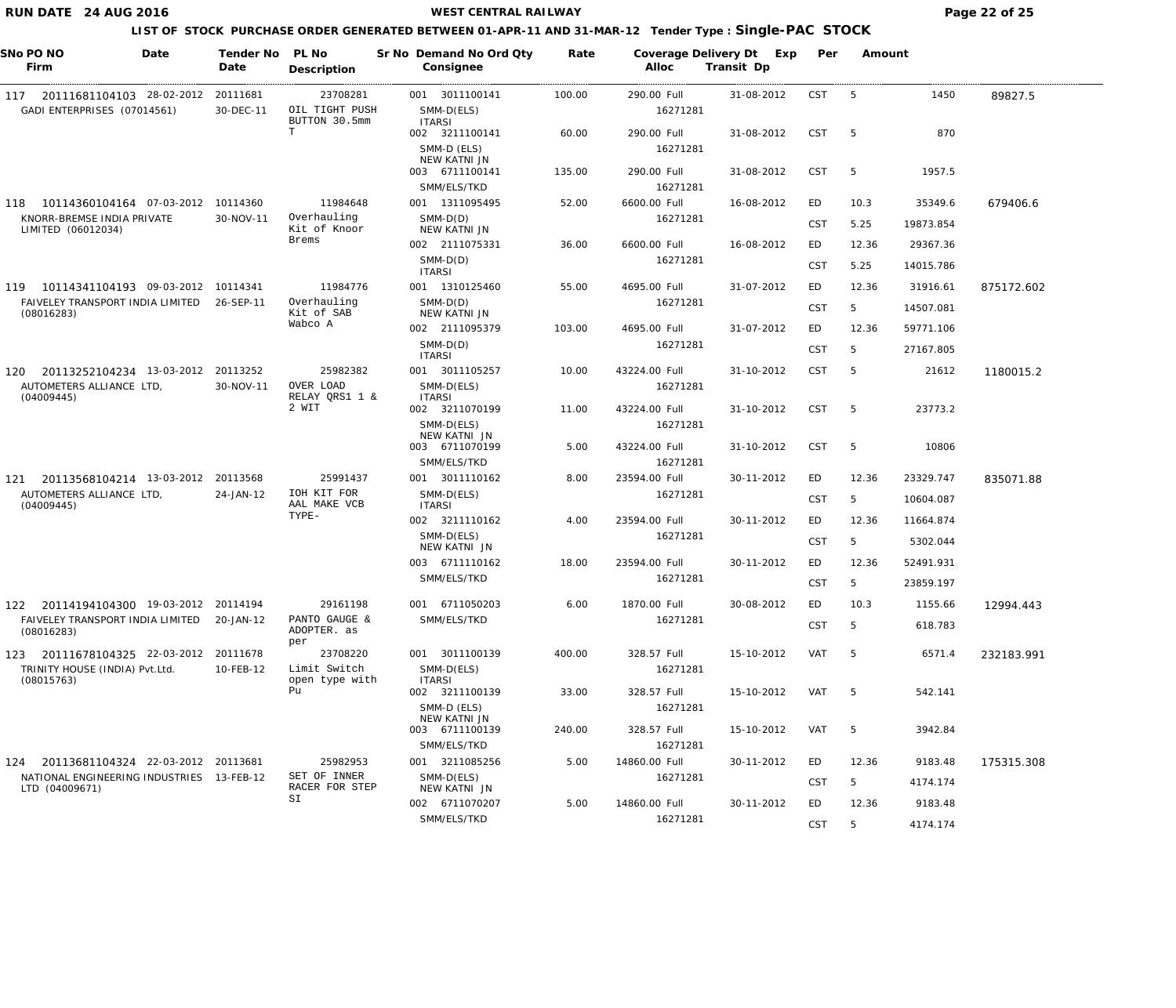**WEST CENTRAL RAILWAY Page 23 of 25** 

| SNo PO NO<br>Firm                                               | Date | Tender No<br>Date | PL No<br>Description           | Sr No Demand No Ord Qty<br>Consignee | Rate   | Coverage Delivery Dt Exp<br>Alloc | Transit Dp | Per               | Amount |           |            |
|-----------------------------------------------------------------|------|-------------------|--------------------------------|--------------------------------------|--------|-----------------------------------|------------|-------------------|--------|-----------|------------|
| 125 20111836104334 23-03-2012 20111836                          |      |                   | 23569700                       | 004 3211090051                       | 150.00 | 214.00 Full                       | 31-12-2012 | ED                | 10.3   | 3306.3    | 215994.975 |
| BOMBARDIER TRANSPORTATION INDIA 30-JAN-12<br>LIMITED (05010675) |      |                   | Bearing Shell<br>To M/S        | SMM-D (ELS)<br>NEW KATNI JN          |        | 16271281                          |            | VAT               | 5      | 1770.315  |            |
|                                                                 |      |                   | ADTRANZ's                      | 006 6711090051                       | 150.00 | 214.00 Full                       | 31-12-2012 | ED                | 10.3   | 3306.3    |            |
|                                                                 |      |                   |                                | SMM/ELS/TKD                          |        | 16271281                          |            | VAT               | 5      | 1770.315  |            |
|                                                                 |      |                   | 23849666                       | 001 3011090058                       | 22.00  | 854.00 Full                       | 15-01-2014 | ED                | 10.3   | 1935.164  |            |
|                                                                 |      |                   | AIR PIPE<br>COMPLETE TO        | SMM-D(ELS)<br><b>ITARSI</b>          |        | 16271281                          |            | VAT               | 5      | 1036.158  |            |
|                                                                 |      |                   | ABB PT. N                      | 005 3211090058                       | 18.00  | 854.00 Full                       | 15-01-2014 | ED                | 10.3   | 1583.316  |            |
|                                                                 |      |                   |                                | SMM-D (ELS)<br>NEW KATNI JN          |        | 16271281                          |            | VAT               | 5      | 847.766   |            |
|                                                                 |      |                   |                                | 007 6711090058                       | 18.00  | 854.00 Full                       | 15-01-2014 | ED                | 10.3   | 1583.316  |            |
|                                                                 |      |                   |                                | SMM/ELS/TKD                          |        | 16271281                          |            | VAT               | 5      | 847.766   |            |
|                                                                 |      |                   | 23989725                       | 002 3011090065                       | 2.00   | 877.00 Full                       | 15-01-2014 | ED                | 10.3   | 180.662   |            |
|                                                                 |      |                   | AIR PIPE                       | SMM-D(ELS)                           |        | 16271281                          |            | VAT               | 5      | 96.733    |            |
|                                                                 |      |                   | COMPLETE TO<br>M/S ADTRA       | <b>ITARSI</b><br>008 6711090065      | 10.00  | 877.00 Full                       | 15-01-2014 | ED                | 10.3   | 903.31    |            |
|                                                                 |      |                   |                                | SMM/ELS/TKD                          |        | 16271281                          |            |                   |        |           |            |
|                                                                 |      |                   |                                |                                      |        |                                   |            | VAT               | 5      | 483.666   |            |
|                                                                 |      |                   | 25988839<br>SET OF SPRINGS     | 003 3011090071<br>SMM-D(ELS)         | 14.00  | 2964.00 Full<br>16271281          | 15-01-2014 | ED                | 10.3   | 4274.088  |            |
|                                                                 |      |                   | FOR TAP<br>CHANGER             | <b>ITARSI</b>                        |        |                                   |            | VAT               | 5      | 2288.504  |            |
|                                                                 |      |                   |                                | 009 6711090071                       | 7.00   | 2964.00 Full                      | 15-01-2014 | ED                | 10.3   | 2137.044  |            |
|                                                                 |      |                   |                                | SMM/ELS/TKD                          |        | 16271281                          |            | VAT               | 5      | 1144.252  |            |
| 126 20112175104345 23-03-2012 20112175                          |      |                   | 23990442                       | 001 3011065130                       | 30.00  | 3768.00 Full                      | 15-12-2012 | Fwd<br>Chg        | 75.36  | 2260.8    | 241905.6   |
| TRINITY HOUSE (INDIA) Pvt.Ltd.<br>(08015763)                    |      | 16-JAN-12         | SET OF LP AND<br>HP PISTON FOR | SMM-D(ELS)<br><b>ITARSI</b>          |        | 16271281                          |            | <b>VAT</b>        | 5      | 5652      |            |
|                                                                 |      |                   | EL                             | 002 3211020118                       | 30.00  | 3768.00 Full                      | 15-12-2012 | Fwd<br>Chg        | 75.36  | 2260.8    |            |
|                                                                 |      |                   |                                | SMM-D (ELS)<br>NEW KATNI JN          |        | 16271281                          |            | <b>VAT</b>        | 5      | 5652      |            |
| 127 20113340104332 23-03-2012 20113340                          |      |                   | 25986119                       | 001 3011100195                       | 5.00   | 13868.00 Full                     | 30-06-2012 | Fwd               | 277.4  | 1386.8    | 652905.44  |
| TRINITY HOUSE (INDIA) Pvt.Ltd.<br>(08015763)                    |      | 02-FEB-12         | INTER COOLER<br>COMPLETE WITH  | SMM-D(ELS)<br><b>ITARSI</b>          |        | 16271281                          |            | Chg<br><b>VAT</b> | 5      | 3467      |            |
|                                                                 |      |                   | HOL                            | 002 3211100195                       | 9.00   | 13868.00 Full                     | 07-07-2012 | Fwd               | 277.4  | 2496.24   |            |
|                                                                 |      |                   |                                | SMM-D(ELS)<br>NEW KATNI JN           |        | 16271281                          |            | Chg<br><b>VAT</b> | 5      | 6240.6    |            |
|                                                                 |      |                   |                                | 003 6711100195                       | 30.00  | 13868.00 Full                     | 30-06-2012 | Fwd               | 277.4  | 8320.8    |            |
|                                                                 |      |                   |                                | SMM/ELS/TKD                          |        | 16271281                          |            | Chg<br><b>VAT</b> | 5      | 20802     |            |
| 128 20113598104344 23-03-2012 20113598                          |      |                   | 25985991                       | 001 3011100188                       | 118.00 | 1287.00 Full                      | 15-11-2012 | ED                | 12.36  | 18770.638 | 361373.693 |
| AUTOMETERS ALLIANCE LTD,<br>(04009445)                          |      | 18-JAN-12         | AOH kit<br>Autometer make      | SMM-D(ELS)<br><b>ITARSI</b>          |        | 16271281                          |            | <b>CST</b>        | 5      | 8531.832  |            |
|                                                                 |      |                   | SPM typ                        | 002 3211100188                       | 83.00  | 1287.00 Full                      | 15-11-2012 | ED                | 12.36  | 13203.076 |            |
|                                                                 |      |                   |                                | SMM-D(ELS)                           |        | 16271281                          |            | <b>CST</b>        | 5      | 6001.204  |            |
|                                                                 |      |                   |                                | NEW KATNI JN<br>003 6711100188       | 37.00  | 1287.00 Full                      | 15-11-2012 | ED                | 12.36  | 5885.708  |            |
|                                                                 |      |                   |                                | SMM/ELS/TKD                          |        | 16271281                          |            | CST               | 5      | 2675.235  |            |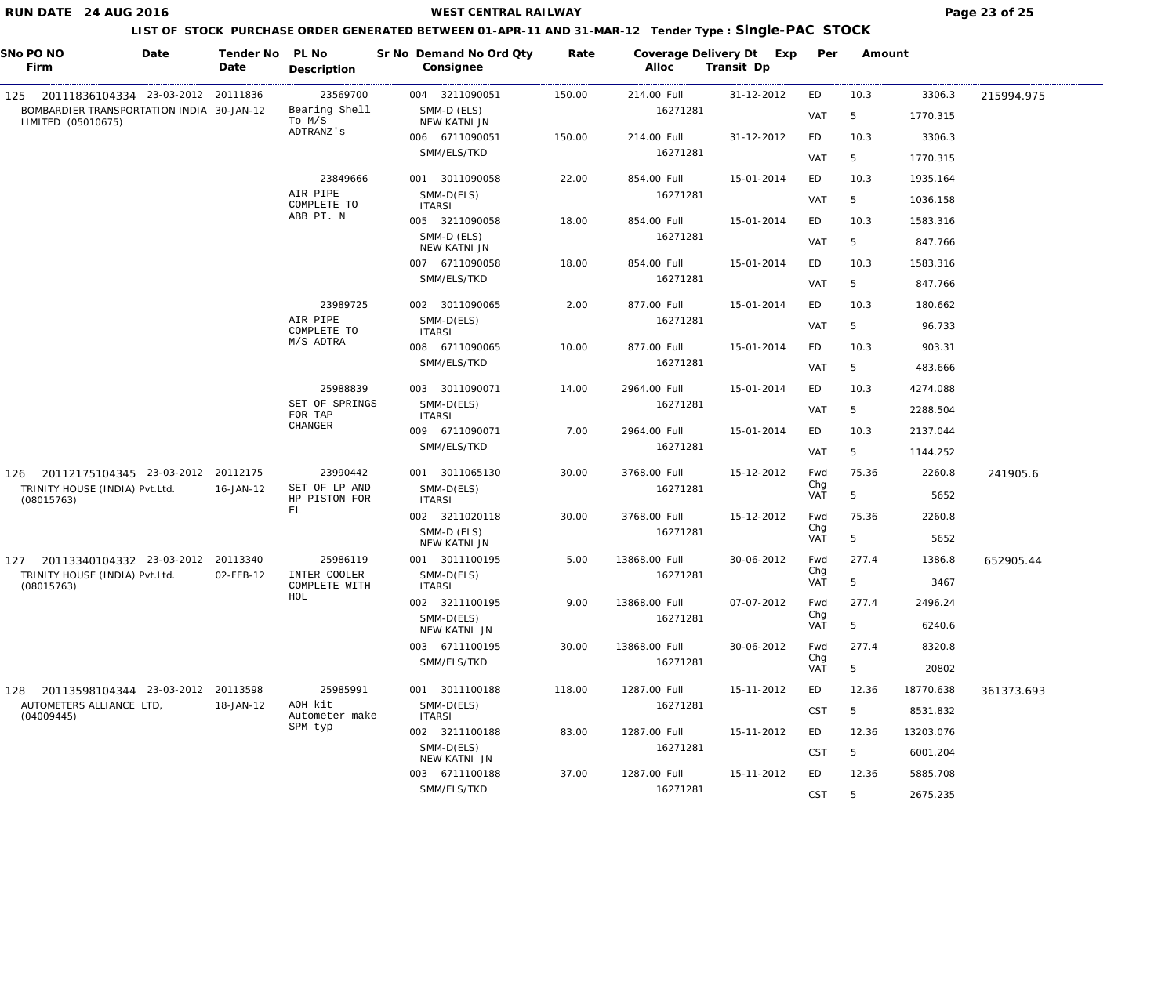**WEST CENTRAL RAILWAY Page 24 of 25** 

| SNo PO NO<br>Firm                                               | Date | Tender No<br>Date     | PL No<br>Description                 | Sr No Demand No Ord Qty<br>Consignee           | Rate  | Coverage Delivery Dt Exp<br>Alloc | Transit Dp | Per        | Amount         |           |            |
|-----------------------------------------------------------------|------|-----------------------|--------------------------------------|------------------------------------------------|-------|-----------------------------------|------------|------------|----------------|-----------|------------|
| 129 20111683104368 26-03-2012<br>TRINITY HOUSE (INDIA) Pvt.Ltd. |      | 20111683<br>10-FEB-12 | 23708396<br>BL BOX SWITCH            | 001 3011100143<br>SMM-D(ELS)                   | 8.00  | 3752.38 Full<br>16271281          | 15-10-2012 | VAT        | - 5            | 1500.952  | 110319.972 |
| (08015763)                                                      |      |                       | TYPE 3 LAO-<br>$250-S$               | <b>ITARSI</b><br>002 3211100143<br>SMM-D (ELS) | 8.00  | 3752.38 Full<br>16271281          | 15-10-2012 | VAT        | - 5            | 1500.952  |            |
|                                                                 |      |                       |                                      | NEW KATNI JN<br>003 6711100143<br>SMM/ELS/TKD  | 12.00 | 3752.38 Full<br>16271281          | 15-10-2012 | VAT        | -5             | 2251.428  |            |
| 20113634104372 26-03-2012<br>130                                |      | 20113634              | 25986030                             | 001 3011100190                                 | 11.00 | 7561.00 Full                      | 15-08-2012 | ED         | 12.36          | 10382.735 | 270285.592 |
| MEDHA SERVO DRIVES PVT LTD<br>(06012580)                        |      | 10-FEB-12             | set of IOH Kit<br>for Speed          | SMM-D(ELS)<br><b>ITARSI</b>                    |       | 16271281                          |            | Pkg        | $\overline{1}$ | 831.71    |            |
|                                                                 |      |                       | Senso                                |                                                |       |                                   |            | <b>CST</b> | 5              | 4719.272  |            |
|                                                                 |      |                       |                                      | 002 3211125335<br>SMM-D(ELS)                   | 5.00  | 7561.00 Full<br>16271281          | 15-08-2012 | ED         | 12.36          | 4719.425  |            |
|                                                                 |      |                       |                                      | NEW KATNI JN                                   |       |                                   |            | Pkg        | $\overline{1}$ | 378.05    |            |
|                                                                 |      |                       |                                      |                                                |       |                                   |            | <b>CST</b> | 5              | 2145.124  |            |
|                                                                 |      |                       |                                      | 003 6711100190                                 | 14.00 | 7561.00 Full                      | 15-08-2012 | ED         | 12.36          | 13214.39  |            |
|                                                                 |      |                       |                                      | SMM/ELS/TKD                                    |       | 16271281                          |            | Pkg        | $\overline{1}$ | 1058.54   |            |
|                                                                 |      |                       |                                      |                                                |       |                                   |            | <b>CST</b> | 5              | 6006.347  |            |
| 20114288104362 26-03-2012<br>131                                |      | 20114288              | 25986089                             | 001 6711095254                                 | 8.00  | 6600.00 Full                      | 16-08-2012 | ED         | 12.36          | 6526.08   | 62440.699  |
| KNORR-BREMSE INDIA PRIVATE<br>LIMITED (06012034)                |      | 08-FEB-12             | MOH KIT FOR<br>KBI MAKE AIR<br>DRYER | SMM/ELS/TKD                                    |       | 16271281                          |            | <b>CST</b> | 5.25           | 3114.619  |            |
| 132 20124313104365 26-03-2012                                   |      | 20124313              | 29510170                             | 001 6711125367                                 | 6.00  | 4890.00 Full                      | 15-09-2012 | ED         | 10.3           | 3022.02   | 33980.121  |
| FAIVELEY TRANSPORT INDIA LIMITED<br>(08016283)                  |      | 23-FEB-12             | HP CYLINDER 97<br>mm DIA FOR<br>COMP | SMM/ELS/TKD                                    |       | 16271281                          |            | <b>CST</b> | 5              | 1618.101  |            |
| 133 20113599104378 27-03-2012                                   |      | 20113599              | 25983910                             | 001 3011100184                                 | 5.00  | 35000.00 Full                     | 15-08-2012 | ED         | 12.36          | 21846.3   | 583873.122 |
| MEDHA SERVO DRIVES PVT LTD<br>(06012580)                        |      | 10-FEB-12             | " Speed Sensor<br>Type T813-M        | SMM-D(ELS)<br><b>ITARSI</b>                    |       | 16271281                          |            | Pkg        | $\overline{1}$ | 1750      |            |
|                                                                 |      |                       | wit                                  |                                                |       |                                   |            | <b>CST</b> | 5              | 9929.815  |            |
|                                                                 |      |                       |                                      | 002 3211100184                                 | 5.00  | 35000.00 Full                     | 15-08-2012 | ED         | 12.36          | 21846.3   |            |
|                                                                 |      |                       |                                      | SMM-D(ELS)<br>NEW KATNI JN                     |       | 16271281                          |            | Pkg        | $\sqrt{1}$     | 1750      |            |
|                                                                 |      |                       |                                      |                                                |       |                                   |            | <b>CST</b> | 5              | 9929.815  |            |
|                                                                 |      |                       |                                      | 003 6711100184                                 | 4.00  | 35000.00 Full                     | 15-08-2012 | ED         | 12.36          | 17477.04  |            |
|                                                                 |      |                       |                                      | SMM/ELS/TKD                                    |       | 16271281                          |            | Pkg        | $\overline{1}$ | 1400      |            |
|                                                                 |      |                       |                                      |                                                |       |                                   |            | <b>CST</b> | 5              | 7943.852  |            |
| 134 20114274104379 27-03-2012 20114274                          |      |                       | 29510259                             | 001 6711075167                                 | 5.00  | 24315.00 Full                     | 15-10-2012 | ED         | 10.3           | 12522.225 | 182981.909 |
| FAIVELEY TRANSPORT INDIA LIMITED 17-JAN-12<br>(08016283)        |      |                       | SET OF<br>RESILIENT                  | SMM/ELS/TKD                                    |       | 16271281                          |            | CST        | 5              | 6704.861  |            |
|                                                                 |      |                       | MOUNT COUPLI<br>29510272             | 002 6711075165                                 | 3.00  | 12140.00 Full                     | 15-10-2012 | ED         | 10.3           | 3751.26   |            |
|                                                                 |      |                       | COUPLING TYRE<br>F100 TO FTIL<br>Pt  | SMM/ELS/TKD                                    |       | 16271281                          |            | CST        | 5              | 2008.563  |            |